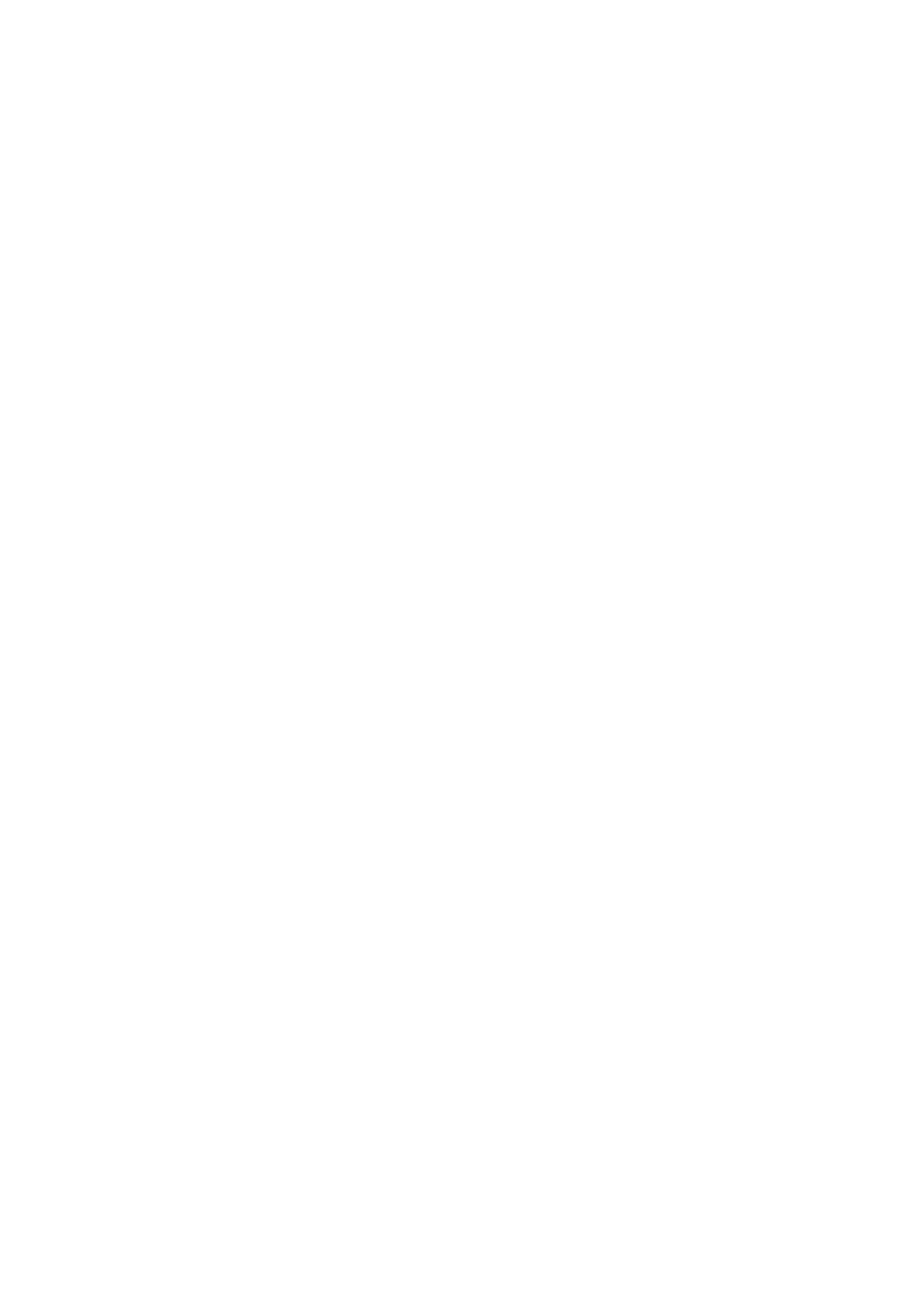# Contents

|   | List of acronyms used in this Consultation Paper | 3  |
|---|--------------------------------------------------|----|
|   | Overview                                         |    |
|   | 2 Our main proposals                             | 8  |
| 3 | Other proposed amendments to DEPP and EG         | 14 |
|   |                                                  |    |
|   |                                                  |    |

| Annex 1: Cost benefit analysis and compatibility statement |
|------------------------------------------------------------|
| <b>Annex 2:</b> List of questions                          |

## **Appendix 1:** Draft legal instrument setting out the proposed amendments to the Glossary, GEN, DEPP and EG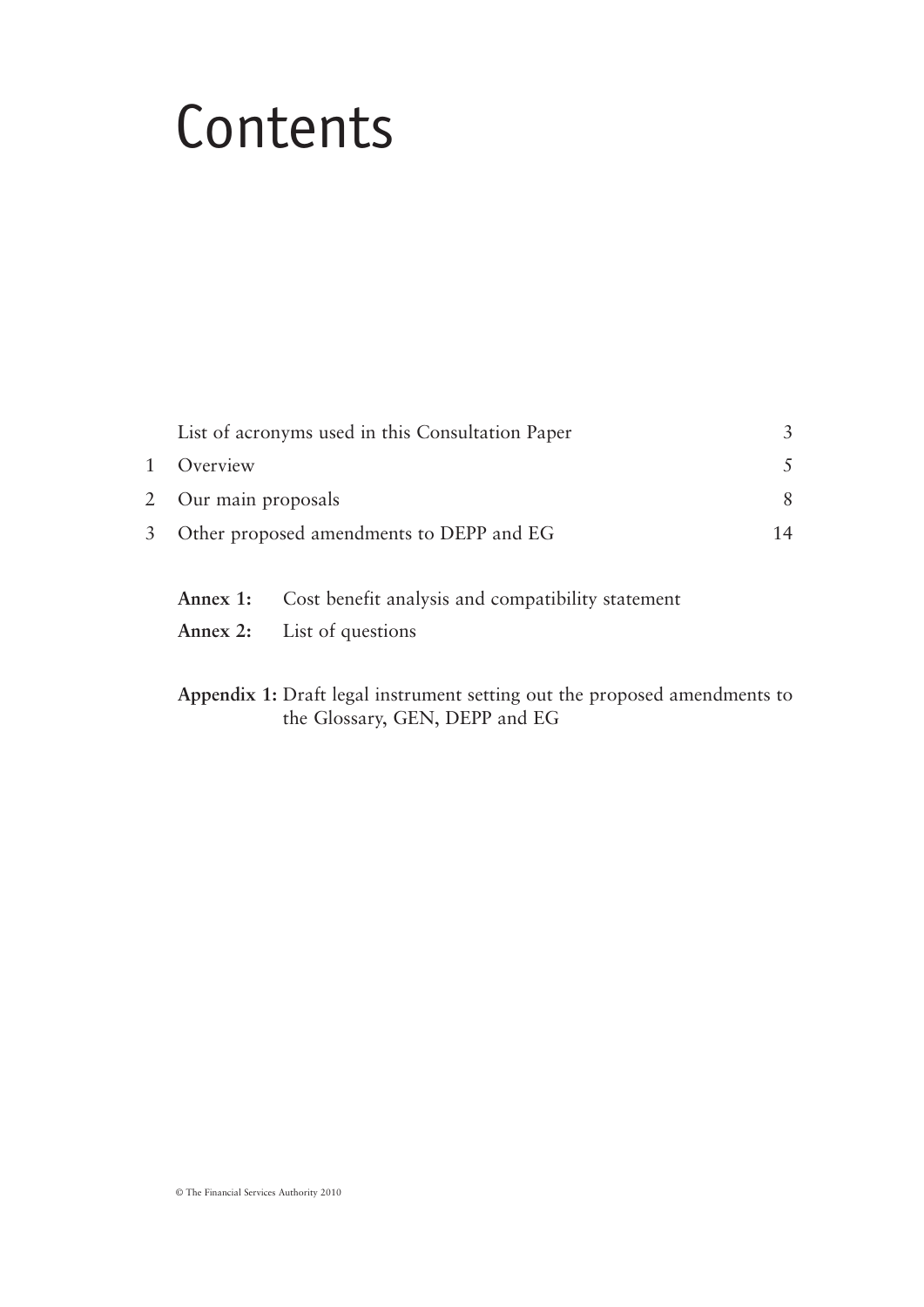The Financial Services Authority invites comments on this Consultation Paper. Comments should reach us by 14 December 2010. Comments may be sent by electronic submission using the form on the FSA's website at [\(www.fsa.gov.uk/Pages/Library/Policy/CP/2010/cp10\\_23\\_response.shtml\)](http://www.fsa.gov.uk/Pages/Library/Policy/CP/2010/cp10_23_response.shtml). Alternatively, please send comments in writing to:

Mathew Horne Enforcement & Financial Crime Division Financial Services Authority 25 The North Colonnade Canary Wharf London E14 5HS

Telephone: 020 7066 5188 Fax: 020 7066 9723 Email: [cp10\\_23@fsa.gov.uk](mailto:cp10_23%40fsa.gov.uk?subject=Email%20CP10/23)

**It is the FSA's policy to make all responses to formal consultation available for public inspection unless the respondent requests otherwise. A standard confidentiality statement in an email message will not be regarded as a request for non-disclosure.**

**A confidential response maybe requested from us under the Freedom of Information Act 2000.We may consult you if we receive such a request. Any decision we make not to disclose the response is reviewable by the Information Commissioner and the Information Tribunal.**

Copies of this Consultation Paper are available to download from our website – [www.fsa.gov.uk](http://www.fsa.gov.uk). Alternatively, paper copies can be obtained by calling the FSA order line: 0845 608 2372.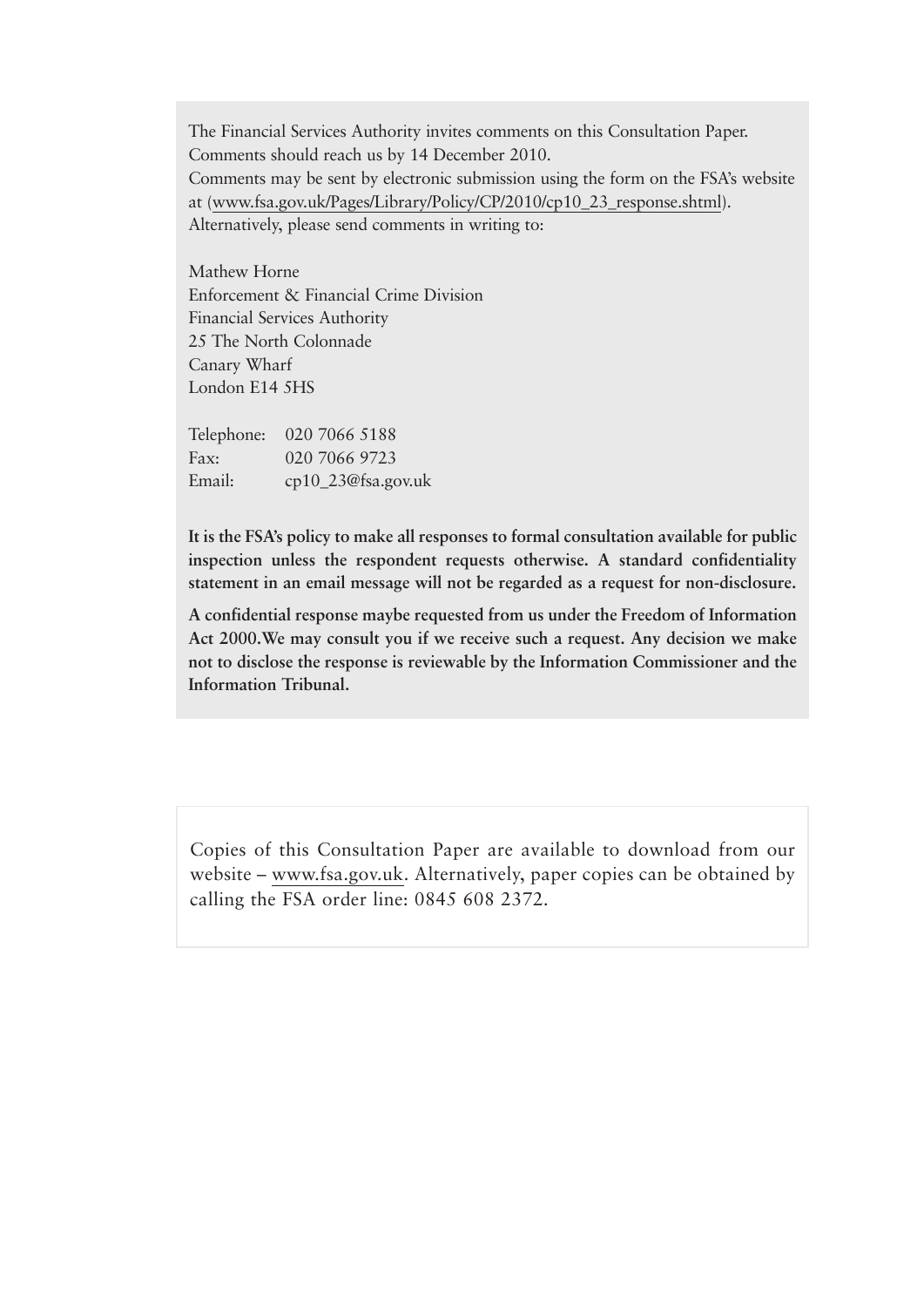# List of acronyms used in this Consultation Paper

| Cost benefit analysis                   | (CBA)     |
|-----------------------------------------|-----------|
| <b>Consultation Paper</b>               | (CP)      |
| Counter Terrorism Act 2008              | (CTA)     |
| Decision Procedure and Penalties manual | (DEPP)    |
| <b>Enforcement Guide</b>                | (EG)      |
| Financial Services Act 2010             | (the Act) |
| Financial Services and Markets Act 2000 | (FSMA)    |
| General Provisions module               | (GEN)     |
| Money Laundering Regulations 2007       | (MLRs)    |
| Payment Services Regulations 2009       | (PSRs)    |
| <b>Regulatory Decisions Committee</b>   | (RDC)     |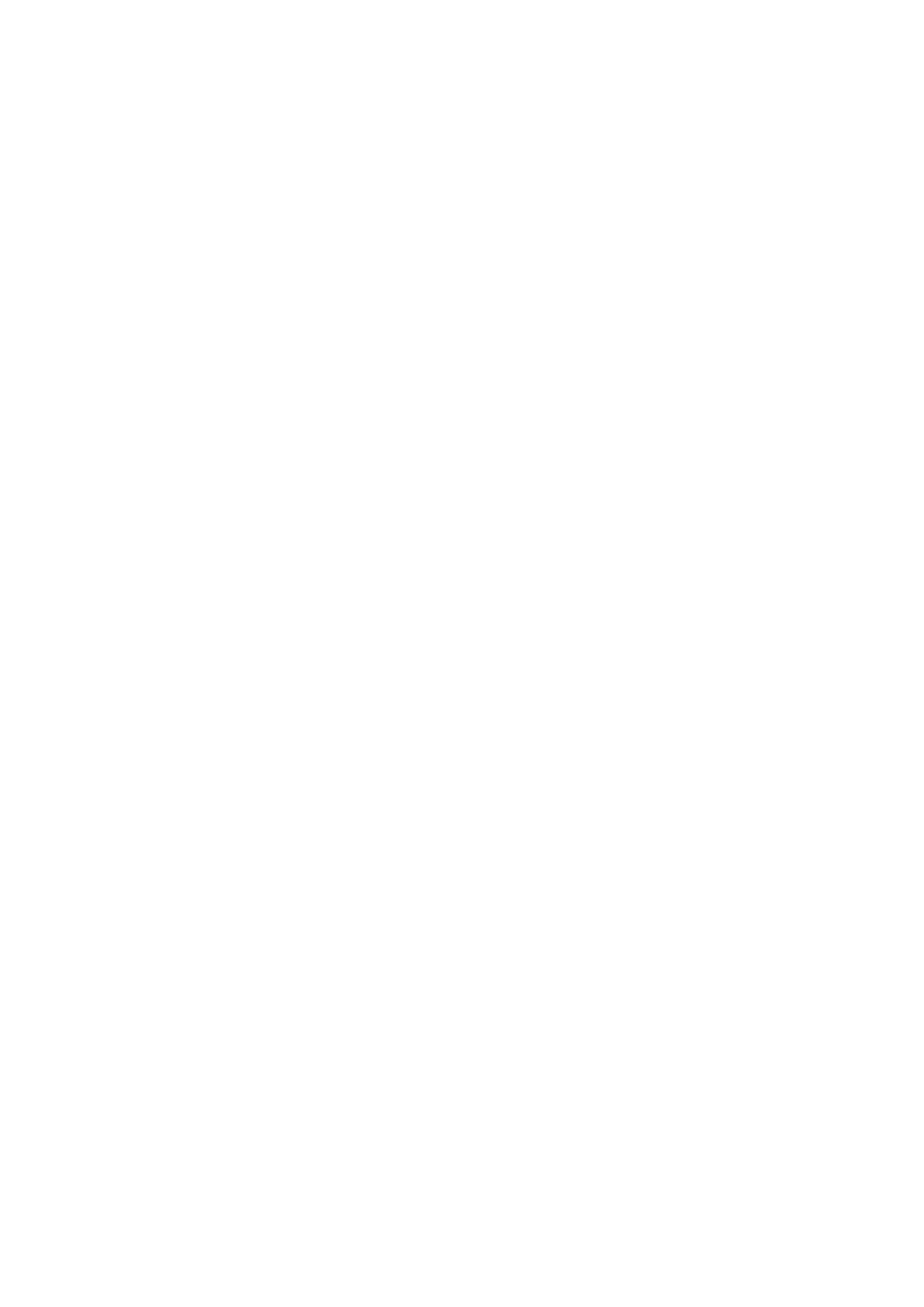# 1 Overview

# **Purpose**

- 1.1 The aim of this Consultation Paper (CP) is to seek views on the amendments we are proposing to make to ensure that the Decision Procedure and Penalties manual (DEPP) and the Enforcement Guide (EG) continue to contain accurate and up-to-date statements of our approach to enforcement. In addition, the CP meets the public commitment we made in July 2007, when we first published DEPP and EG, to review those materials at least annually and to consult on all changes to EG even though, unlike DEPP, it does not form part of our Handbook and is not therefore subject to Handbook consultation requirements.<sup>1</sup>
- 1.2 This CP also seeks views on our proposed imposition of a new rule in the General Provisions module (GEN) relating to the payment of financial penalties.

# **Key changes**

- 1.3 We are proposing to impose a new rule in GEN that an authorised firm must not pay a financial penalty imposed on a present or former employee, director or partner of the firm or an affiliated company. This rule will not apply to sole traders.
- 1.4 We also propose to make the following changes to DEPP and EG:
	- Include in EG our policy for publishing decision notices.
	- Amend our policy for reviewing published notices and press releases.
	- Apply the settlement discount scheme to the length of periods of suspension.
	- Adopt a penalties policy and decision maker for using our enforcement powers under the Cross-Border Payments in Euro Regulations 2010 (the 'Cross-Border Regulations').

<sup>1</sup> Please note that our commitment to reviewing DEPP and EG at least once a year does not necessarily mean we will have an annual, dedicated DEPP and EG consultation. We explained this in paragraph 1.5 of the Decision Procedure and Penalties manual and Enforcement Guide Review 2008 CP. (CP08/10: [www.fsa.gov.uk/pages/Library/Policy/CP/2008/08\\_10.shtml](http://www.fsa.gov.uk/pages/Library/Policy/CP/2008/08_10.shtml)).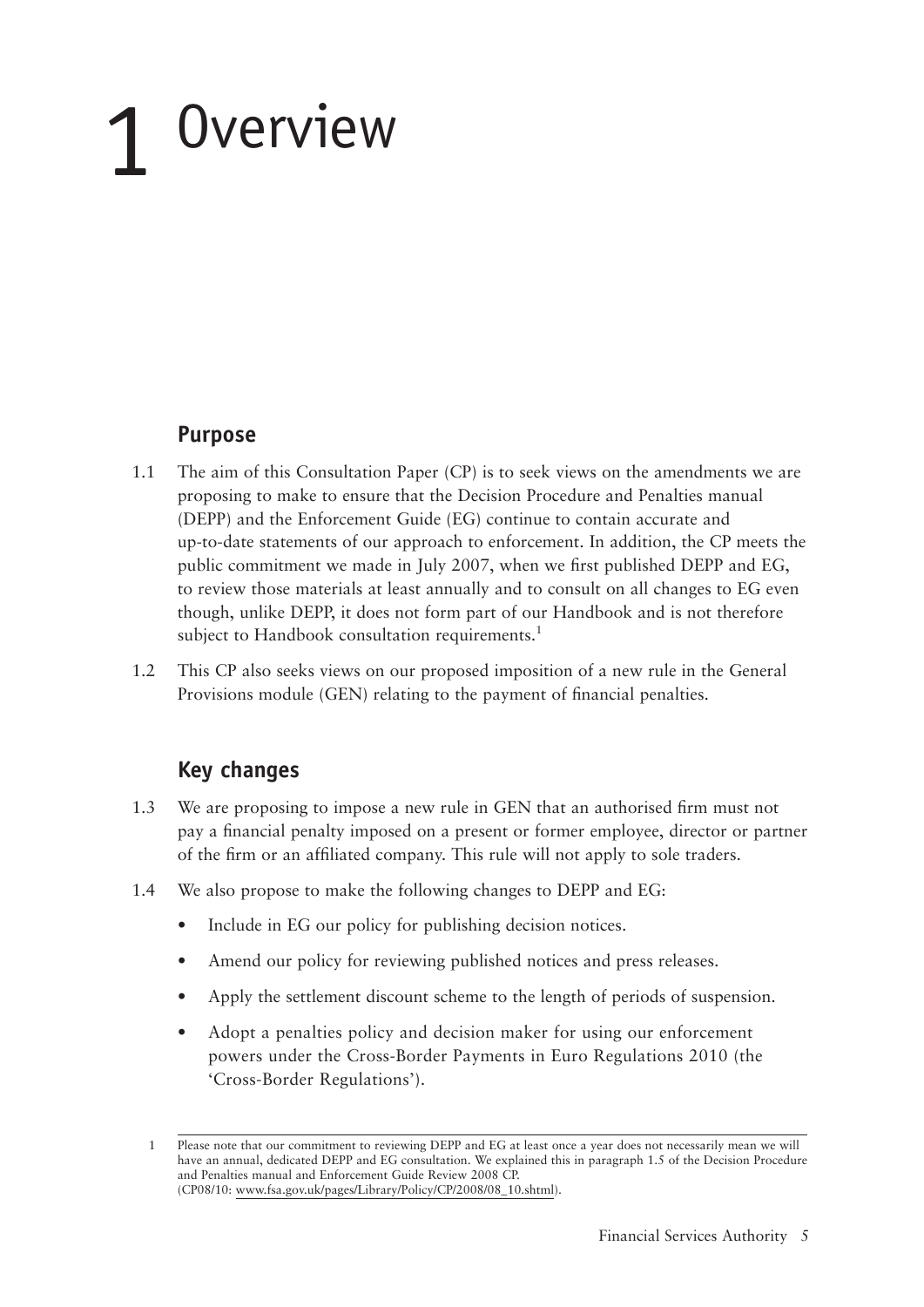- Adopt a decision maker in relation to giving statutory notices under various parts of the Financial Services and Markets Act 2000 (FSMA).
- Describe the new enforcement powers we have been given under legislation other than FSMA.
- Update our existing policies to ensure they are consistent with recent amendments to FSMA or other legal developments.
- Make minor clarifications to ensure EG and DEPP give a clear statement of our enforcement policy.

# **Structure of this CP**

- 1.5 The remainder of this CP is set out as follows:
	- Chapter 2 sets out our main proposals.
	- Chapter 3 sets out our other proposed amendments to DEPP and EG.
	- Annex 1 contains a section on cost benefit analysis and the compatibility statement in relation to the proposed changes.
	- Annex 2 lists the questions in this CP.
	- Appendix 1 sets out our proposed amendments to the Glossary, GEN, DEPP and EG.

# **Equality and diversity**

1.6 We have assessed the equality issues that arise in our proposals. We believe that our proposals do not give rise to discrimination and are of low relevance to the equality agenda. We would nevertheless welcome any comments respondents may have on any equality issues they believe arise.

## **Next steps**

- 1.7 The consultation on this CP will close on 14 December 2010. We consider this two-month consultation period to be an appropriate amount of time, taking into account:
	- the desirability of a sufficiently long consultation period; and
	- the nature of the changes we are proposing, which should not materially affect the behaviour required of firms.
- 1.8 We plan to publish feedback on responses to this CP, along with the final amended text of the Glossary, GEN, DEPP and EG, in a Policy Statement in January 2011.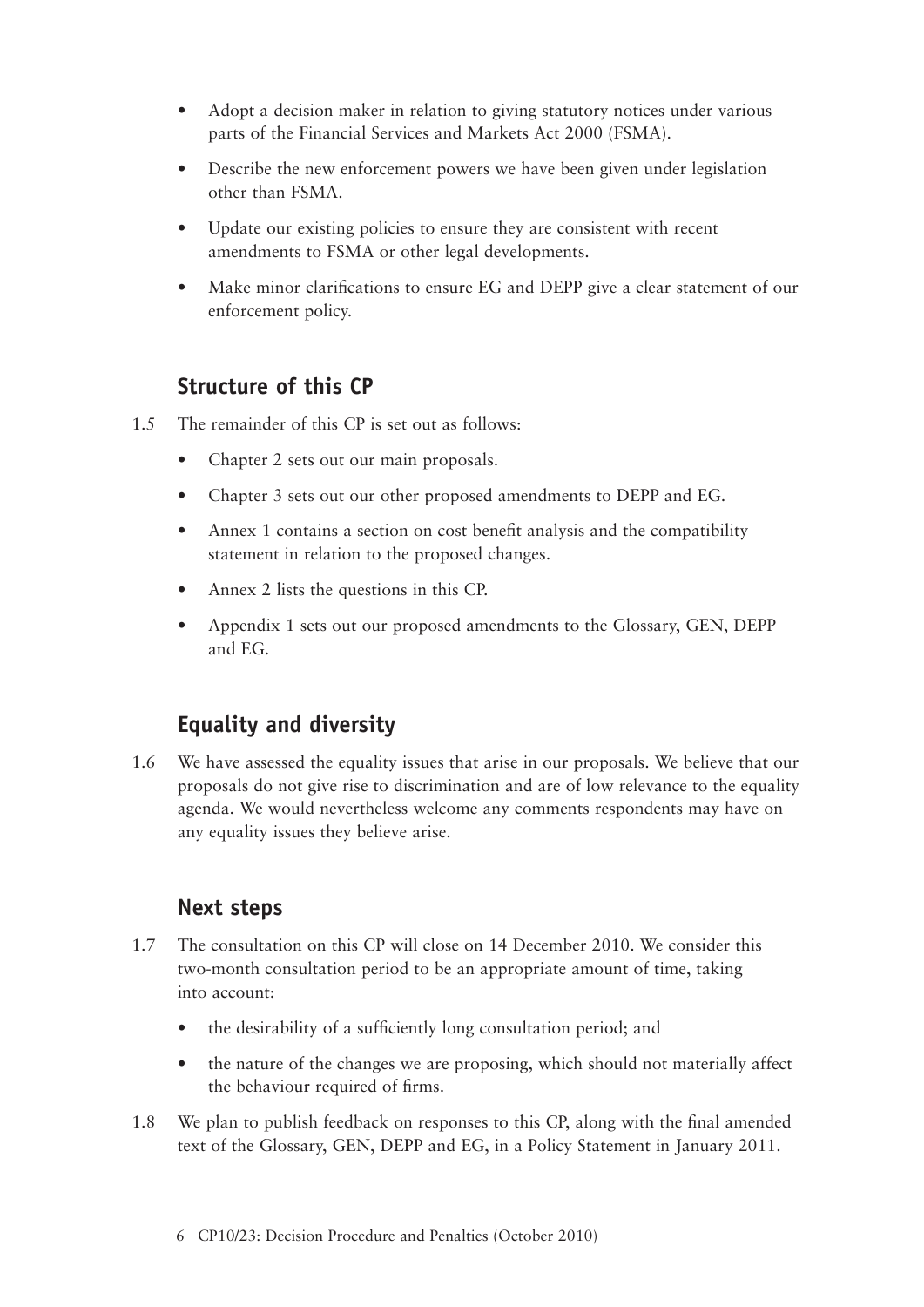# **Who should read this CP?**

1.9 This CP will be of general interest as it builds on our existing statements about our use of enforcement as a regulatory tool. It will be particularly relevant to both the regulated community and unregulated persons against whom we may use our enforcement powers.

#### **CONSUMERS**

 **This CP will not directly affect consumers, although its contents may be of interest to consumers and consumer groups to the extent that they benefit from, and so may wish to know about, our approach to enforcement.**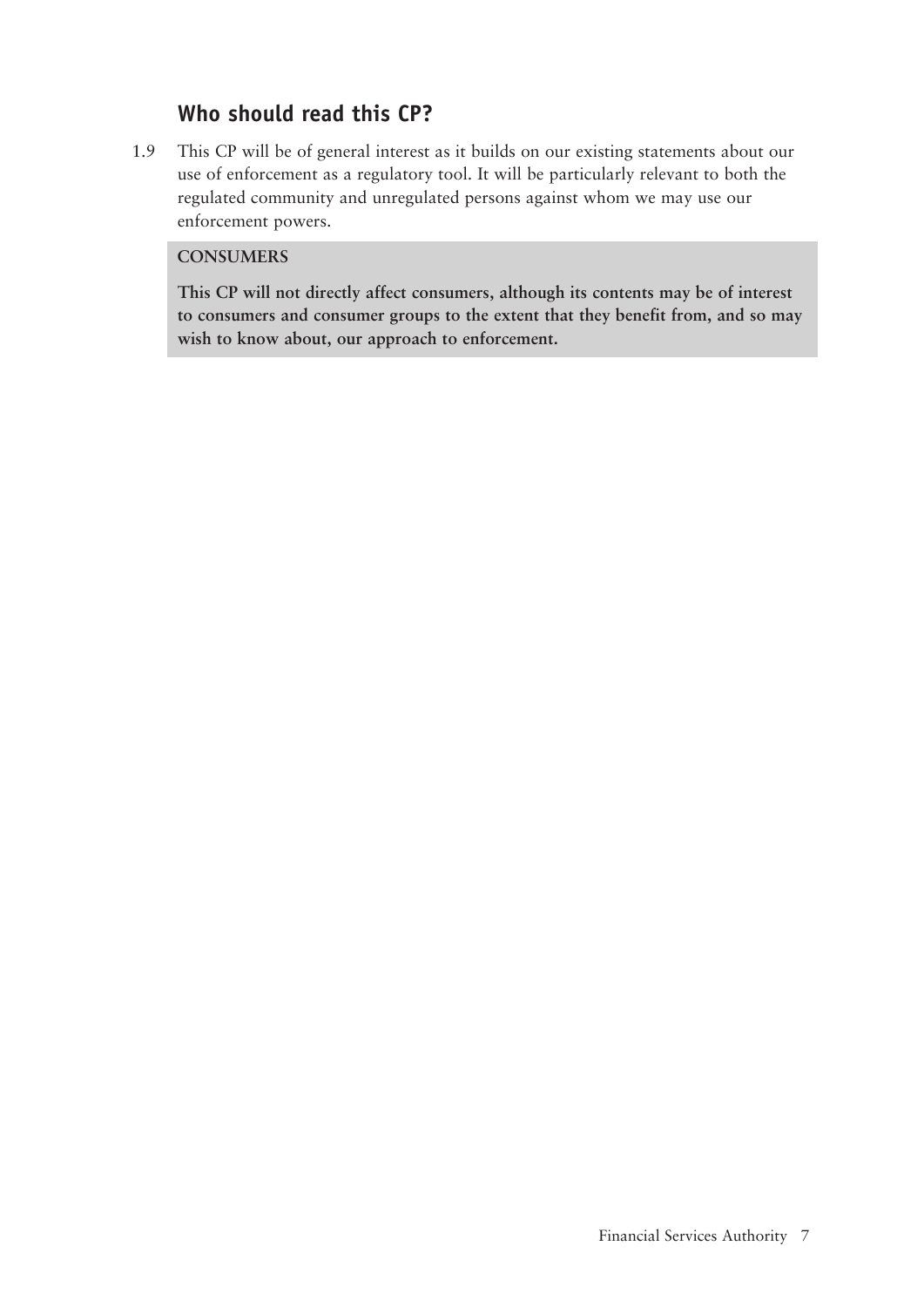# 2 Our main proposals

- 2.1 In this chapter we outline our main proposals for amending GEN, DEPP and EG. These are:
	- Impose a new rule in GEN that an authorised firm, except a sole trader, must not pay a financial penalty imposed on a present or former employee, director or partner of the firm or an affiliated company.
	- Include in EG our policy for publishing decision notices.
	- Amend our policy for reviewing published notices and press releases.
	- Apply the settlement discount scheme to suspension periods.
	- Adopt a penalties policy and decision maker for using our enforcement powers under the Cross-Border Payments in Euro Regulations 2010 (the 'Cross-Border Regulations').

# **New rule preventing firms from paying employees' fines**

- 2.2 We propose to introduce a rule that an authorised firm, except a sole trader, must not pay a financial penalty imposed on a present or former employee, partner or director of the firm or an affiliated company. We do not know how frequently firms may have paid financial penalties imposed on their employees in the past, but concerns have been expressed to us about this practice. Such action could arguably be a breach of Principles 1 or 11 of our Principles for Businesses, but we consider that the introduction of such a rule would address a potential regulatory failure. The rule is also consistent with our policy of credible deterrence, as individuals would be less likely to be put off from breaching our rules if they expected their employer to pay any financial penalty imposed on them.
- 2.3 As this is a rule, it will not be introduced in DEPP or EG. Instead, we are intending to include it in Chapter 6 of GEN as a new GEN 6.1.8 R. There should be no costs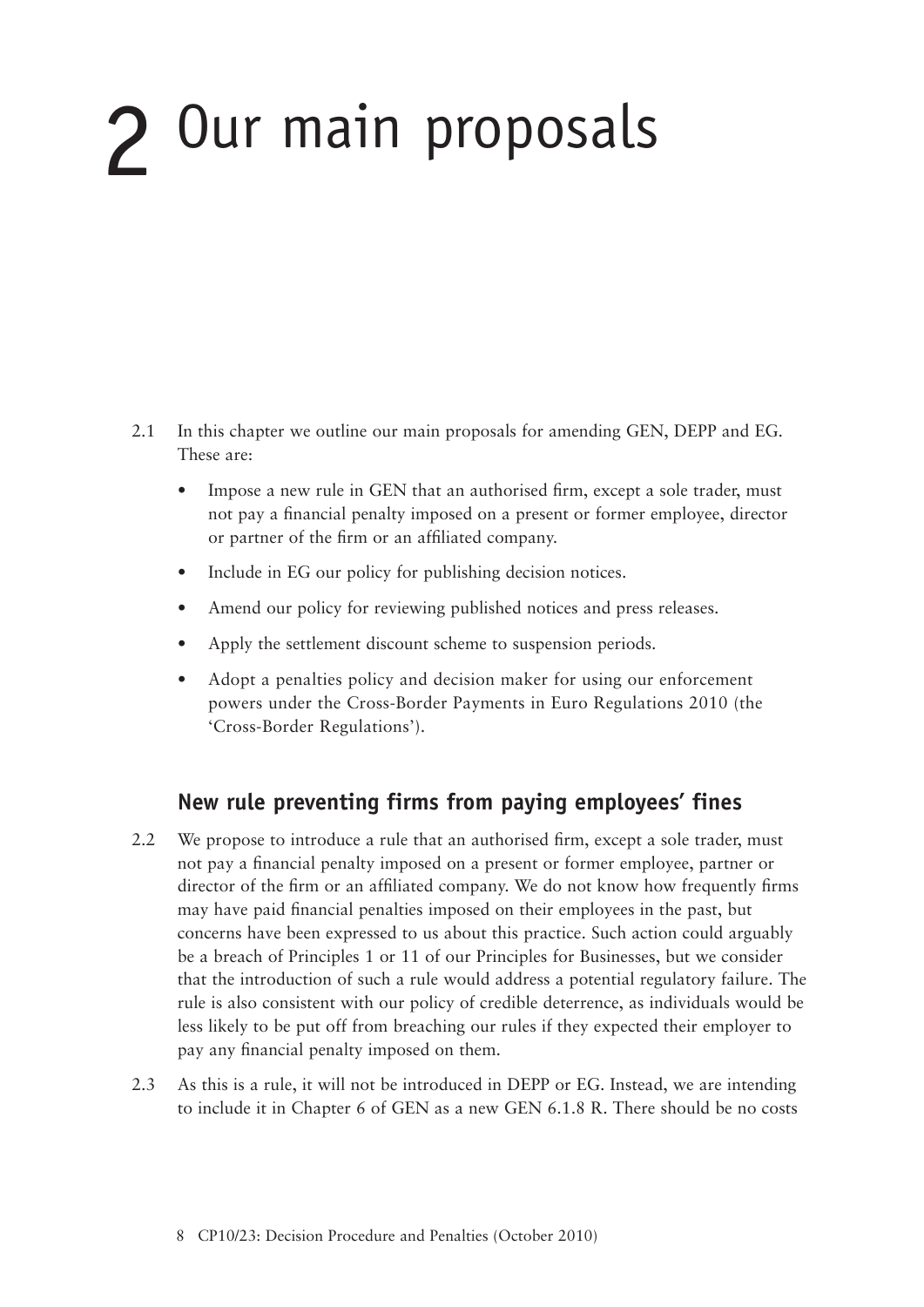associated with this rule, other than the cost to individuals of having to pay a financial penalty imposed on them, which in a small number of cases may otherwise have been paid by the firm instead.<sup>2</sup>

Q1: Do you have any comments on our proposed new rule preventing firms (except sole traders) from paying financial penalties imposed on a present or former employee, partner or director of the firm or an affiliated company?

# **Publishing decision notices**

- 2.4 Under FSMA, the usual procedure for taking action against a person in an enforcement case must culminate with us giving the person three notices: firstly, a warning notice; secondly, a decision notice; and thirdly, a final notice.
- 2.5 A warning notice must be given to a person if, following an investigation, we believe that enforcement action against the person is justified. The warning notice informs the person of the action we intend to take and the reasons for the proposed action, and it must specify a reasonable period within which the person to whom it is given may make representations to the FSA. A decision notice must be given if, following the person's representations, we decide to take action. The decision notice must give our reasons for the decision to take action, and inform the person that they have 28 days to make a referral to the Upper Tribunal (Tax and Chancery Chamber) (the 'Tribunal'). A final notice must be given if the person decides not to refer the matter to the Tribunal, or if the person refers the matter to the Tribunal and the Tribunal decides that we should take action against the person.
- 2.6 The Financial Services Act 2010 (the Act) amended section 391 of FSMA to provide that the FSA 'must publish such information about the matter to which a *decision notice or* final notice relates as it considers appropriate' (section 391(4)). The amendments made by the Act also prevent a recipient of a decision notice from publishing the notice or any details concerning it unless we have published the notice or those details (section 391(1A)). These amendments were commenced by Treasury Order on 11 October 2010 and apply from 12 October 2010 (except in cases where we had given the person a warning notice before 12 October 2010). Before these amendments, we were prohibited from publishing details of a decision notice and were only able to publish details of a final notice. This had the drawback that, if a person decided to refer a matter to the Tribunal, there was sometimes a long delay before consumers and the industry became aware of our reasons for taking action.
- 2.7 We propose to make a number of changes to EG as a result of the amendments to section 391. These are all consequential changes, except the proposed change to EG 6.8, which will explain our approach to publishing decision notices. We considered two alternative approaches.

<sup>2</sup> This is not a cost of the policy because – in the small number of potential cases – the proposal would in effect be a cost transfer from firms to individuals.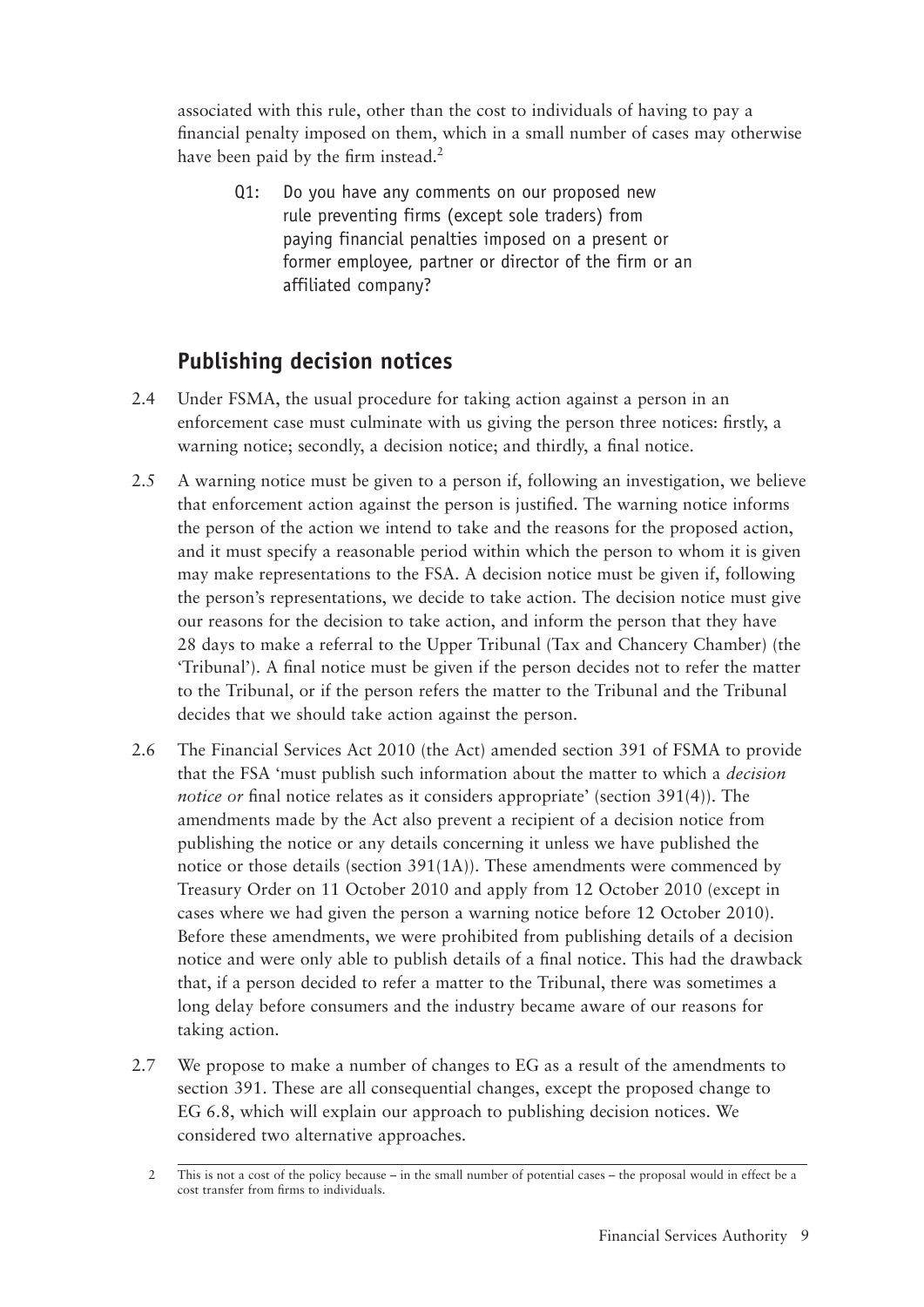- 2.8 First, we considered a policy of generally publishing a decision notice as soon as practicable after giving it to a person. In cases where the person does not refer the matter to the Tribunal, this would mean the final notice would be published about 28 days later. This approach would be consistent with our statutory objective of consumer protection, as it would mean consumers would be aware as early as possible of the action we have taken. However, this approach has drawbacks. It would mean publishing the decision notice and press release without knowing at that time whether or not the matter had been completely concluded, which could lessen the impact of the message we wish to send to markets and consumers. In addition, publishing two notices so close together may not be the best use of our resources.
- 2.9 The approach we therefore propose is that we will only publish a decision notice if a person decides to refer the matter to the Tribunal, unless we consider there is a compelling reason to publish before the person has decided whether to refer. For example, we may consider that early publication of the detail of our reasons for taking action would allow consumers to avoid any potential harm arising from a firm's actions. If a person decides not to refer, we will generally only publish a final notice. We consider that this approach addresses the drawbacks of the first option, while remaining consistent with our consumer protection objective, as the maximum delay in publication compared to the first option is less than a month and we could still publish at an earlier stage if there was an urgent reason for doing so. This approach is also consistent with the main benefit of the changes to section 391, which is that the action we have taken can become public knowledge in cases where the subject of the enforcement action refers the matter to the Tribunal. This approach will also impose no costs on firms.

#### *Transitional matters*

- 2.10 The amendments to section 391 allow us to publish decision notices from 12 October 2010 (except in cases where we had given the person a warning notice before 12 October 2010). We may therefore publish a decision notice before the changes to EG regarding our approach to publishing decision notices come into force.
	- Q2: Do you have any comments on our proposed approach to publishing decision notices?

# **Review of published notices**

- 2.11 Our current policy for reviewing whether final notices and related press releases should remain published on our website is set out in EG 6.10, which states: 'The FSA will review final notices and related press releases that are published on the FSA's web site after a period of six years. The FSA will determine at that time whether continued publication is appropriate, or whether notices and publicity should be removed or amended.' EG 6.12 contains similar wording for reviewing supervisory notices and related press releases.
- 2.12 We are proposing to amend this policy so that we are no longer committed to automatically carrying out these reviews after six years. We are concerned that the
	- 10 CP10/23: Decision Procedure and Penalties (October 2010)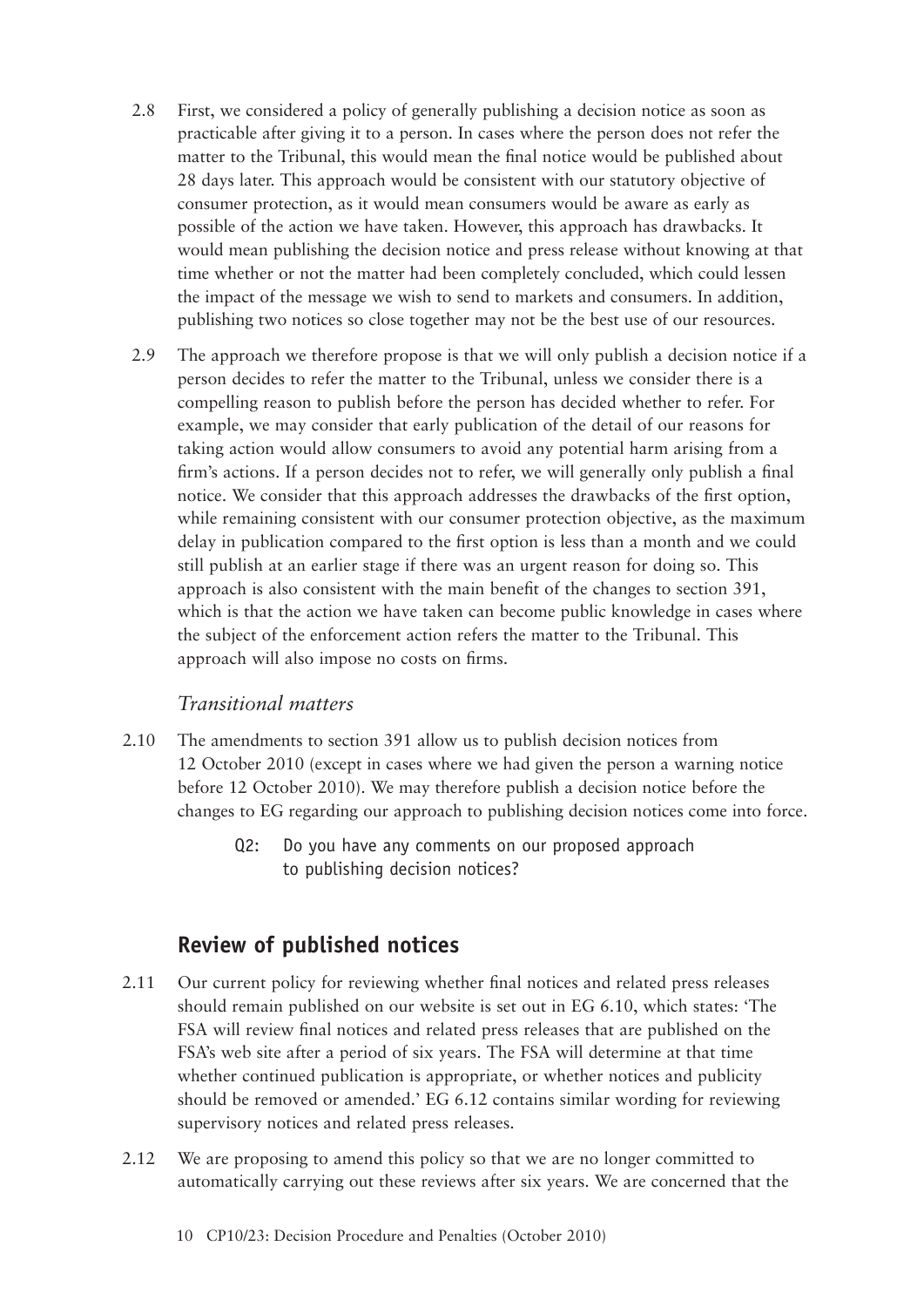statement in EG 6.10 may give the misleading impression that a notice is likely to be removed after six years. When carrying out a review it is usually the case that, unless there is a good reason for removal, the reasons for continued publication (deterrence, precedent/educational value, maintaining market confidence in our ability to take effective action, as a matter of record) will normally outweigh any unfairness to the individual of continued publication. We therefore expect usually to conclude that a notice should remain published.

- 2.13 Our proposed new approach is to only carry out a review on request, with the expectation that we will usually conclude that notices and related press releases that have been published for less than six years should not be removed from our website. On review, we could decide to retain, remove or amend the notice. (If we remove a notice from our website, we would still take into account the action we have taken in future matters relating to the person – for example, in relation to an application for approval.)
- 2.14 This new approach should mean we will conduct far fewer reviews, which will save resources. There should be no cost to individuals as, if an individual wants us to review the continued publication of their notice, they will be able to ask us to do so.
- 2.15 We propose that this approach applies to all notices, including decision notices. We also propose to include a new EG 6.10A, which will explain that in cases where we publish a decision notice relating to a person, but the person successfully refers the matter to the Tribunal, we will make it clear on our website that the decision notice no longer applies. We will normally do this by publishing a notice of discontinuance.
	- Q3: Do you have any comments on our proposed amendments to our approach to reviewing published notices and related press releases?

# **Suspensions and the settlement discount scheme**

- 2.16 We operate a settlement discount scheme in cases involving financial penalties. This scheme aims to encourage and reward early settlement, as the early resolution of an enforcement case through settlement has many advantages, including: the saving of FSA and industry resources, getting messages out to the market sooner, a public perception of timely and effective action and, in appropriate cases, consumers obtaining compensation earlier than would otherwise be the case.
- 2.17 The settlement discount scheme for financial penalties is set out in DEPP 6.7. A person will receive a discount of up to 30% for settling, with the applicable percentage discount dependant on the stage at which they settle.
- 2.18 The Act gave us a new power to impose suspensions or restrictions on authorised persons, under section 206A of FSMA, and on approved persons, under section 66 of FSMA (the 'suspension power'). We can impose a suspension<sup>3</sup> on an authorised person for a period not exceeding 12 months and on an approved person for a period not exceeding two years.

<sup>3</sup> For the purposes of this CP, unless otherwise stated we will use the terms 'suspension/suspend' to cover both the power to suspend and the power to impose limitations or restrictions.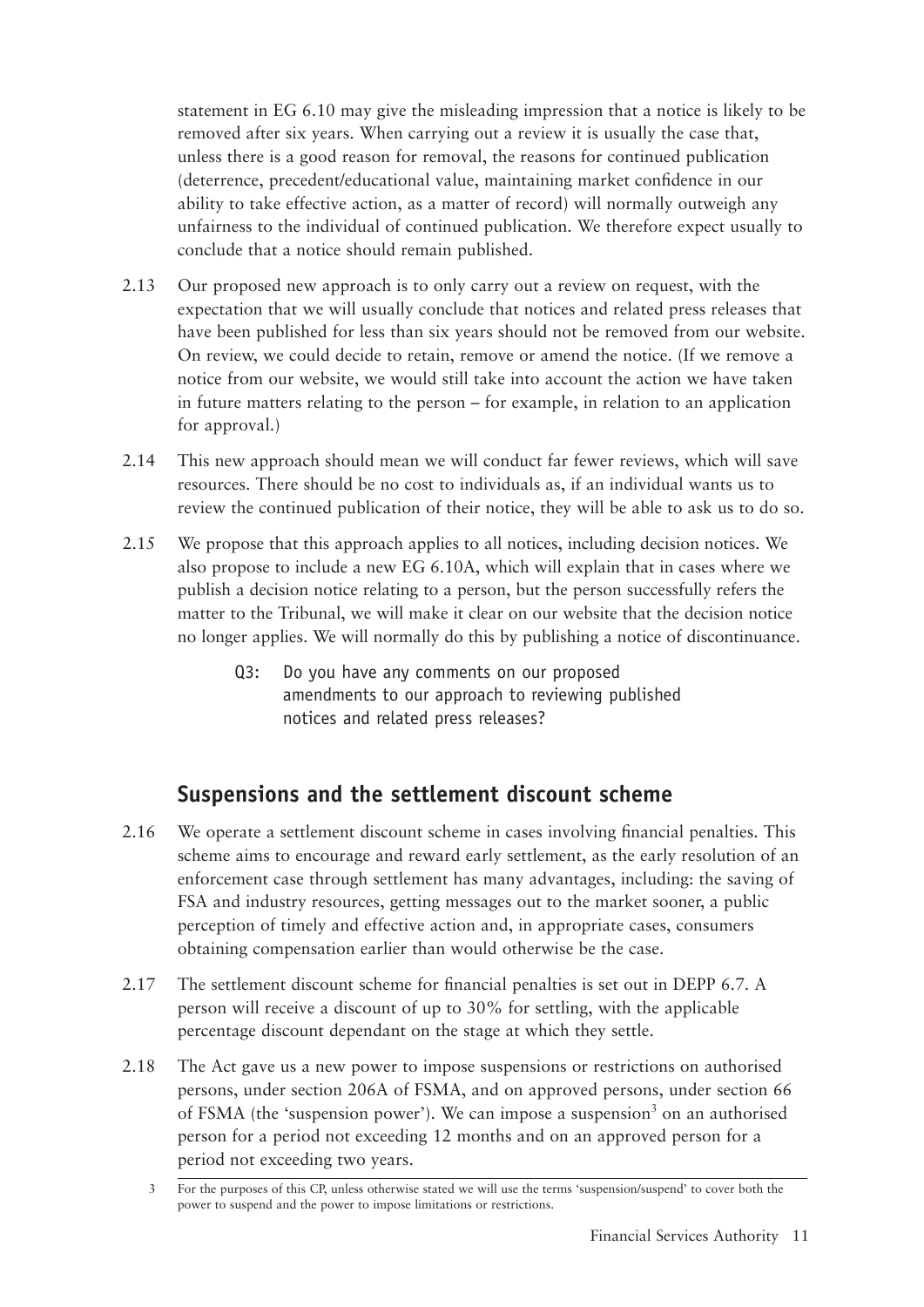- 2.19 The suspension power is a punitive power: we can use it to stop firms or individuals from engaging in certain activity as a disciplinary sanction. We recently published<sup>4</sup> our new policy for using the suspension power (set out in DEPP 6A) and can use the suspension power for misconduct that took place on or after 6 August 2010.
- 2.20 We consider that the reasons for providing a discount for early settlement of cases involving financial penalty also apply to the early settlement of cases involving a suspension. We therefore propose to apply the settlement discount scheme to the length of suspension periods. For example, if we consider it appropriate to suspend a firm for ten months, and the firm agrees to our proposed action at the earliest possible stage for settlement (Stage 1), the firm would receive a 30% discount for early settlement and we would reduce the suspension period to seven months.
- 2.21 We consider that this proposal should not result in higher direct costs for firms or individuals involved in the enforcement process, nor a reduction in the degree of deterrence.

#### *Transitional matters*

- 2.22 As mentioned above, we can use the suspension power for misconduct that took place on or after 6 August 2010. If we proceed with these proposals, the settlement discount scheme will apply whenever we use the suspension power, including where the misconduct took place before the changes to DEPP to apply the settlement discount scheme to the length of suspension periods come into force.
	- Q4: Do you have any comments on our proposal to apply the settlement discount scheme to the period of suspension?

# **Cross-Border Payments in Euro Regulations 2010**

- 2.23 The Cross-Border Regulations implement, in part, Regulation (EC) No. 924/2009 of the European Parliament and of the Council on cross-border payments in the European Community (the 'Community Regulation'). The main aim of the Community Regulation is to ensure that the charges for cross-border payments in euro are the same as the charges for identical national payments in euro within a member state. The Cross-Border Regulations lay down rules on cross-border payments in euro to ensure that compliance with the Community Regulation is guaranteed by effective, proportionate and deterrent sanctions. Under the Cross-Border Regulations we have investigation and sanctioning powers in relation to breaches of the Community Regulation, including powers to require information, impose a public censure and impose a financial penalty.
- 2.24 Paragraphs 1 and 3 of the Schedule to the Cross-Border Regulations apply sections 69(1) and 210(1) of FSMA, and so require us to prepare and issue a statement of policy regarding the imposition and amount of penalties under the Cross-Border Regulations. Paragraph 5 of the Schedule to the Cross-Border Regulations applies

12 CP10/23: Decision Procedure and Penalties (October 2010)

<sup>4</sup> See CP10/18: Implementing aspects of the Financial Services Act 2010: [www.fsa.gov.uk/pages/Library/Policy/CP/2010/10\\_18.shtml](http://www.fsa.gov.uk/pages/Library/Policy/CP/2010/10_18.shtml)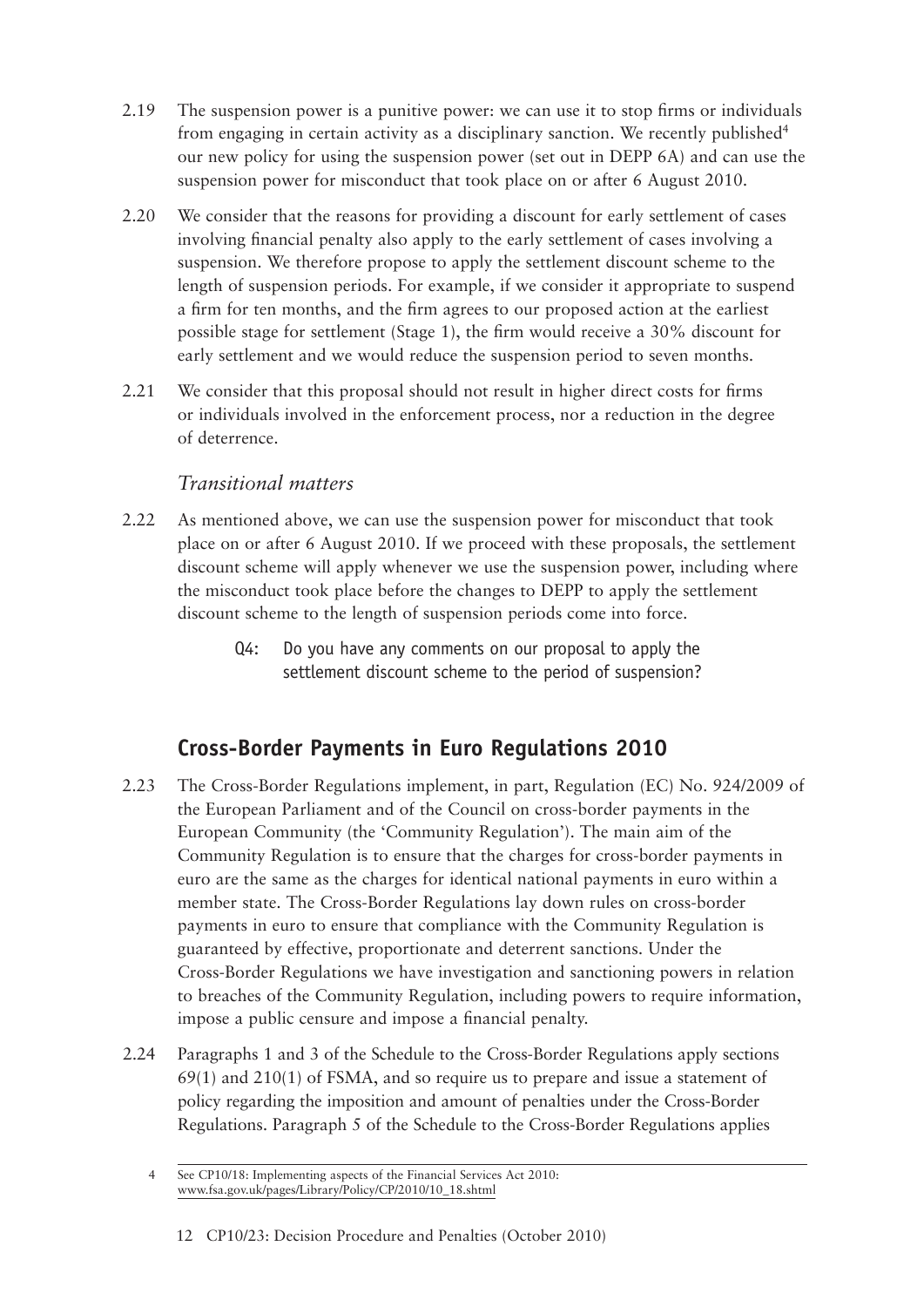section 395(5) of FSMA, and so requires us to issue a statement of our policy for the procedure for giving warning notices and decision notices under the Cross-Border Regulations. Paragraphs 1, 3 and 5 of the Schedule also provide that, until we issue these required statements of policy, the equivalent statement of policy issued in respect of the Payment Services Regulations 2009 (PSRs) automatically applies. Therefore, in effect, we already have a policy in place for the Cross-Border Regulations. However, we are consulting now as we think it is appropriate to set out clearly in DEPP and EG what our policy is for our powers under the Cross-Border Regulations.

- 2.25 The penalty powers given to us by the Cross-Border Regulations replicate those given to us by the PSRs. We therefore propose to adopt the same decision maker (which will be the Regulatory Decisions Committee (RDC)) and penalties policy for the Cross-Border Regulations as we have adopted for the PSRs. As our penalties policy for the PSRs is the same as our penalties policy for breaches of FSMA, we will apply our penalties policy set out in DEPP Chapter 6 when imposing a penalty under the Cross-Border Regulations.
- 2.26 These proposals will ensure we have a single, consistent approach to penalties, and so will extend the benefits of clarity, transparency and deterrence associated with our existing penalties regime. As the policies we have adopted for the PSRs currently apply to the Cross-Border Regulations, and as our proposed policies for the Cross-Border Regulations are consistent with these policies, our proposals will impose no additional costs.
- 2.27 These proposals require no changes to DEPP. However, we propose to amend DEPP 2 Annex 1 to set out who the decision maker is for sanctions imposed under the Cross-Border Regulations. We also propose to include new paragraphs in EG chapter 19 to explain the powers we have under the Cross-Border Regulations and our approach to using them, which we propose should mirror our approach to using our enforcement powers given to us by FSMA.
	- Q5: Do you have any comments on our proposed approach for our powers under the Cross-Border Regulations?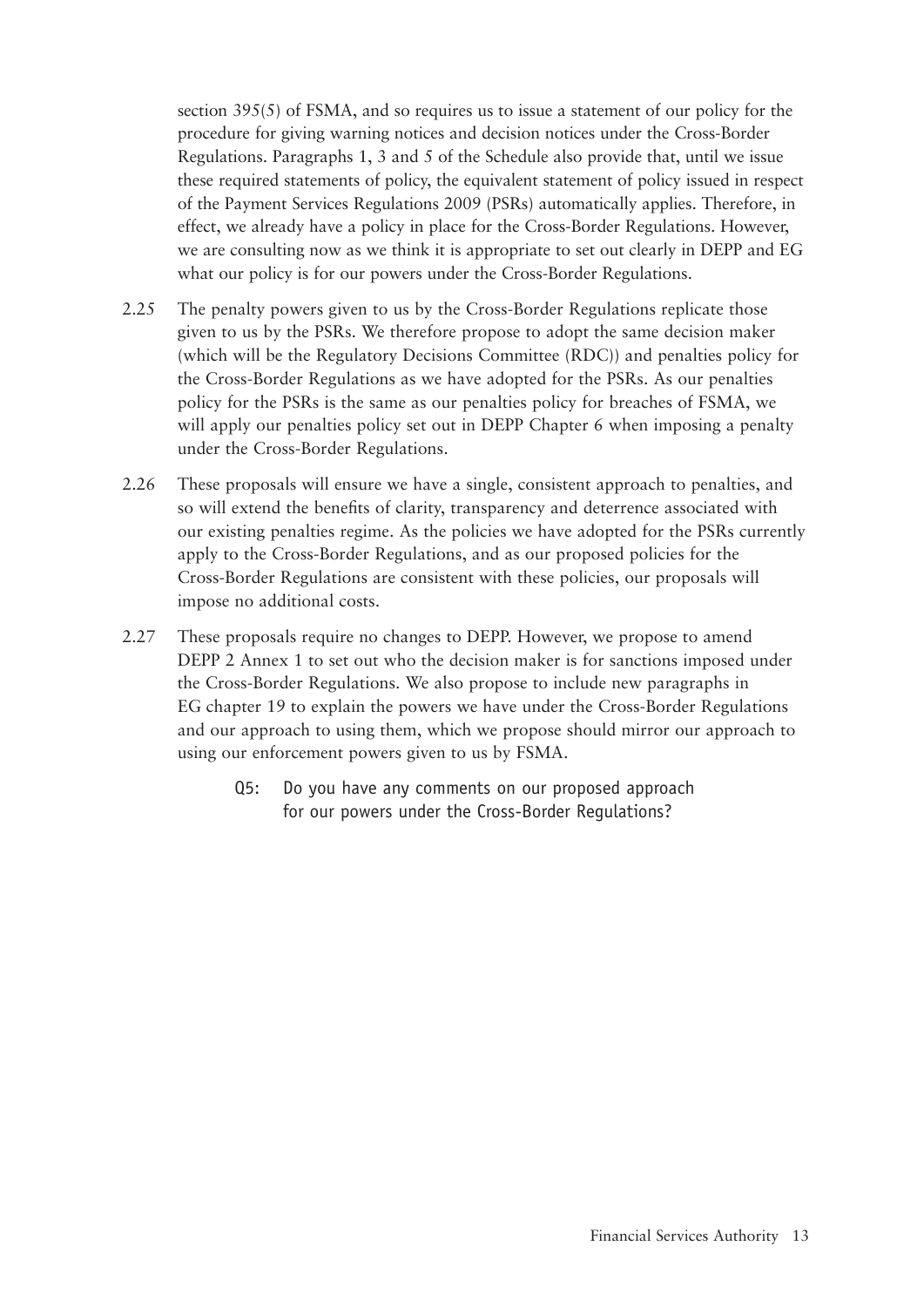# 3 Other proposed<br>amendments to amendments to DEPP and EG

- 3.1 In this chapter we outline our other proposals for amending DEPP, EG and the Glossary. These fall into the following categories:
	- The adoption of a decision maker in relation to the giving of statutory notices under various parts of FSMA.
	- The description of the new enforcement powers we have been given under legislation other than FSMA.
	- Other proposed amendments to DEPP, EG and the Glossary.

## **Decision maker for giving statutory notices**

- 3.2 We propose to amend DEPP 2 Annex 1 to set out who will make the decisions to issue warning notices and decision notices under parts of FSMA that have recently been amended or that were previously mistakenly omitted from the Annex. The decision makers we propose are as follows:
	- The RDC will make decisions for giving a warning notice and a decision notice under section 89K(2)/(3) of FSMA. This relates to the public censure of an issuer of securities admitted to trading on a regulated market who fails to comply with an applicable transparency obligation. This was previously mistakenly omitted. This is consistent with the fact that decisions to issue other public censures are usually made by the RDC.
	- The RDC will make decisions for giving a warning notice and a decision notice under section 256(4)/(5) of FSMA. This relates to our refusal of a request for the revocation of the authorisation order of an authorised unit trust scheme. This was previously mistakenly omitted. We propose these decisions should be made by the RDC, as this is consistent with giving warning notices and decisions notices under section 255(1)/(2), relating to our making an order revoking the authorisation order of an authorised unit trust scheme.
	- FSA staff under executive procedures will make decisions for the giving of warning notices and decision notices under Part 18A of FSMA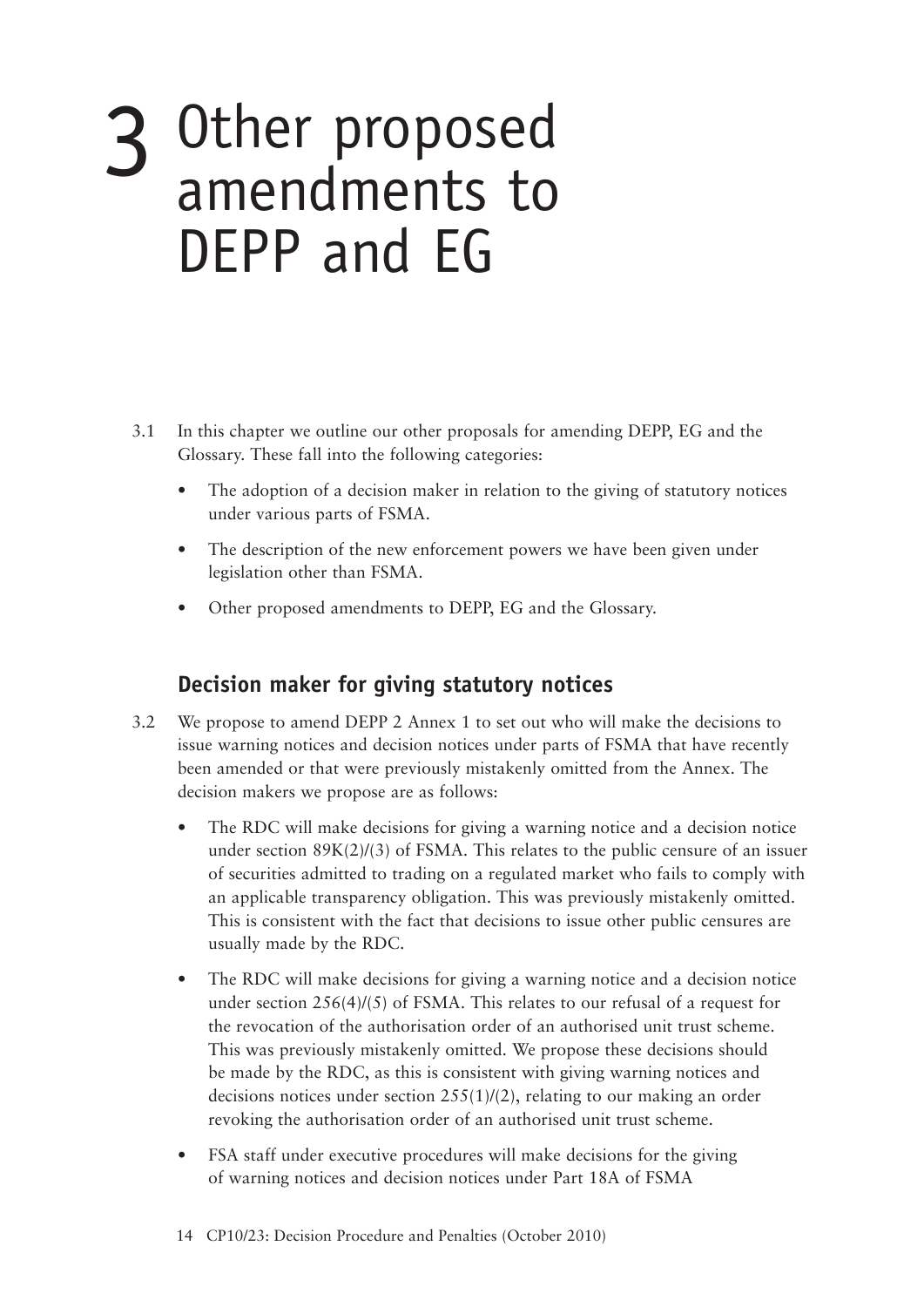(sections 313A – 313D of FSMA). This relates to the suspension and removal of financial instruments from trading. The amendments to DEPP 2 Annex 1 are needed following amendments to Part 18A by the Financial Services and Markets Act 2000 (amendments to Part 18A etc) Regulations 2010/1193. We propose that these decisions should be made by executive procedures as this was the case under the repealed sections of Part 18A.

- 3.3 We are also proposing to make amendments to clarify the table of decision makers in respect of the Payment Services Regulations 2009, also set out in DEPP 2 Annex 1.
- 3.4 We also propose to amend DEPP 2 Annex 2 to set out who will make the decisions to give supervisory notices under parts of FSMA that have recently been amended. The decision makers we propose are as follows:
	- FSA staff under executive procedures will make decisions for the giving of supervisory notices under section 78A(2)/(8)(b) of FSMA. This relates to the discontinuance or suspension of the listing of securities at the request of the issuer. This change is needed following the addition of this section by the Regulatory Reform (Financial Services and Markets Act 2000) Order 2007/1973. We propose these decisions should be made by executive procedures as this is consistent with the giving of supervisory notices under section  $78(2)/(5)$ of FSMA, relating to the discontinuance or suspension of the listing of securities on our own initiative.
	- FSA staff under executive procedures will make decisions for the giving of supervisory notices under sections  $191B(1)$  and  $301J(1)$  of FSMA. These relate to control over authorised persons and over recognised investment exchanges respectively. These changes are needed following amendments to these sections by the Financial Services and Markets Act 2000 (Controllers) Regulations 2009/534. We propose these decisions should be made by executive procedures as this is consistent with the giving of other supervisory notices relating to these Parts of FSMA.
- 3.5 We also propose to include a new paragraph in DEPP, DEPP 2.5.7A G, to explain that FSA staff under executive procedures, rather than the RDC, will take decisions to give a supervisory notice for a firm that agrees not to contest our exercise of our own initiative power. We are proposing this change because we believe that, as the firm would not be contesting our proposed action, requiring the decision to be made by FSA staff under executive procedures would save time and cost.
	- Q6: Do you have any comments on the decision makers we are proposing for the giving of these statutory notices?

# **Our enforcement powers under legislation other than FSMA**

3.6 Chapter 19 of EG describes many of the powers we have to enforce requirements imposed under legislation other than FSMA. As well as the amendments we propose to make to EG 19 to describe our approach to enforcing the Cross-Border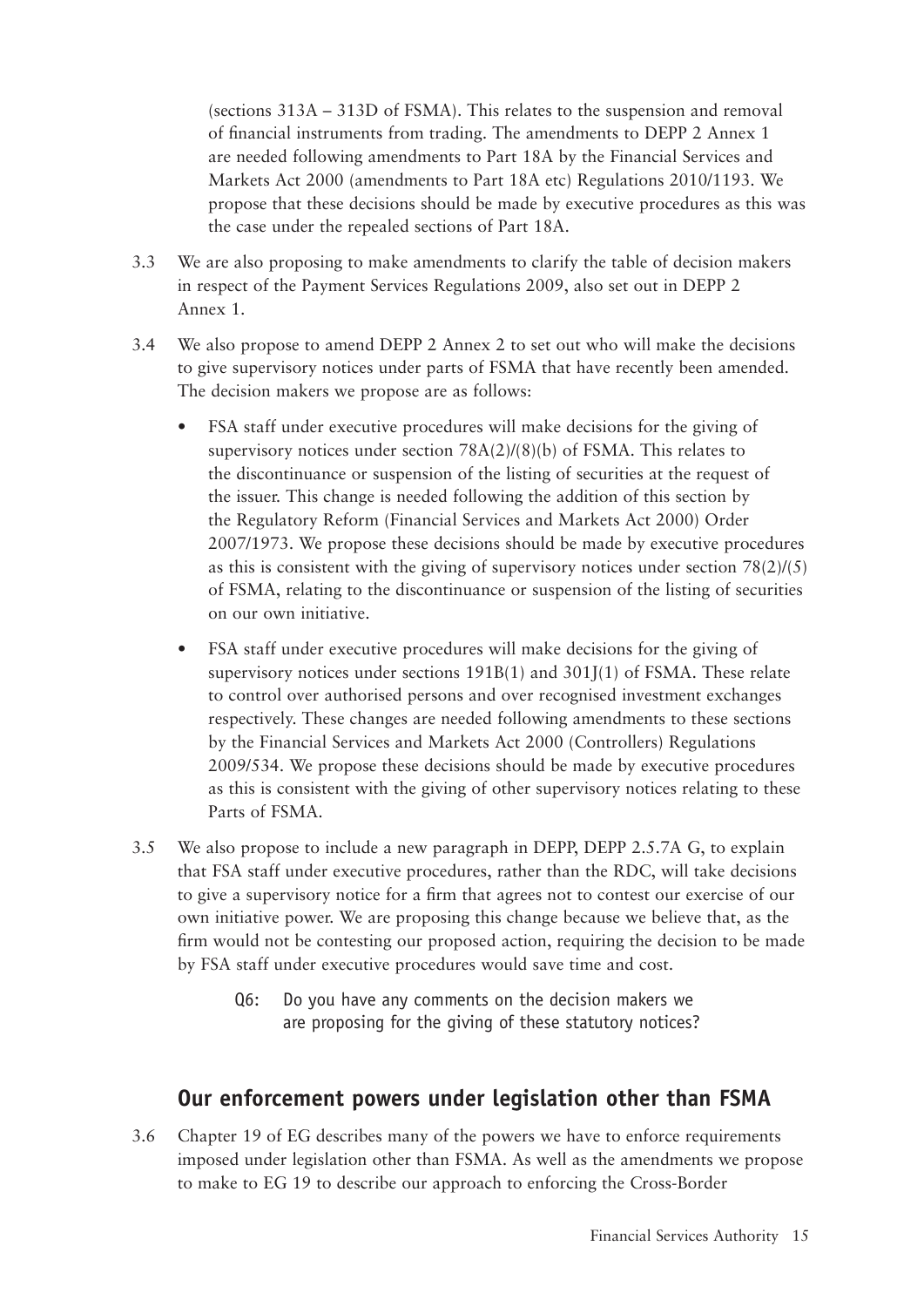Regulations, outlined in Chapter 2 above, we propose to include in EG 19 a description of our powers, and our approach to using those powers, under the following legislation:

- The Counter Terrorism Act 2008 (CTA). We have investigation and sanctioning powers in relation to both civil and criminal breaches of the CTA. These powers are similar to those given to us by the Money Laundering Regulations 2007 (MLRs), and so we propose to use our powers under the CTA in a manner consistent with our approach to using our powers under the MLRs.
- The Insurance Accounts Directive (Lloyd's Syndicate and Aggregate Accounts) Regulations 2008 (the 'Lloyd's Regulations'). The Lloyd's Regulations give us the power to institute criminal proceedings for an offence committed under them. Our policy in relation to the prosecution of criminal offences and the circumstances in which we would expect to commence criminal proceedings is set out in EG chapter 12.
	- Q7: Do you have any comments on our proposed descriptions of our powers under the CTA and the Lloyd's Regulations?

# **Other proposed amendments to DEPP, EG and the Glossary**

3.7 We also propose to make amendments to DEPP, EG and the Glossary, which are intended either to update our existing policies to ensure they are consistent with recent amendments to FSMA or other legal developments, or to clarify our enforcement policy. We will also make minor changes such as correcting typos and updating references. We consider that none of these proposed changes will impose material costs on firms or individuals.

#### *Proposed amendments to DEPP*

- 3.8 We propose to make the following additional changes to DEPP:
	- We propose to include a new paragraph, DEPP 1.2.6A G, to clarify that statutory notice associated decisions do not include decisions relating to the publication of a statutory notice.
	- We propose to amend DEPP 4.2.1 G and 5.1.1  $G(3)$  to clarify that decisions made by directors can also be made by 'acting directors'. This applies to decisions to give an urgent statutory notice and to give a statutory notice in cases that settle. This also requires an amendment to the definition of 'settlement decision maker' in the Glossary.
	- We propose to include a new paragraph, DEPP 6.5D.4A G, which amends our serious financial hardship policy regarding firms to make it clear that, where we are also withdrawing a firm's authorisation, we will have regard to the effect this will have on the firm's ability to pay the financial penalty. This amendment is pursuant to the deletion of section 206(2) of FSMA by the Financial Services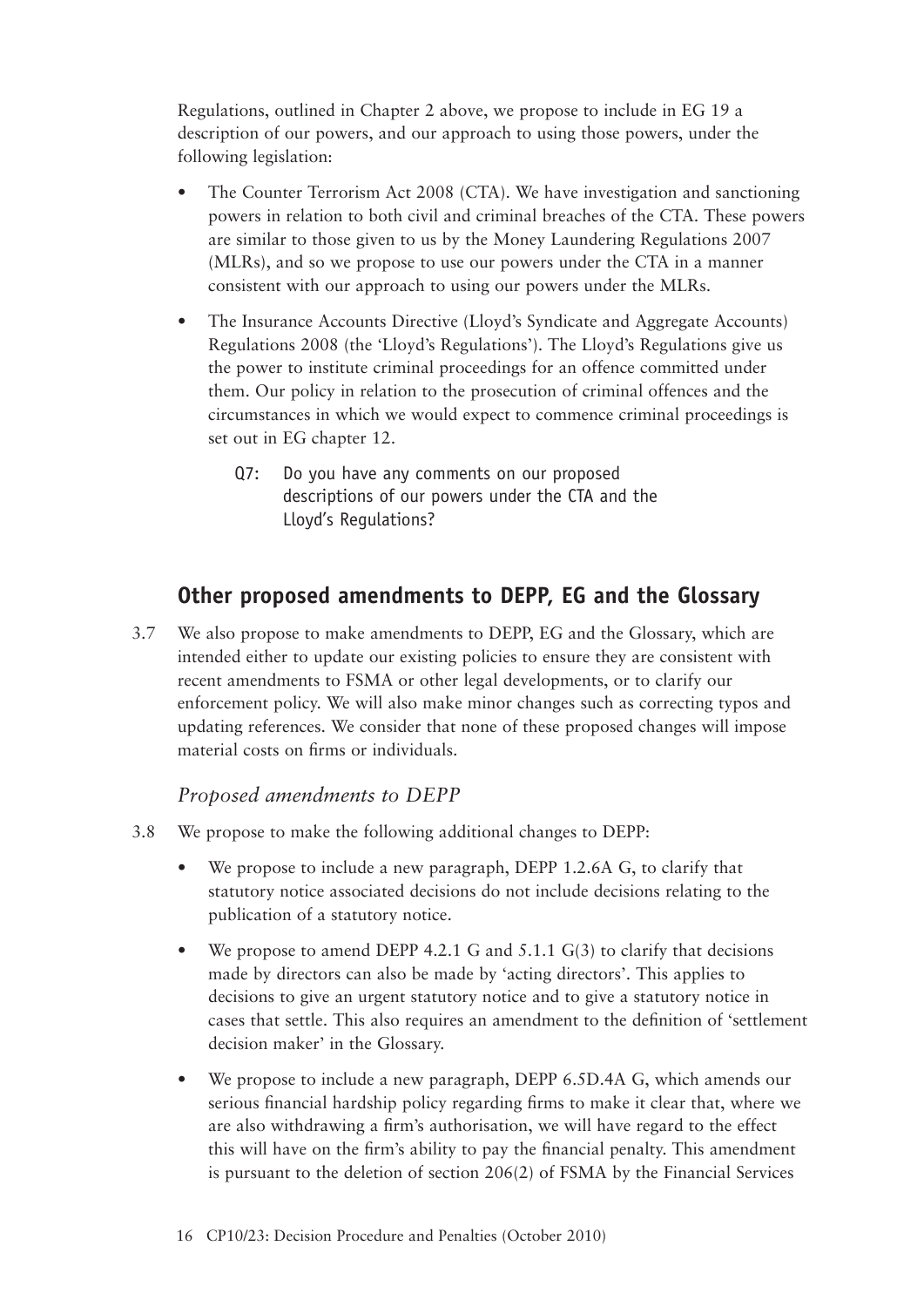Act 2010 (the Act), which had provided that we could not both impose a financial penalty on an authorised person and withdraw their authorisation. The proposed amendment is consistent with DEPP 6.5D.3 G, which sets out the approach we will follow when we are both imposing a financial penalty on an individual and either prohibiting them or withdrawing their approval.

#### *Proposed amendments to EG*

- 3.9 We propose to make the following additional changes to EG:
	- We propose to amend paragraphs 2.1, 6.20, 7.1,  $11.3(10)$  of EG and paragraph 1.1 of the Appendix to EG to reflect the following amendments to our regulatory objectives: the addition of 'financial stability' and the deletion of 'public awareness'. These changes to our regulatory objectives were made by the Act.
	- We propose to amend EG 7.4, which describes our statements of policy in relation to the imposition of financial penalties, to include a reference to our statement of policy in relation to financial penalties for late submission of reports, set out in DEPP 6.6. This reference was previously mistakenly omitted.
	- We propose to amend EG 8.1 to state that we can use our powers under section 45 of FSMA to vary or cancel an authorised person's Part IV permission if it is desirable to do so to meet any of our statutory objectives. This change reflects the amendment to section 45(1)(c) made by the Act.
	- We propose to delete the last sentence of EG 8.17, which provides that an example of a situation where we may decide not to cancel a firm's Part IV permission (which would consequently require us to withdraw their authorisation) is where we propose to impose a financial penalty on the firm under section 206 of FSMA. This is to reflect the fact that, following the deletion of section 206(2) by the Act, we are now able to both impose a financial penalty on a firm and withdraw their authorisation.
	- We propose to amend the explanation in EG 12.1 regarding our ability to prosecute criminal offences. We now propose to state that we may prosecute criminal offences where to do so would be consistent with meeting any of our statutory objectives. This is consistent with the Supreme Court's judgment in the case *R (Respondent) v Rollins (Appellant) [2010] UKSC 39*. This also requires an amendment to paragraph 1.4 of the Appendix to EG.
	- We propose to include a sentence in EG 12.11, which explains how we liaise with other prosecuting authorities in relation to prosecuting criminal offences, mentioning that we are a signatory to the Prosecutors' Convention and the Investigators' Convention.
	- We propose to amend EG 19.73 to include a reference to SYSC 6.1.1, so the financial crime requirements under SYSC for common platform firms are mentioned. EG 19.73 already includes a reference to SYSC 3.2.6, which sets out the financial crime requirements for firms that are not common platform firms.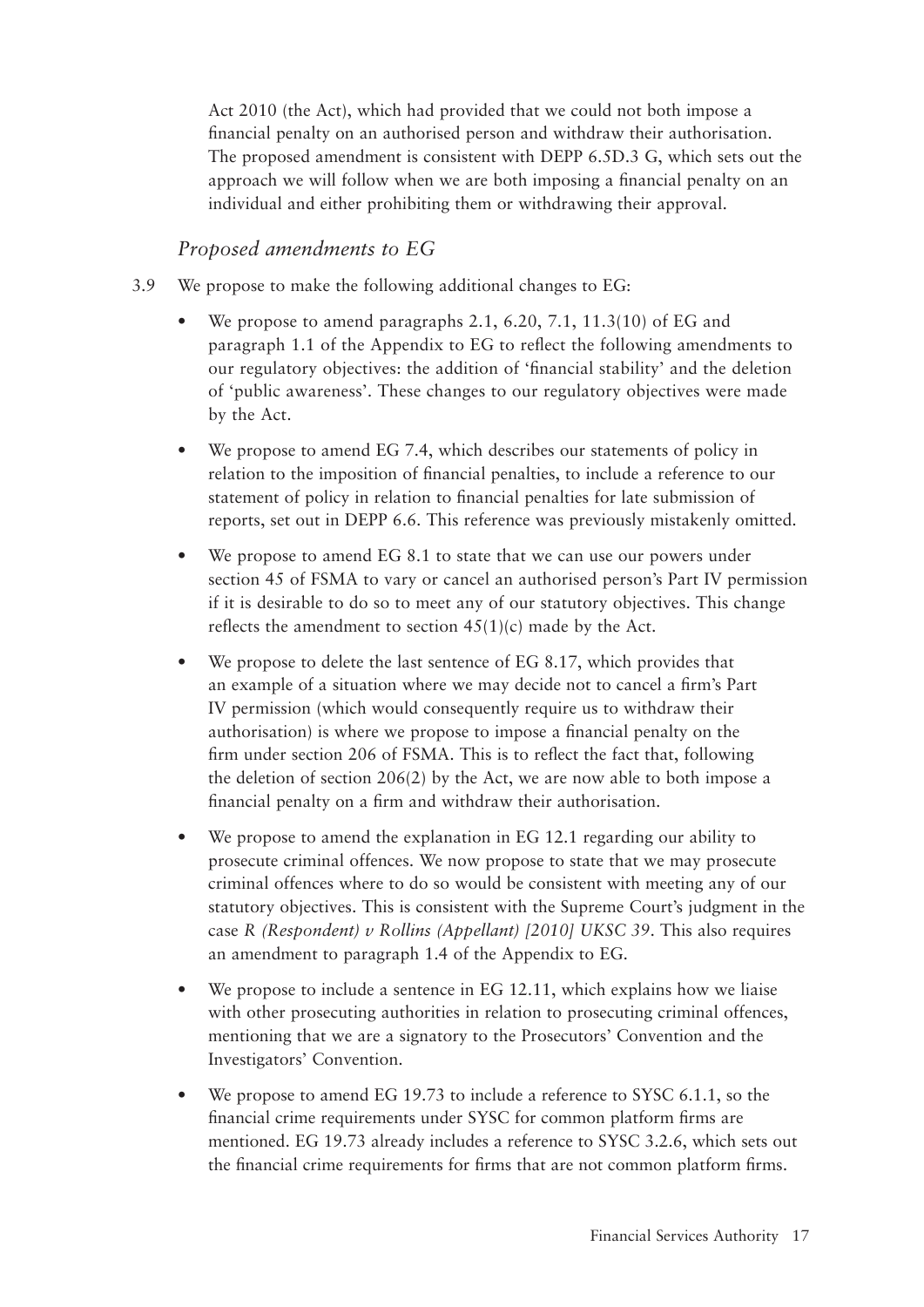• We propose to amend paragraph 1.4 of the Appendix to EG to mention that we have the power to impose penalties on persons that perform controlled functions without approval under section 63 of FSMA. This is required following changes to FSMA made by the Act.

#### *Proposed amendment to the Glossary*

- 3.10 We are also proposing to amend the definition of 'Tribunal' in the Glossary of definitions, and to delete the definition of 'Financial Services and Markets Tribunal', to reflect the fact that, from 6 April 2010, the Upper Tribunal replaced the Financial Services and Markets Tribunal.
	- Q8: Do you have any comments on the other amendments we are proposing to make to DEPP, EG and the Glossary?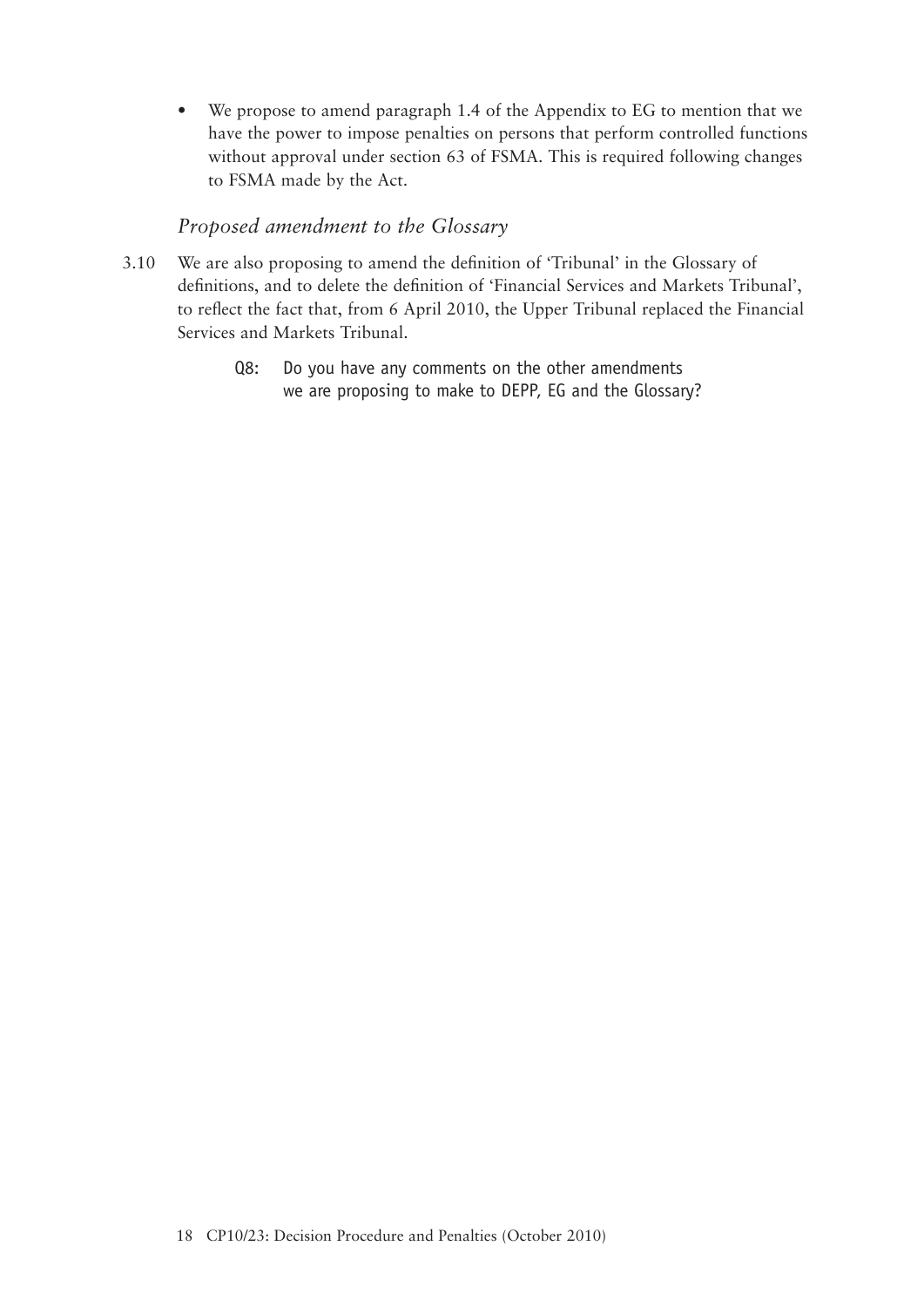## **Annex 1**

# Cost benefit analysis and compatibility statement

# **Cost benefit analysis (CBA)**

- 1. A CBA assesses the economic costs and benefits of a proposed policy. When proposing new rules, we are obliged under section 155 of FSMA to publish a CBA, unless we consider that they will give rise to no costs or an increase in costs of minimal significance.
- 2. The amendment to GEN removes a potential source of regulatory failure while safeguarding the deterrent effect of financial penalties imposed on individuals at minimal cost.
- 3. The proposals for amending DEPP and EG do not relate to rule changes or to guidance on rules. They are instead concerned with statements of procedure or policy that we are required to publish under FSMA and with the description of our approach to enforcement.
- 4. In previous CPs concerning our approach to enforcement, we have conducted a CBA to ensure we are aware of the possible impact of the proposed changes on firms and consumers.<sup>5</sup> However, the proposals outlined in this CP are not expected to impose any costs or costs of greater than minimal significance and are expected to yield modest net benefits, so we have not conducted a separate CBA. However, we have integrated some CBA considerations – such as the likely impact on firms and consumers – into the main CP text, where we believe it might prove helpful.

# **Compatibility with our statutory objectives**

- 5. This section explains our reasons for concluding that the proposals set out in this CP are compatible with our general duties under section 2 of FSMA and our regulatory objectives set out in sections 3 to 6.
- 6. Our statutory objectives are set out in section 2(2) of FSMA. We believe that our proposals will further these objectives, including in the following ways.

<sup>5</sup> For example, CP08/10: Decision Procedure and Penalties manual and Enforcement Guide Review 2008: [www.fsa.gov.uk/pages/Library/Policy/CP/2008/08\\_10.shtml](http://www.fsa.gov.uk/pages/Library/Policy/CP/2008/08_10.shtml)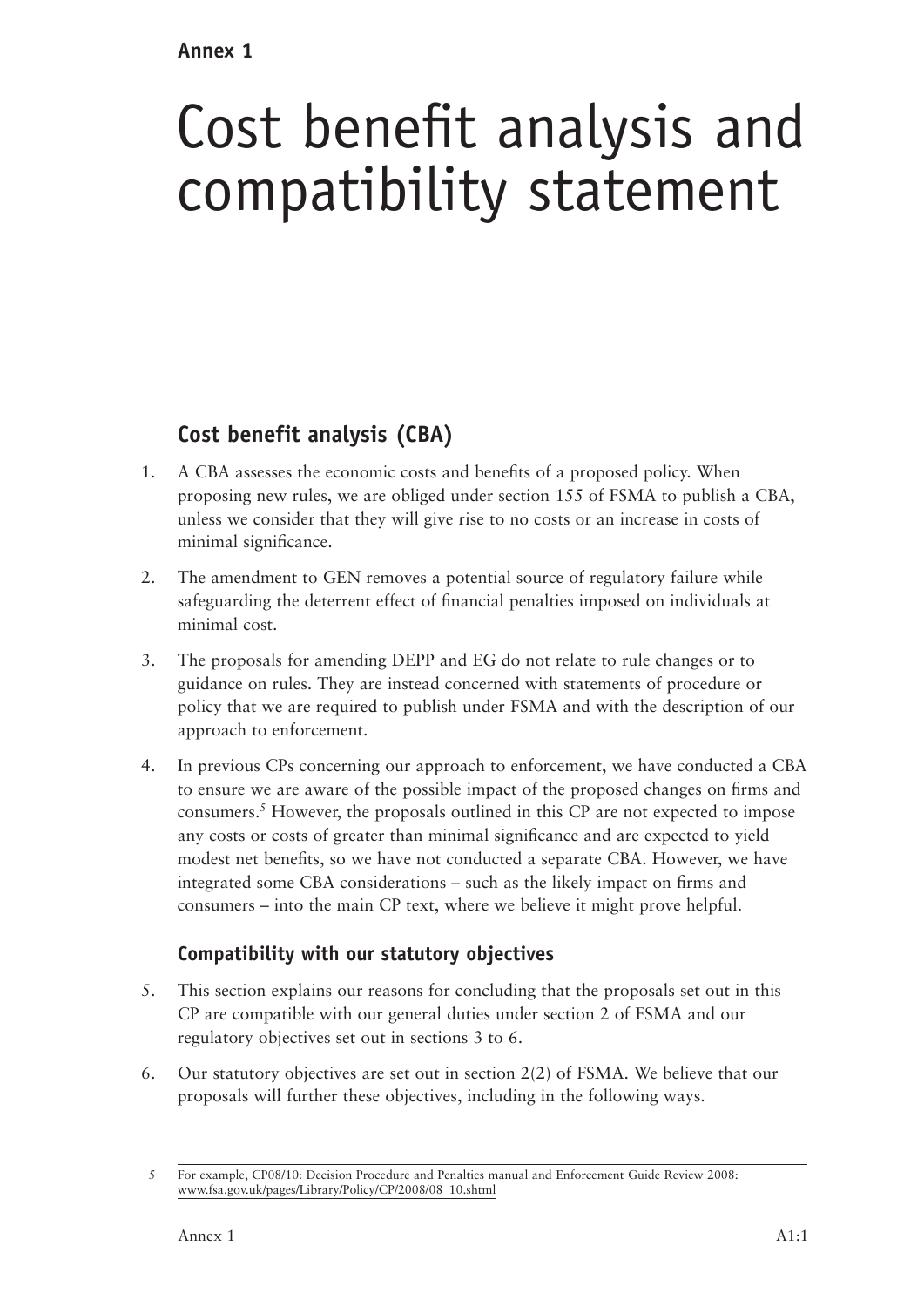#### *Securing the appropriate degree of protection for consumers*

7. Our effective and appropriate use of investigation and enforcement powers plays an important part in the pursuit of our regulatory objectives, including the consumer protection objective. For example, the publication of decision notices when the subject of enforcement action appeals to the Tribunal should make consumers aware at an earlier stage of the action we have taken. In addition, applying the settlement discount scheme to suspension periods should result in more cases concluding earlier, which should make consumers aware at an earlier stage of the action we have taken.

#### *Maintaining market confidence*

8. Ensuring that DEPP and EG continue to contain accurate and up-to-date statements of our approach to enforcement should help consumers and industry understand how we will take action against persons who breach our rules and other regulatory requirements, which in turn should enhance confidence in financial markets.

#### **Compatibility with the Principles of Good Regulation**

9. Section 2(3) of FSMA requires that, in carrying out our general functions, we must have regard to a number of specific matters. Of these, the following matters are particularly relevant to our proposals.

#### *The need to use our resources in the most efficient and economic way*

10. Our proposed amendment to our policy for reviewing published notices and press releases, so that we will no longer be required to review every notice that has been published for six years, should save our resources. Our proposal to apply the settlement discount scheme to suspension periods should result in more cases settling earlier, which should mean our staff can investigate other cases at an earlier stage.

#### *The principle that a burden or restriction should be proportionate to the benefits*

11. Our proposals do not impose any additional burdens or restrictions.

*The need to minimise the adverse effects on competition that may arise from anything done in the discharge of those functions*

- 12. Our proposed changes are largely procedural and will therefore not have material effects on competition.
- 13. In line with section 2(1) of FSMA, we also believe our proposals to be the most appropriate way of meeting our regulatory objectives.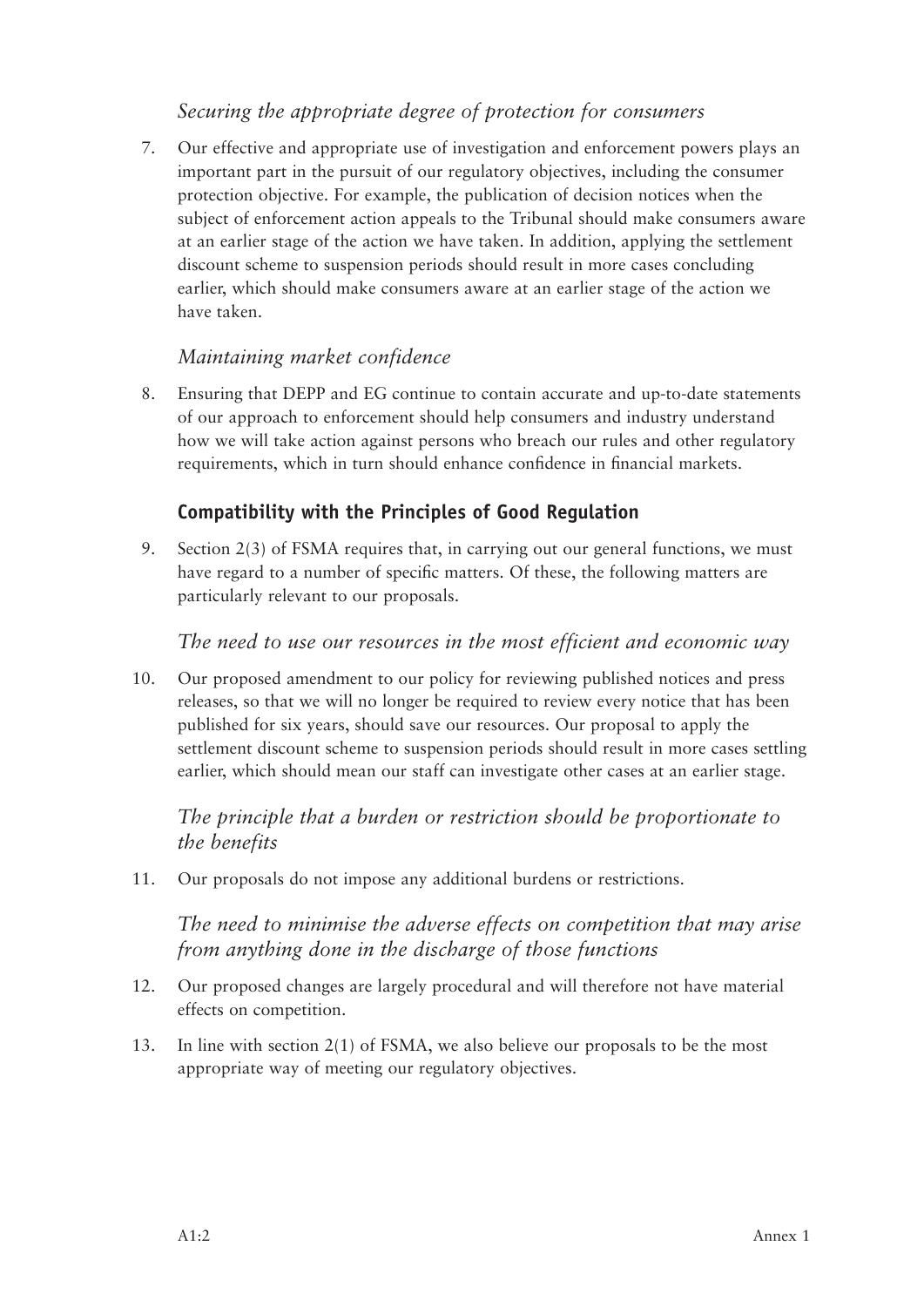#### **Annex 2**

# List of questions

- Q1: Do you have any comments on our proposed new rule preventing firms (except sole traders) from paying financial penalties imposed on a present or former employee, partner or director of the firm or an affiliated company?
- Q2: Do you have any comments on our proposed approach to publishing decision notices?
- Q3: Do you have any comments on our proposed amendments to our approach to reviewing published notices and related press releases?
- Q4: Do you have any comments on our proposal to apply the settlement discount scheme to the period of suspension?
- Q5: Do you have any comments on our proposed approach for our powers under the Cross-Border Regulations?
- Q6: Do you have any comments on the decision makers we are proposing for the giving of these statutory notices?
- Q7: Do you have any comments on our proposed descriptions of our powers under the CTA and the Lloyd's Regulations?
- Q8: Do you have any comments on the other amendments we are proposing to make to DEPP, EG and the Glossary?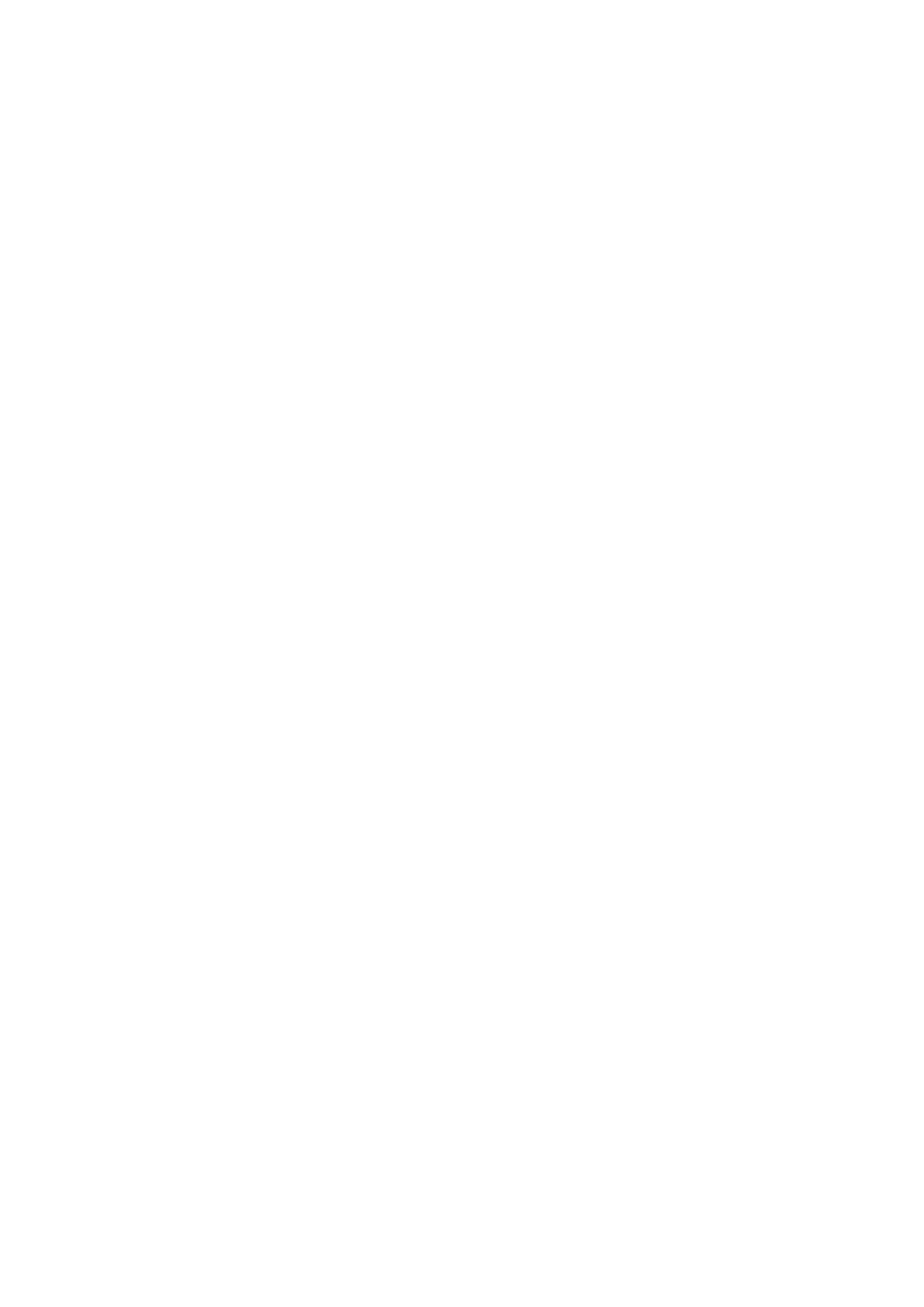**Appendix 1**

# Draft legal instrument setting out the proposed amendments to the Glossary, GEN, DEPP and EG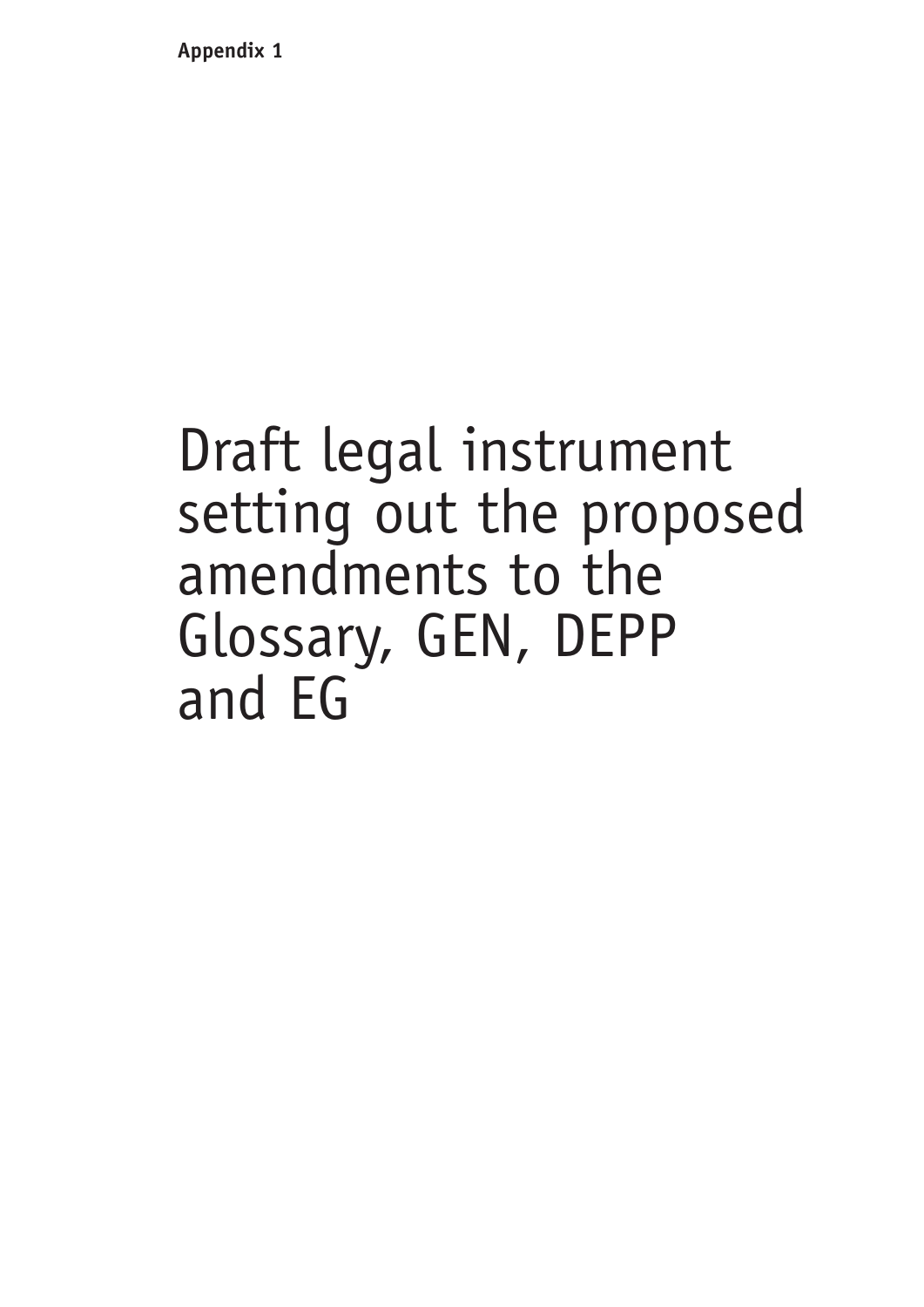#### **DECISION PROCEDURE AND PENALTIES MANUAL AND ENFORCEMENT GUIDE (REVIEW) INSTRUMENT 2010**

#### **Powers exercised**

- A. The Financial Services Authority makes this instrument in the exercise of the following powers and related provisions in or under:
	- (1) the following sections of the Financial Services and Markets Act 2000 ("the Act"):
		- (a) section 69(1) (Statement of policy) as applied by paragraph 1 of the Schedule to the Cross-Border Payment in Euro Regulations 2010 (SI 2010/89) ("the Regulations");
		- (b) section 138 (General rule-making power);
		- (c) section  $157(1)$  (Guidance);
		- (d) section 210(1) (Statement of policy) as applied by paragraph 3 of the Schedule to the Regulations;
		- (e) section 395(5) as applied by paragraph 5 of the Schedule to the Regulations, and by paragraph 7 of Schedule 5 to the Payment Services Regulations 2009 (SI 2009/209);
	- (2) regulation 14 (Guidance) of the Regulations.
- B. The rule-making power listed above is specified for the purpose of section 153(2) (Rulemaking instruments) of the Act.

#### **Commencement**

C. This instrument comes into force on [6 February 2011].

#### **Amendments to the Handbook**

- D. The Glossary is amended in accordance with Annex A to this instrument.
- E. The General Provisions module (GEN) is amended in accordance with Annex B to this instrument.
- F. The Decision Procedure and Penalties manual (DEPP) is amended in accordance with Annex C to this instrument.

#### **Amendments to the Enforcement Guide**

G. The Enforcement Guide (EG) is amended in accordance with Annex D to this instrument.

#### **Citation**

H. This instrument may be cited as the Decision Procedure and Penalties Manual and Enforcement Guide (Review) Instrument 2010.

By order of the Board

[27 January 2011]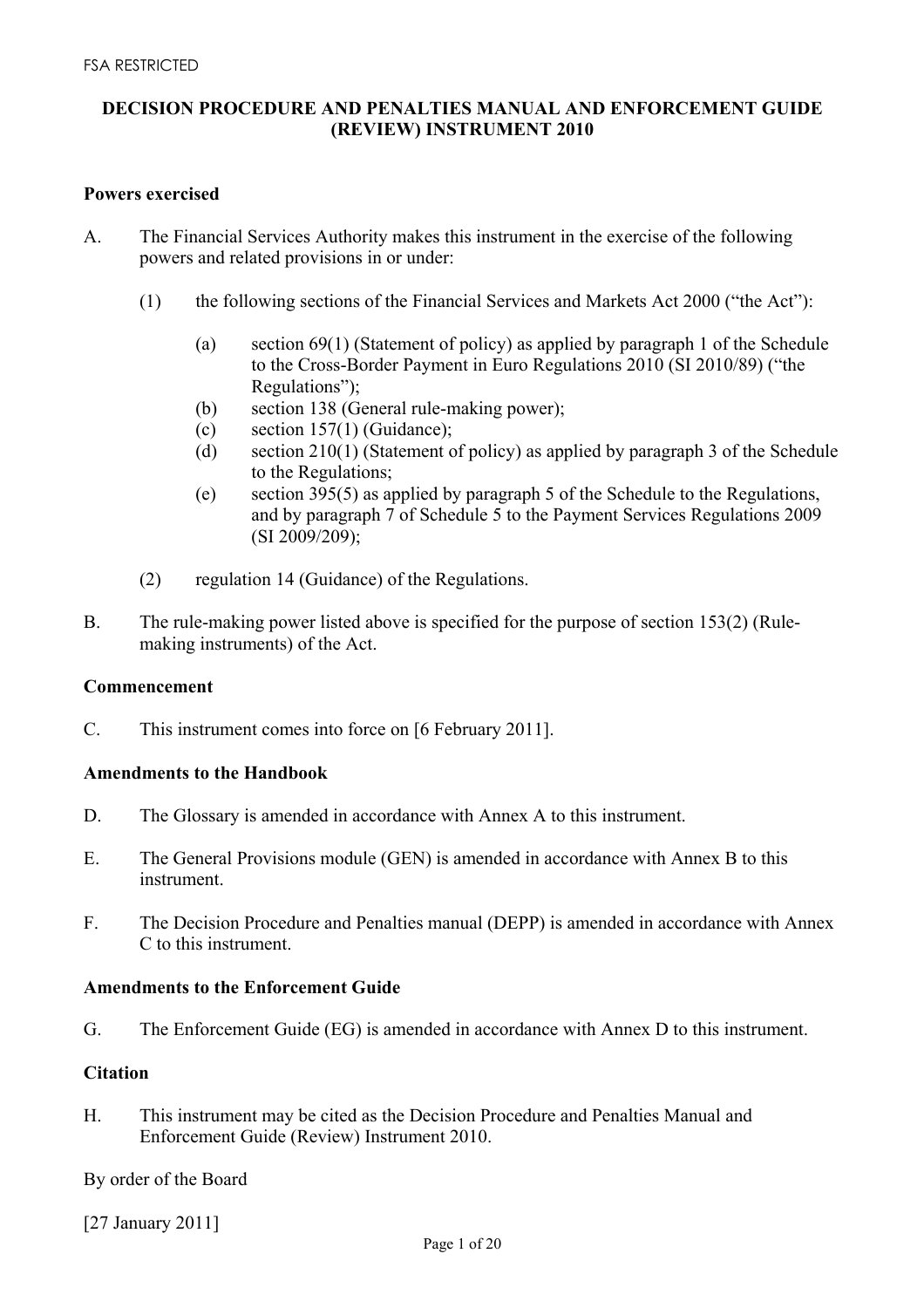#### **Annex A**

#### **Amendments to the Glossary of definitions**

In this Annex, underlining indicates new text and striking through indicates deleted text, unless otherwise stated.

Insert the following new definitions in the appropriate alphabetical position. The text is not underlined.

…

*Cross-Border Payments in Euro Regulations*  the Cross-Border Payments in Euro Regulations 2010 (SI 2010/89).

…

| EU Cross-     | Regulation (EC) No. 924/2009 of the European Parliament and of the |
|---------------|--------------------------------------------------------------------|
| <i>Border</i> | Council on cross-border payments in the European Community         |
| Regulation    |                                                                    |

Amend the following as shown.

…

| employee                         |     |      |                                                                                                                                                                                                                                                                      |
|----------------------------------|-----|------|----------------------------------------------------------------------------------------------------------------------------------------------------------------------------------------------------------------------------------------------------------------------|
|                                  | (2) |      | (for the purposes of:                                                                                                                                                                                                                                                |
|                                  |     | (aa) | GEN 4 (Statutory status disclosure);                                                                                                                                                                                                                                 |
|                                  |     | (ab) | GEN 6.1 (Payment of financial penalties);                                                                                                                                                                                                                            |
|                                  |     |      |                                                                                                                                                                                                                                                                      |
|                                  |     |      |                                                                                                                                                                                                                                                                      |
| restriction<br>notice            |     |      | a notice served under section sections 191B or 301J of the Act.                                                                                                                                                                                                      |
|                                  |     |      |                                                                                                                                                                                                                                                                      |
| settlement<br>decision<br>makers |     |      | (in DEPP and $EG$ ) two members of the $FSA$ 's executive of at least director<br>of division level (which may include an acting director) with responsibility<br>for deciding whether to give <i>statutory notices</i> in the circumstances<br>described in DEPP 5. |
|                                  |     |      |                                                                                                                                                                                                                                                                      |

Page 2 of 20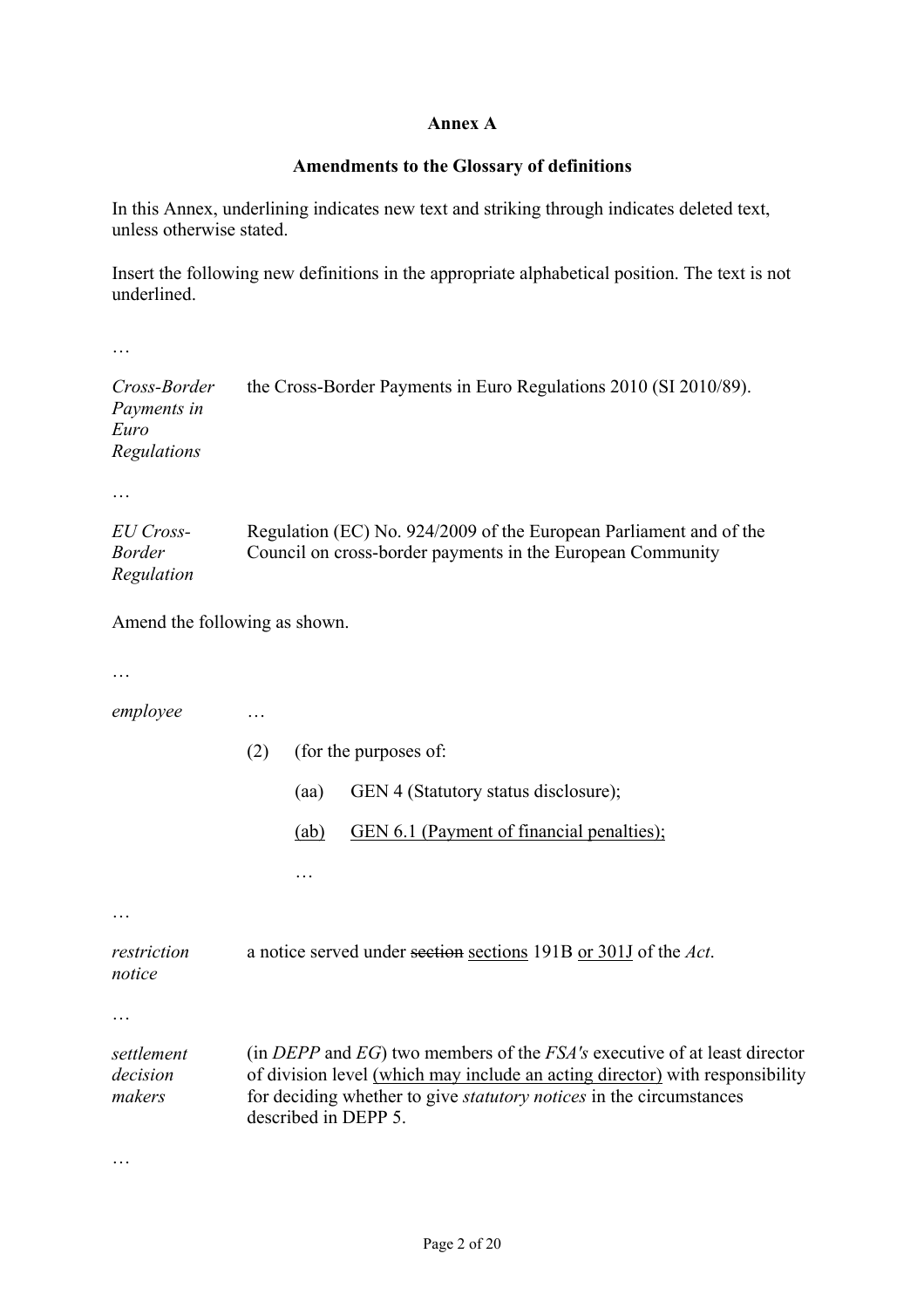| settlement<br>discount<br>scheme | (in <i>DEPP</i> and $EG$ ) the scheme described in DEPP 6.7 by which the<br>financial penalty that might otherwise be payable, or the length of the<br>period of suspension or restriction that might otherwise be imposed, in<br>respect of a <i>person's</i> misconduct or contravention may be reduced to<br>reflect the timing of any settlement agreement. |
|----------------------------------|-----------------------------------------------------------------------------------------------------------------------------------------------------------------------------------------------------------------------------------------------------------------------------------------------------------------------------------------------------------------|
|                                  |                                                                                                                                                                                                                                                                                                                                                                 |
| Tribunal                         | the <i>Financial Services and Markets Tribunal</i> Upper Tribunal.                                                                                                                                                                                                                                                                                              |
|                                  |                                                                                                                                                                                                                                                                                                                                                                 |

Delete the following definition. The deleted text is not shown.

*Financial Services and Markets Tribunal*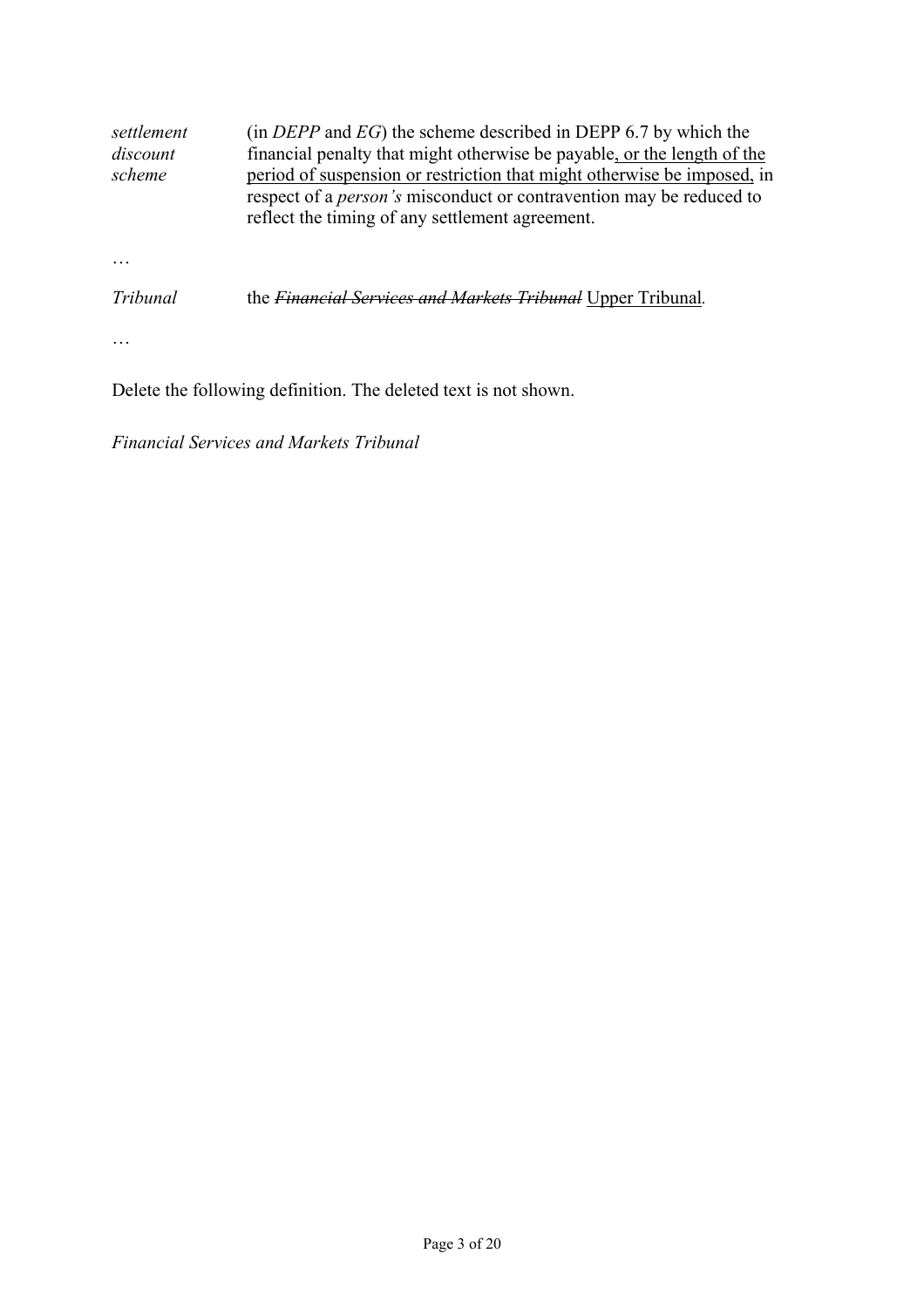#### **Annex B**

#### **Amendments to the General Provisions sourcebook (GEN)**

In this Annex, underlining indicates new text and striking through indicates deleted text.

#### **6.1 Insurance against Payment of financial penalties**

- …
- 6.1.7 G GEN 6.1.5 R and GEN 6.1.6 R do not prevent a *firm* or *member* from entering into, arranging, claiming on or making any payment under a *contract of insurance* which indemnifies any *person* against all or part of the costs of defending *FSA* enforcement action or any costs they may be ordered to pay to the *FSA*.

#### **Payment of a penalty imposed on an employee**

6.1.8 R No *firm*, except a *sole trader*, may pay a financial penalty imposed by the *FSA* on a present or former *employee*, *director* or *partner* of the *firm* or an *affiliated company.*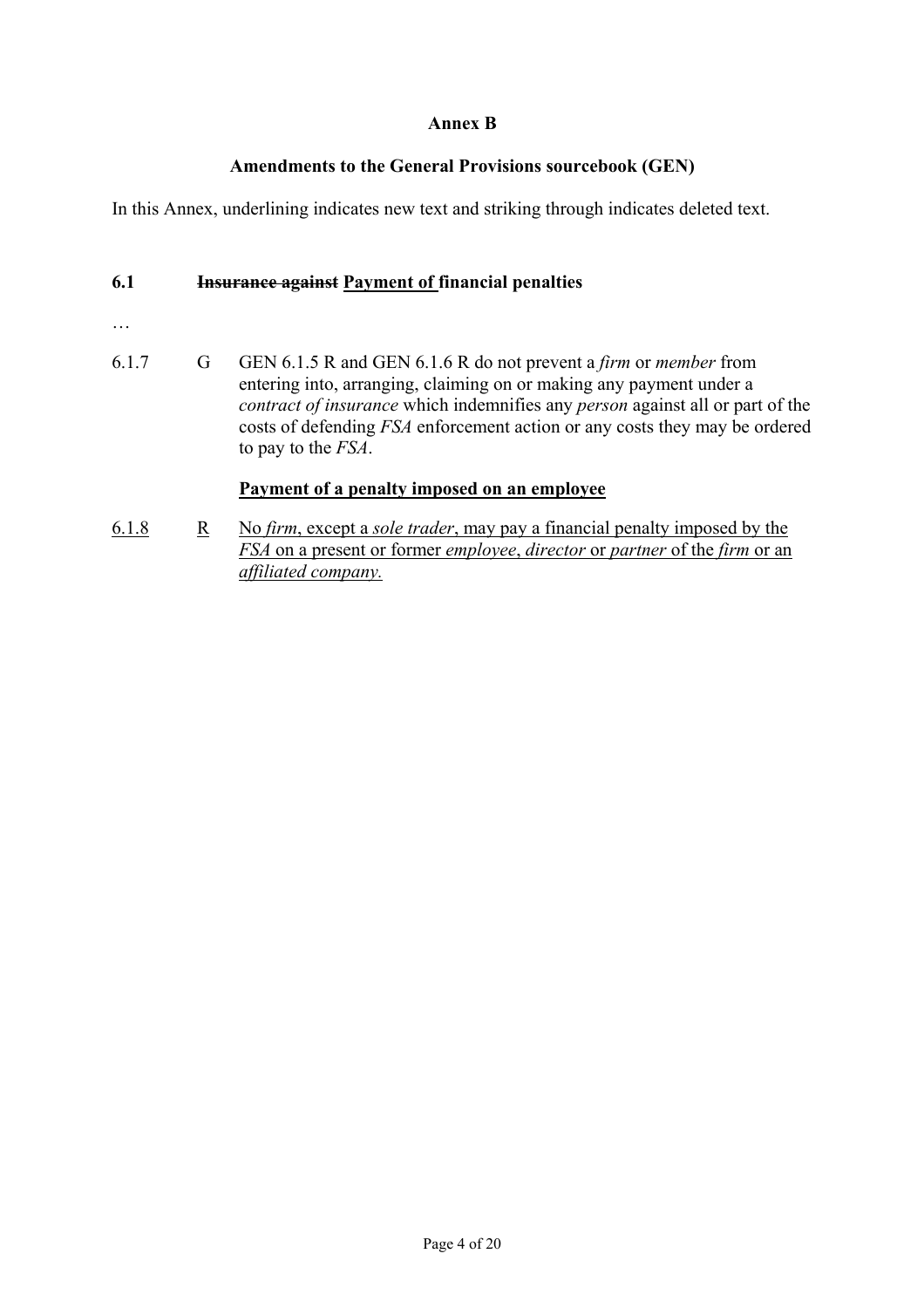#### **Annex C**

#### **Amendments to the Decision Procedure and Penalties manual (DEPP)**

In this Annex, underlining indicates new text and striking through indicates deleted text.

… 1.1.2 G The purpose of *DEPP* is to satisfy the requirements of sections 63C(1), 69(1), 93(1), 124(1), 131J(1), 169(7) (9), 210(1) and 395 of the *Act* that the *FSA* publish the statements of procedure or policy referred to in DEPP 1.1.1 G. 1.2 **Introduction to statutory notices Statutory and related notices**  … 1.2.6A G *Statutory notice associated decisions* do not include decisions relating to the publication of a *statutory notice*. … 2.5.7 G The *RDC* will take the decision to give a *supervisory notice* exercising the *FSA's* own initiative power (by removing a regulated activity, by imposing a limitation or requirement or by specifying a narrower description of regulated activity) if the action involves a fundamental change (see DEPP 2.5.8 G) to the nature of a *permission*. Otherwise, the decision to give the *decision notice* will be taken by *FSA* staff under *executive procedures*. 2.5.7A G Notwithstanding *DEPP* 2.5.7G, FSA staff under *executive procedures* will be the decision maker whenever a *firm* agrees not to contest the *FSA's*  exercise of its own initiative power, including where the *FSA's* action involves a fundamental change to the nature of a *permission.* …

#### **2 Annex 1G Warning notices and decision notices under the Act and certain other enactments**

| $\cdot\cdot\cdot$            |                    |                       |                       |
|------------------------------|--------------------|-----------------------|-----------------------|
| <b>Section of</b><br>the Act | <b>Description</b> | Handbook<br>reference | <b>Decision maker</b> |
| $\cdot\cdot\cdot$            |                    |                       |                       |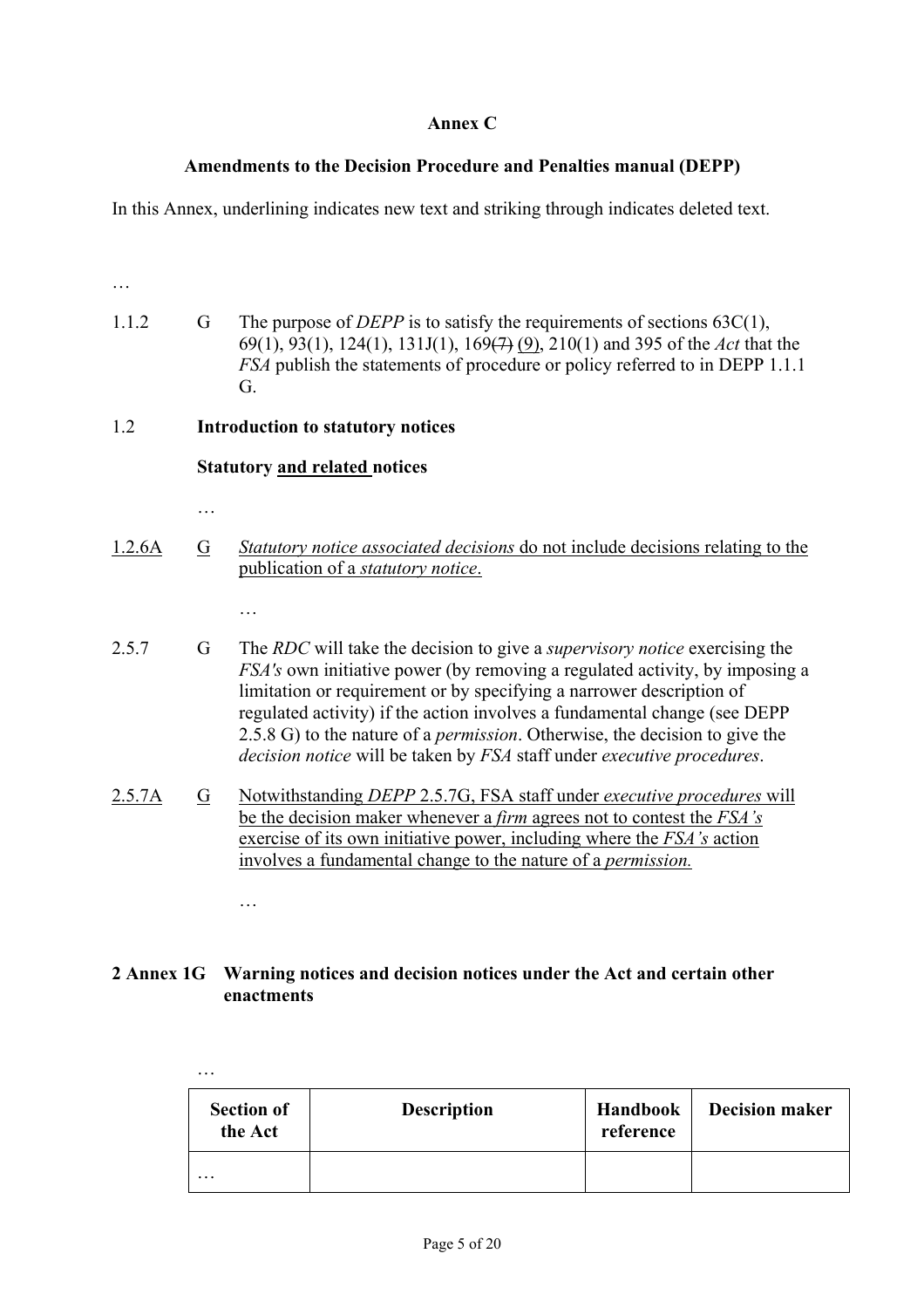| 89K(2)/(3)              | when the $FSA$ is proposing or<br>deciding to publish a statement<br>that an <i>issuer</i> of <i>securities</i><br>admitted to trading on a regulated<br><i>market</i> is failing or has failed to<br>comply with an applicable<br>transparency obligation                                                                        |                 | <b>RDC</b>                     |
|-------------------------|-----------------------------------------------------------------------------------------------------------------------------------------------------------------------------------------------------------------------------------------------------------------------------------------------------------------------------------|-----------------|--------------------------------|
| $\cdot$ $\cdot$ $\cdot$ |                                                                                                                                                                                                                                                                                                                                   |                 |                                |
| 256(4)/(5)              | when the $FSA$ is proposing or<br>deciding to refuse a request for<br>the revocation of the<br>authorisation order of an AUT                                                                                                                                                                                                      |                 | <b>RDC</b>                     |
|                         |                                                                                                                                                                                                                                                                                                                                   |                 |                                |
| 313B(9)                 | when the <i>FSA</i> has required an<br>institution to suspend a financial<br>instrument from trading and it is<br>proposing or deciding to refuse an<br>application by the institution or<br>the issuer for the cancellation of<br>the suspension. [deleted]                                                                      | REC4.2D         | <i>Executive</i><br>procedures |
| $313B(10)$ /<br>(11)    | when the FSA has required an<br>institution to suspend a financial<br>instrument from trading and it is<br>proposing or deciding to refuse an<br>application by the institution or<br>the issuer for the cancellation of<br>the suspension [deleted]                                                                              | REC4.2D         | <i>Executive</i><br>procedures |
| 313BB(5)/<br>313BC(5)   | when, upon the application of an<br>institution, the $FSA$ is proposing<br>or deciding not to revoke a<br>requirement imposed on an<br>institution under section 313A or<br>is proposing or deciding that a<br>requirement imposed on a class of<br>institutions under section 313A<br>will continue to apply to the<br>applicant | <b>REC 4.2D</b> | Executive<br><i>procedures</i> |
| 313BD(5)/<br>313BE(4)   | when, upon the application of an<br><i>issuer</i> , the <i>FSA</i> is proposing or<br>deciding not to revoke a<br>requirement imposed on an<br>institution or a class of institutions<br>under section 313A or to revoke a                                                                                                        | <b>REC 4.2D</b> | Executive<br>procedures        |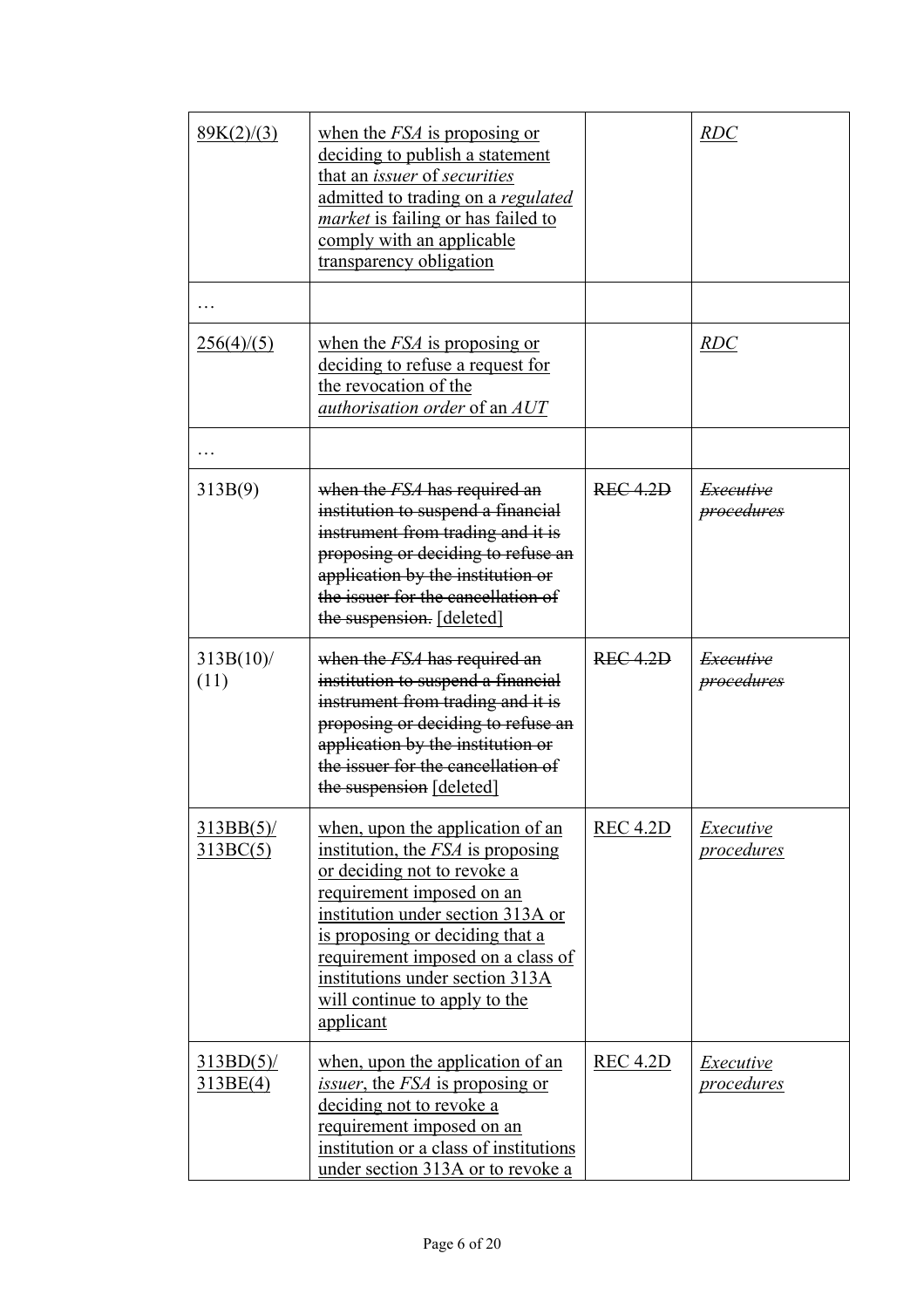|                                                                                       | requirement imposed on a class of<br>institutions under section 313A in<br>relation to the class apart from<br>one or more specified members of<br>it, or one or more specified<br>members of the class only                                                                                    |                              |                                                                                                                                          |
|---------------------------------------------------------------------------------------|-------------------------------------------------------------------------------------------------------------------------------------------------------------------------------------------------------------------------------------------------------------------------------------------------|------------------------------|------------------------------------------------------------------------------------------------------------------------------------------|
|                                                                                       |                                                                                                                                                                                                                                                                                                 |                              |                                                                                                                                          |
| Payment<br><b>Services</b><br><b>Regulations</b>                                      | <b>Description</b>                                                                                                                                                                                                                                                                              | <b>Handbook</b><br>reference | <b>Decision maker</b>                                                                                                                    |
| Regulations<br>$9(7)$ and 14                                                          | when the $FSA$ is proposing to<br>refuse an application for<br>authorisation as an <i>authorised</i><br>payment institution, or for<br>registration as a <i>small payment</i><br><i>institution</i> , or to impose a<br>requirement, or to refuse an<br>application to vary an<br>authorisation |                              | Executive<br>procedures                                                                                                                  |
| Regulations<br>$9(8)(a)$ and<br>14                                                    | when the $FSA$ is deciding to<br>refuse an application for<br>authorisation as an <i>authorised</i><br><i>payment institution</i> , or for<br>registration of a small payment<br><i>institution</i> , or to impose a<br>requirement, or to refuse an<br>application to vary an<br>authorisation |                              | Executive<br><i>procedures</i> where<br>no representations<br>are made in<br>response to a<br>warning notice,<br>otherwise by the<br>RDC |
| $\ddots$<br><b>Regulated</b><br>Covered<br><b>Bonds</b><br><b>Regulations</b><br>2008 | <b>Description</b>                                                                                                                                                                                                                                                                              | <b>Handbook</b><br>reference | <b>Decision maker</b>                                                                                                                    |
| .                                                                                     |                                                                                                                                                                                                                                                                                                 |                              |                                                                                                                                          |
| Regulation<br>35(1)/(3)                                                               | when the $FSA$ is proposing or<br>deciding to impose a penalty on a<br>person under regulation 34*                                                                                                                                                                                              | RCB <sub>6</sub>             | RDC                                                                                                                                      |
| <u>Cross-</u><br><b>Border</b><br><b>Payments in</b><br><b>Euro</b>                   | <b>Description</b>                                                                                                                                                                                                                                                                              | <b>Handbook</b><br>reference | <b>Decision maker</b>                                                                                                                    |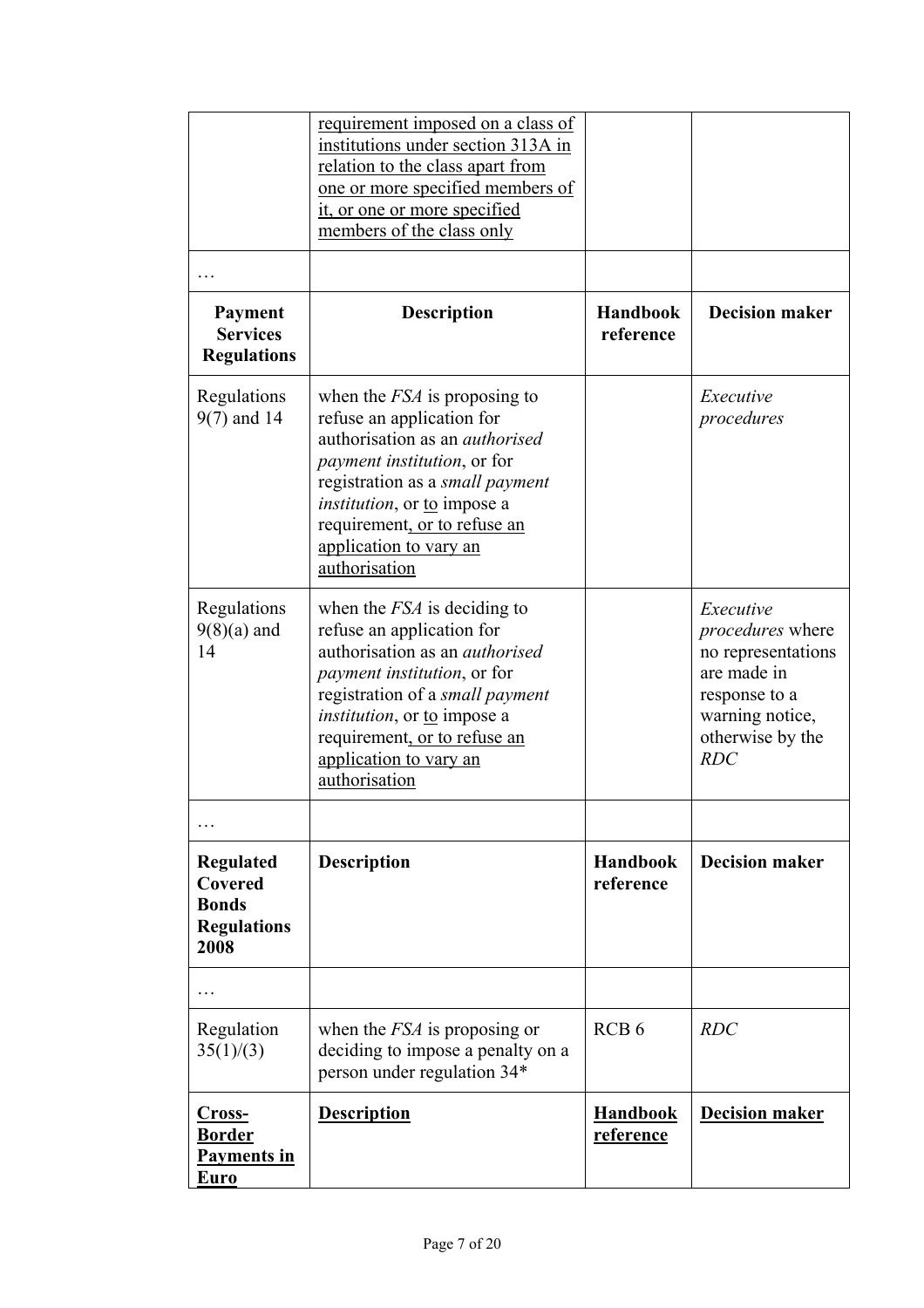| <b>Regulations</b><br>2010          |                                                                                                                                                                                                                                                        |     |
|-------------------------------------|--------------------------------------------------------------------------------------------------------------------------------------------------------------------------------------------------------------------------------------------------------|-----|
| Regulations<br>$7(1)$ and $7(3)$    | when the $FSA$ is proposing or<br>deciding to impose a financial<br>penalty*                                                                                                                                                                           | RDC |
| Regulations<br>$7(1)$ and $7(3)$    | when the $FSA$ is proposing or<br>deciding to publish a statement<br>that a <i>payment service provider</i><br>has contravened the EU Cross-<br><b>Border Regulation*</b>                                                                              | RDC |
| Regulations<br>$10(1)$ and<br>10(3) | when the $FSA$ is proposing or<br>deciding to exercise its powers to<br>require restitution*                                                                                                                                                           | RDC |
| Schedule<br>paragraph 1             | when the $FSA$ is proposing or<br>deciding to publish a statement<br>that a relevant person has been<br>knowingly concerned with a<br>contravention of the EU Cross-<br><b>Border Regulation (Note 1)</b>                                              | RDC |
| Schedule<br>paragraph 1             | when the $FSA$ is proposing or<br>deciding to impose a financial<br>penalty against a relevant person<br>(Note 1)                                                                                                                                      | RDC |
| Note:                               | (1) The Cross-Border Payments in Euro Regulations do not require third party rights<br>and access to FSA material when the FSA exercises this power. However, the FSA<br>generally intends to allow for third party rights and access to material when |     |

# exercising this power.

# **2 Annex 2G Supervisory notices**

| <b>Section of</b><br>the Act | <b>Description</b>                                                                                                                 | <b>Handbook</b><br>reference | <b>Decision</b><br>maker |
|------------------------------|------------------------------------------------------------------------------------------------------------------------------------|------------------------------|--------------------------|
| $\ddot{\phantom{0}}$         |                                                                                                                                    |                              |                          |
| 78A(2)/(8)<br><u>(b)</u>     | when the <i>FSA</i> discontinues or<br>suspends the <i>listing</i> of a security on<br>the application of the <i>issuer</i> of the | LR <sub>5</sub>              | Executive<br>procedures  |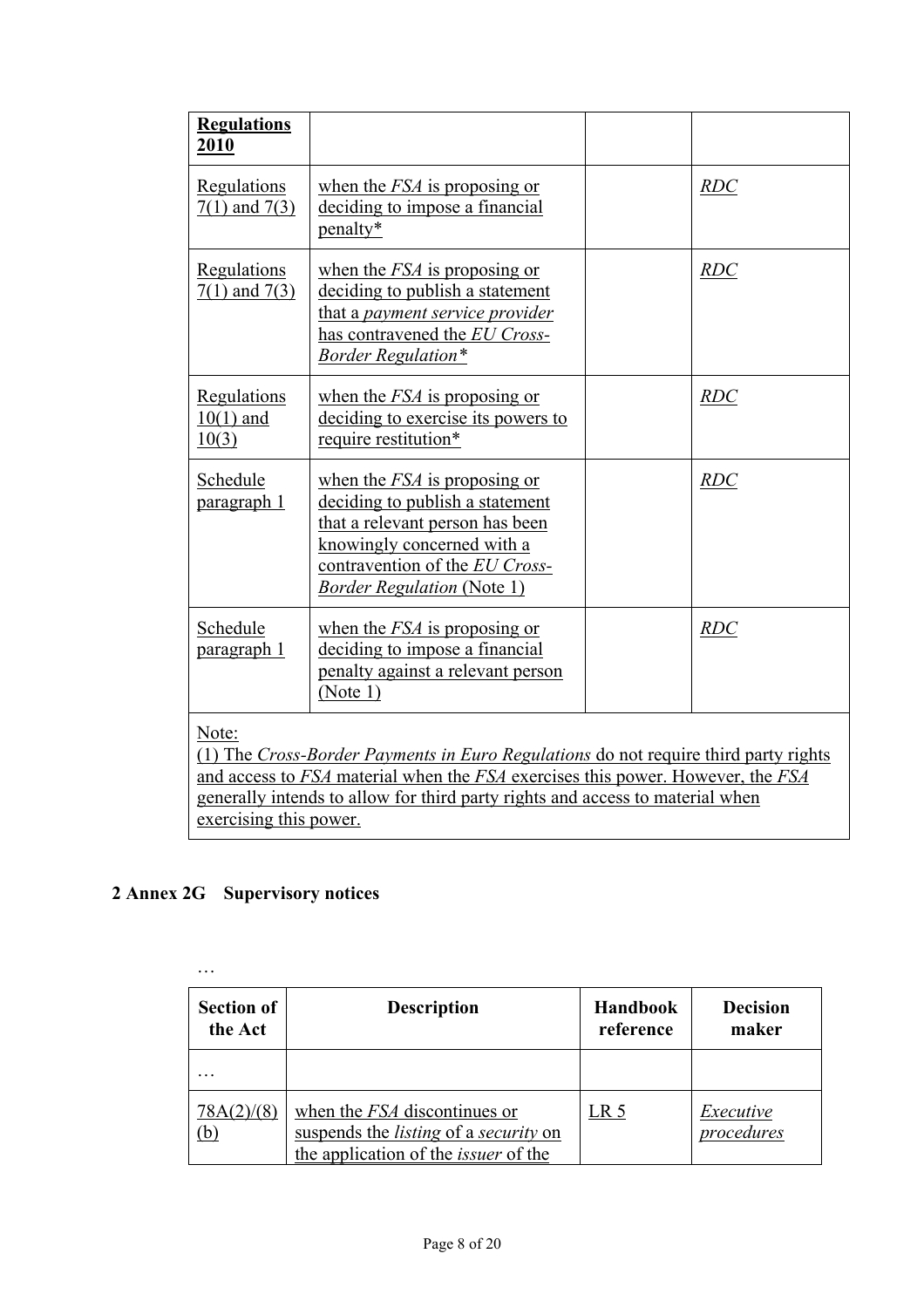|                       | <i>security</i>                                                                             |               |                                                                          |
|-----------------------|---------------------------------------------------------------------------------------------|---------------|--------------------------------------------------------------------------|
|                       |                                                                                             |               |                                                                          |
| 191B(1)               | when the <i>FSA</i> gives a <i>restriction</i><br>notice under section 191B                 |               | Executive<br><i>procedures</i>                                           |
| 197(3)/(6)<br>/(7)(b) | when the $FSA$ is exercising its power<br>of intervention in respect of an<br>incoming firm | <b>SUP 14</b> | RDC or<br>executive<br>procedures<br>See DEPP<br>2.5.7 G and<br>2.5.7A G |
|                       |                                                                                             |               |                                                                          |
| 301J(1)               | when the <i>FSA</i> gives a <i>restriction</i><br>notice under section 301J                 |               | Executive<br>procedures                                                  |
|                       |                                                                                             |               |                                                                          |

…

4.2.1 G If *FSA* staff recommend that action be taken and they consider that the decision falls within the responsibility of a *senior staff committee*:

…

 the decision may be taken by a member of the *FSA's* executive of at least director of division level (which may include an acting director) or, in the case of a *senior staff committee* which reports directly to the *FSA's* senior executive committee, by a member of that committee.

…

…

5.1.1 G (3) The decision will be taken jointly by two members of the *FSA's* executive of at least director of division level (which may include an acting director) (the "*settlement decision makers*").

#### **Withdrawal of authorisation**

6.5D.4A G The *FSA* may withdraw a firm's *authorisation* under section 33 of the Act, as well as impose a financial penalty. Such action by the *FSA* does not affect the *FSA's* assessment of the appropriate financial penalty in relation to a *breach*. However, the fact that the FSA has withdrawn a firm's *authorisation*, as a result of which the firm may have less earning potential, may be relevant in assessing whether the penalty will cause the firm serious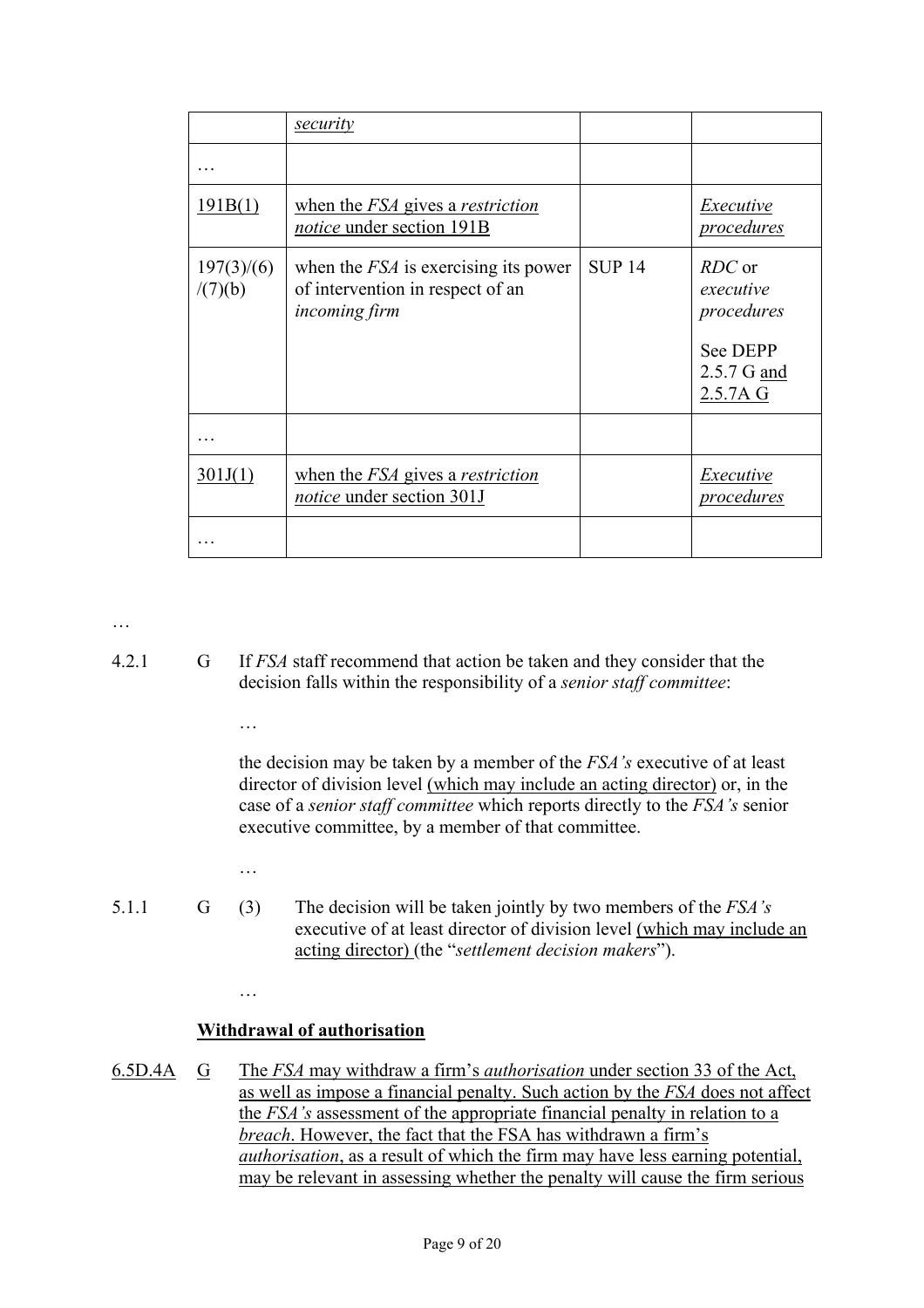#### financial hardship.

…

6.7.1 G *Persons* subject to enforcement action may be prepared to agree the amount of any financial penalty, or the length of any period of suspension or restriction, and other conditions which the *FSA* seeks to impose by way of such action. Such conditions might include, for example, the amount or mechanism for the payment of compensation to consumers. The *FSA* recognises the benefits of such agreements, in that they offer the potential for securing earlier redress or protection for consumers and the saving of cost to the *person* concerned and the *FSA* itself in contesting the financial penalty, suspension or restriction. The penalty that might otherwise be payable, or the length of the period of suspension or restriction that might otherwise be imposed, in respect of a *breach* by the *person* concerned will therefore be reduced to reflect the timing of any settlement agreement.

#### **The settlement discount scheme applied to financial penalties**

6.7.2 G In appropriate cases the *FSA's* approach will be to negotiate with the *person* concerned to agree in principle the amount of a financial penalty having regard to the *FSA's* statement of policy as set out in DEPP 6.5 to DEPP 6.5D and DEPP 6.6. (This starting figure will take no account of the existence of the *settlement discount scheme* described in this section.) Such amount ("A") will then be reduced by a percentage of A according to the stage in the process at which agreement is reached. The resulting figure ("B") will be the amount actually payable by the *person* concerned in respect of the *breach*. However, where part of a proposed financial penalty specifically equates to the disgorgement of profit accrued or loss avoided then the percentage reduction will not apply to that part of the penalty.

…

#### **The settlement discount scheme applied to suspensions and restrictions**

6.7.6 G The *settlement discount scheme* which applies to the amount of a financial penalty, described in *DEPP* 6.7.2 G to *DEPP* 6.7.5 G, also applies to the length of the period of a suspension or restriction, having regard to the *FSA's* statement of policy as set out in *DEPP* 6A.3.

…

6A.3.4 G The *FSA* and the *person* on whom a suspension or restriction is to be imposed may seek to agree the length of the period of suspension or restriction and other terms. In recognition of the benefits of such agreements, *DEPP* 6.7 provides that the length of a period of suspension or restriction which might otherwise have been imposed will be reduced to reflect the stage at which the *FSA* and the *person* concerned reached an agreement.

**Schedule 3**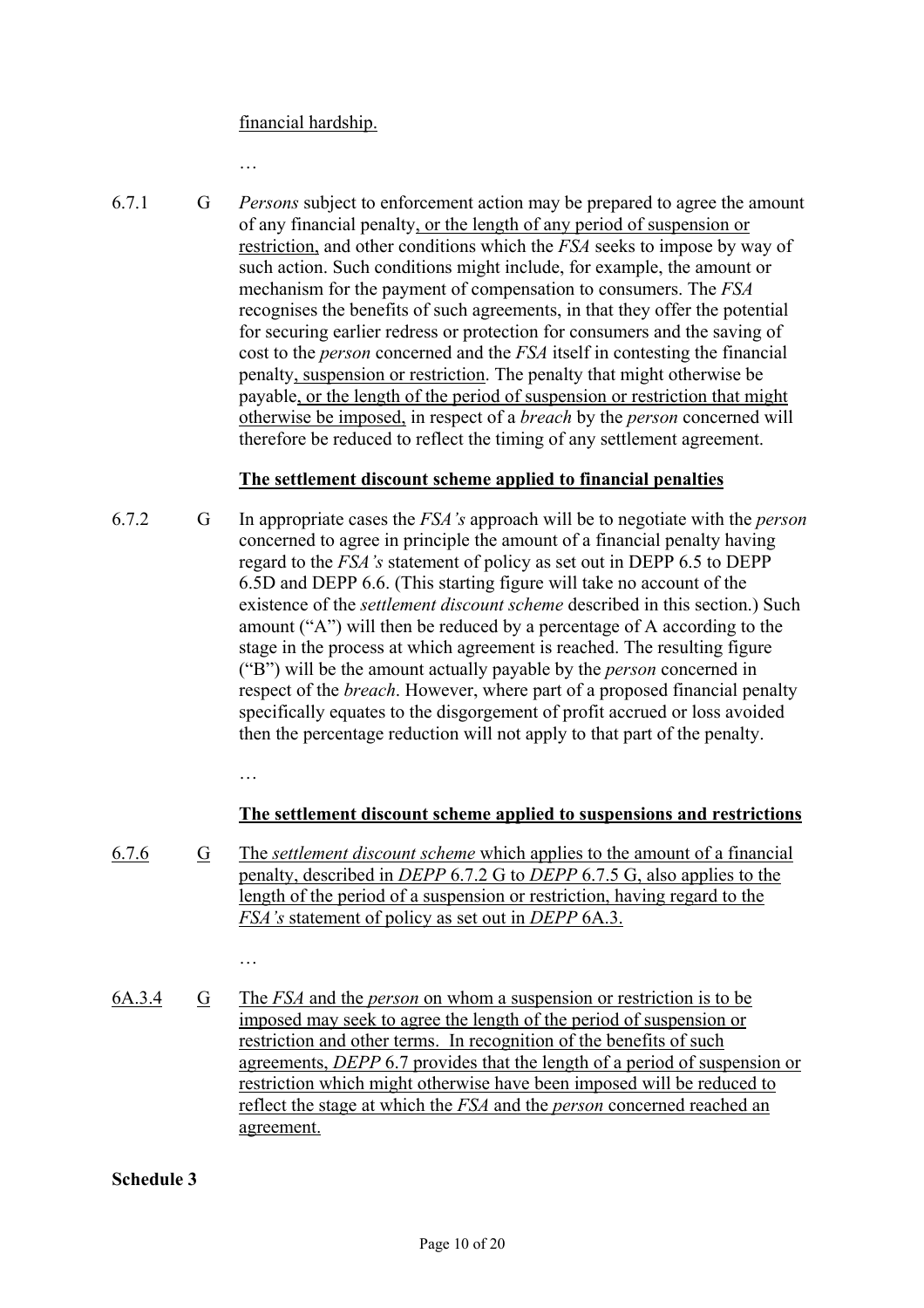#### **Fees and other required payments**

…

The FSA's power to impose financial penalties is contained in:

…

the *Payment Services Regulations* 

the *Cross-Border Payments in Euro Regulations*

#### **Schedule 4 Powers Exercised**

Sch 4.1 G The following powers and related provisions in or under the *Act* have been exercised by the *FSA* to make the statements of policy in *DEPP*:

…

 Section 69 (Statement of policy) (including as applied by paragraph 1 of Schedule 5 to the *Payment Services Regulations* and by paragraph 1 of the Schedule to the *Cross-Border Payments in Euro Regulations*)

and the contract of the contract of

Section 210(1) (Statements of policy) (including as applied by regulation 86(6) of the *Payment Services Regulations* and by paragraph 3 of the Schedule to the *Cross-Border Payments in Euro Regulations*)

 Section 395 (The Authority's procedures) (including as applied by paragraph 7 of Schedule 5 to the *Payment Services Regulations* and by paragraph 5 of the Schedule to the *Cross-Border Payments in Euro Regulations*)

Sch 4.2 G The following additional powers and related provisions have been exercised by the *FSA* to make the statements of policy in *DEPP*:

…

man and the contract of the con-

Regulation 93 (Guidance) of the *Payment Services Regulations*

 Regulation 14 (Guidance) of the *Cross-Border Payments in Euro Regulations*

.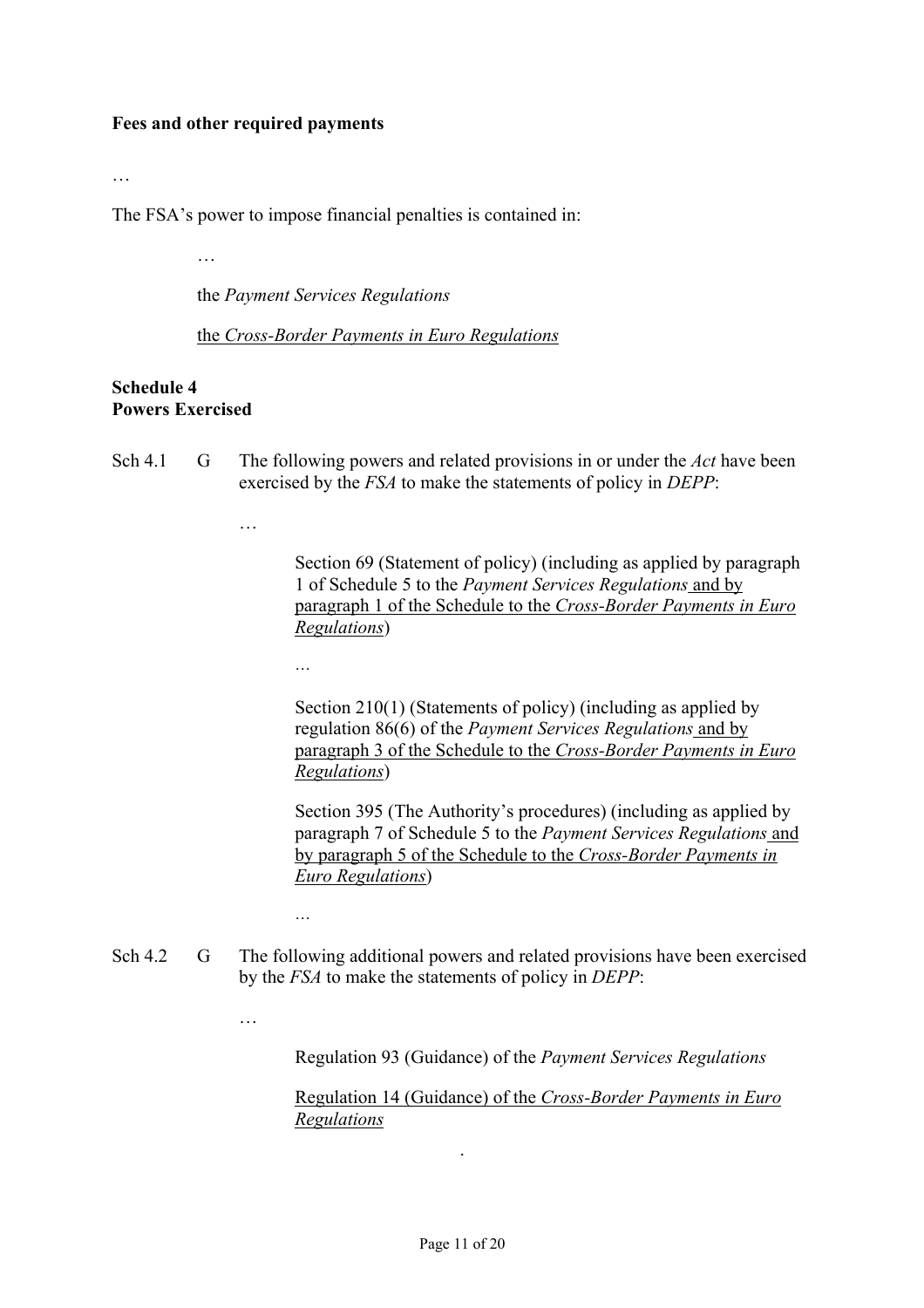#### **Annex D**

#### **Amendments to the Enforcement Guide (EG)**

In this Annex, underlining indicates new text and striking through indicates deleted text.

- 2.1 The FSA's effective and proportionate use of its enforcement powers plays an important role in the pursuit of its *regulatory objectives* of protecting *consumers*, maintaining confidence in the *financial system*, financial stability promoting public awareness and reducing *financial crime*. For example, using enforcement helps to contribute to the protection of *consumers* and to deter future contraventions of FSA and other applicable requirements and *financial crime*. It can also be a particularly effective way, through publication of enforcement outcomes, of raising awareness of regulatory standards.
- …

…

- 5.14 The *settlement discount scheme* allows a reduction in a financial penalty, period of suspension or period of restriction that would otherwise be imposed on a *person* according to the stage at which the agreement is reached. Full details of the scheme are set out in *DEPP* 6.7.
- …
- 5.19A The procedure for the *settlement discount scheme* where the outcome is potentially a financial penalty, described in paragraphs 5.14 to 5.19, will also apply where the outcome is potentially a suspension or restriction.
- …
- 6.7 For both *supervisory notices* (as defined in section 395(13)) which have taken effect, *decision notices* and *final notices*, section 391 of the Act requires the FSA to publish, in such manner as it considers appropriate, such information about the matter to which the notice relates as it considers appropriate. However, section 391 provides that the FSA cannot publish information if publication of it would, in its opinion, be unfair to the *person* with respect to whom the action was taken or prejudicial to *consumers*.

Decision notices and Final final notices

6.8 The FSA will consider the circumstances of each case, but will ordinarily publicise enforcement action where this has led to the issue of a *final notice*. The FSA may also publicise enforcement action where this has led to the issue of a *decision notice.* The FSA will generally only publish a *decision notice* if the subject of enforcement action decides to refer a matter to the *Tribunal*, unless the FSA considers there is a compelling reason to publish a *decision notice* before the *person* has decided whether to refer. For example, the FSA may consider that early publication of the detail of its reasons for taking action would allow *consumers* to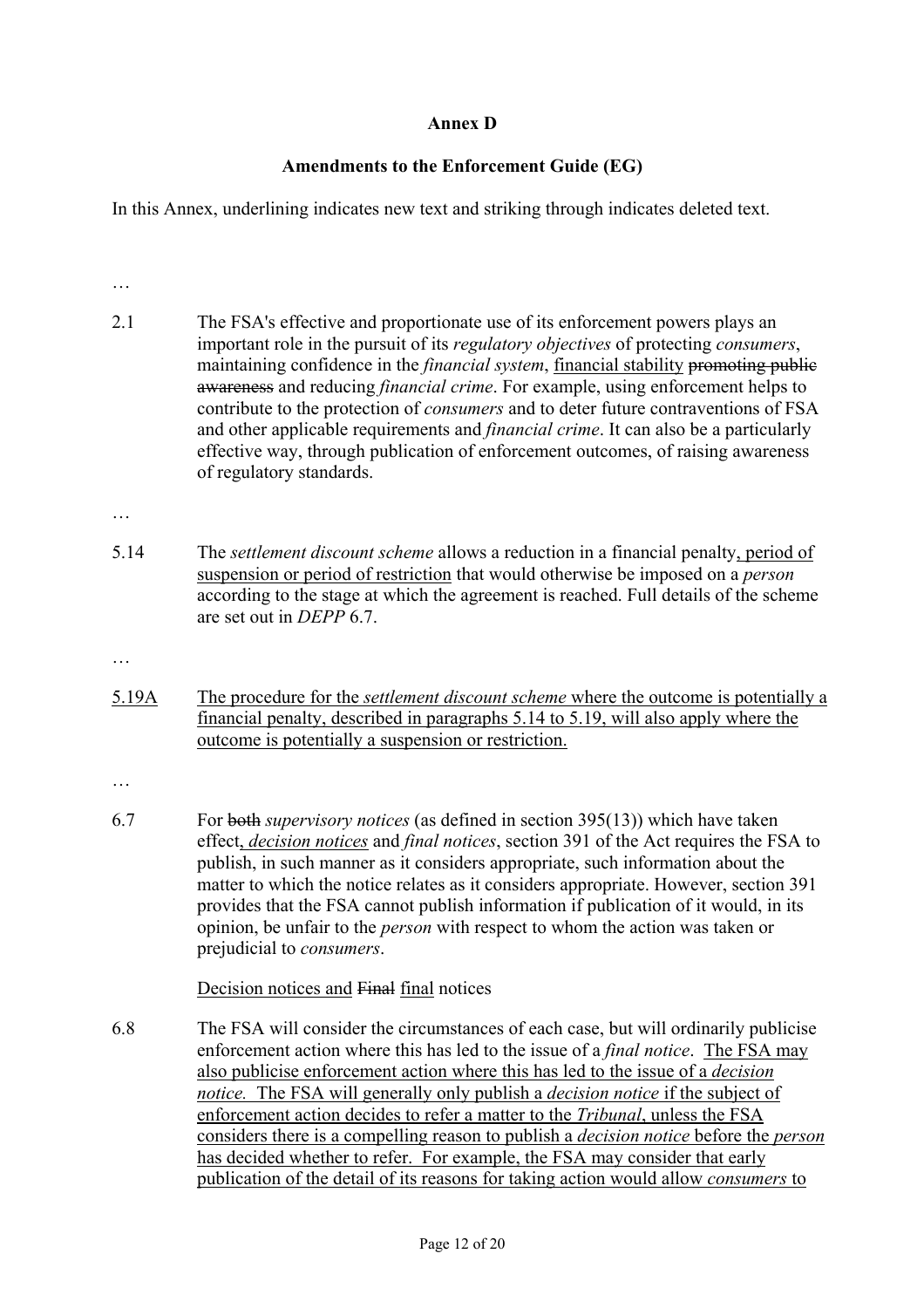avoid any potential harm arising from a *firm's* actions. If a *person* decides not to refer, the FSA will generally only publish a *final notice.* Publication will generally include placing the notice on the FSA web site and this will often be accompanied by a press release. The FSA will also consider what information about the matter should be included on the *FSA Register*. Additional guidance on the FSA's approach to the publication of information on the *FSA Register* in certain specific types of cases is set out at the end of this chapter.

- …
- 6.10 Publishing final notices is important to ensure the transparency of FSA decisionmaking; it informs the public and helps to maximise the deterrent effect of enforcement action. The FSA will review *decision notices, final notices* and related press releases that are published on the FSA's web site upon request after a period of six years. The FSA will determine at that time whether continued publication is appropriate, or whether notices and publicity should be removed or amended. The FSA expects usually to conclude that notices and related press releases that have been published for less than six years should not be removed from the website.
- 6.10A In cases where the FSA publishes a *decision notice* and the subject of enforcement action successfully refers the matter to the *Tribunal*, the FSA will make it clear on its website that the *decision notice* no longer applies. The FSA will normally do this by publishing a *notice of discontinuance*.
- …
- 6.12 Publishing the reasons for variations of *Part IV permission* (and interventions), and maintaining an accurate public record, are important elements of the FSA's approach to its *consumer* protection objective. The FSA will always aim to balance both the interests of *consumers* and the possibility of unfairness to the *person* subject to the FSA's action. The FSA will publish relevant details of both fundamental and non-fundamental variations of *Part IV permission* and interventions which it imposes on *firms*. But it will use its discretion not to do so if it considers this be unfair to the person on whom the variation is imposed or prejudicial to the interests of consumers. Publication will generally include placing the notice on the FSA web site and this may be accompanied by a press release. As with *decision notices* and *final notices*, *supervisory notices* and related press releases that are published on the FSA's web site will be reviewed upon request after a period of six years. The FSA will determine at that time whether continued publication is appropriate, or whether notices and related press releases should be removed or amended. The FSA expects usually to conclude that notices and related press releases that have been published for less than six years should not be removed from the web site.

…

6.18 Where the behaviour to which a *decision notice, final notice*, civil action, or criminal action relates has occurred in the context of a *takeover bid*, the FSA will consult the *Takeover Panel* over the timing of publication if the FSA believes that publication may affect the timetable or outcome of that bid, and will give due weight to the *Takeover Panel's* views.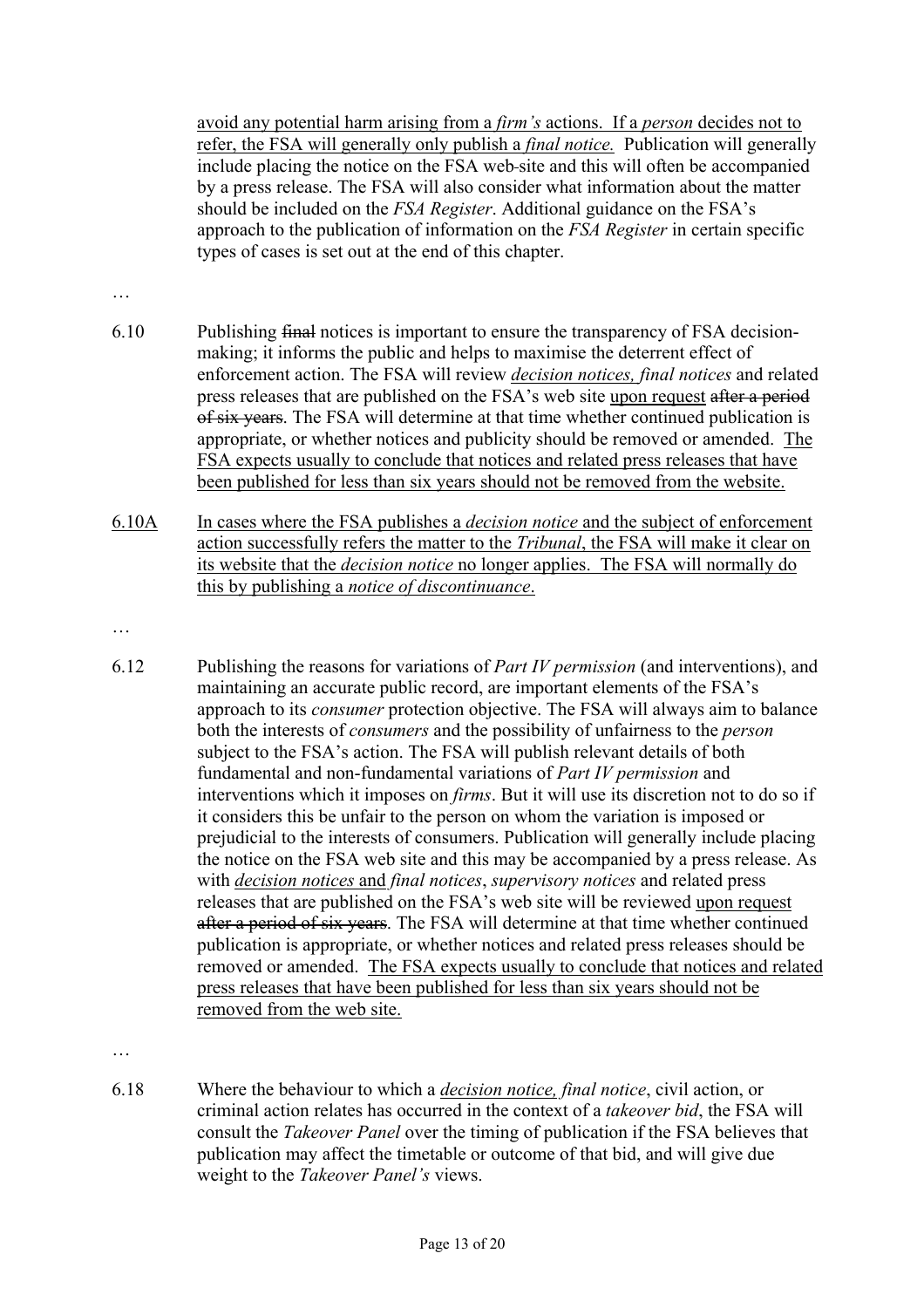…

…

- 6.20 To help it fulfil its *regulatory objectives* of protecting *consumers* and promoting public awareness, the FSA will keep on the *FSA Register* a record of *firms* or individual auditors or actuaries who have been the subject of disqualification orders.
- 7.1 Financial penalties and *public censures* are important regulatory tools. However, they are not the only tools available to the FSA, and there will be many instances of non-compliance which the FSA considers it appropriate to address without the use of financial penalties or *public censures*. Having said that, the effective and proportionate use of the FSA's powers to enforce the requirements of the *Act*, the *rules* and the Statements of Principle for Approved Persons will play an important role in the FSA's pursuit of its *regulatory objectives*. Imposing financial penalties and *public censures* shows that the FSA is upholding regulatory standards and helps to maintain market confidence, promote public awareness of regulatory standards and deter *financial crime*. An increased public awareness of regulatory standards also contributes to the protection of *consumers*.
- …
- 7.4 The FSA's statement of policy in relation to the imposition of financial penalties is set out in *DEPP* 6.2 (Deciding whether to take action), *DEPP* 6.3 (Penalties for market abuse) and *DEPP* 6.4 (Financial penalty or public censure). The FSA's statement of policy in relation to the amount of a financial penalty is set out in *DEPP* 6.5 to *DEPP* 6.5D. The FSA's statement of policy in relation to financial penalties for late submission of reports is set out in *DEPP* 6.6.

#### **Apportionment of financial penalties**

- 7.5 In a case where the FSA is proposing to impose a financial penalty on a *person* for two or more separate and distinct areas of misconduct, the FSA will consider whether it is appropriate to identify in the *decision notice and final notice* how the penalty is apportioned between those separate and distinct areas. Apportionment will not however generally be appropriate in other cases.
- …
- 7.8A Chapter 6 of the General Provisions module of the FSA Handbook also contains a rule prohibiting a *firm* from paying a financial penalty imposed on an *employee* or former *employee.*

…

- 8.1 The FSA has powers under section 45 of the *Act* to vary or cancel an *authorised person's Part IV permission*. The FSA may use these powers where:
	- (1) the person is failing or is likely to fail to satisfy the threshold conditions;
	- (2) the person has not carried on any *regulated activity* for a period of at least 12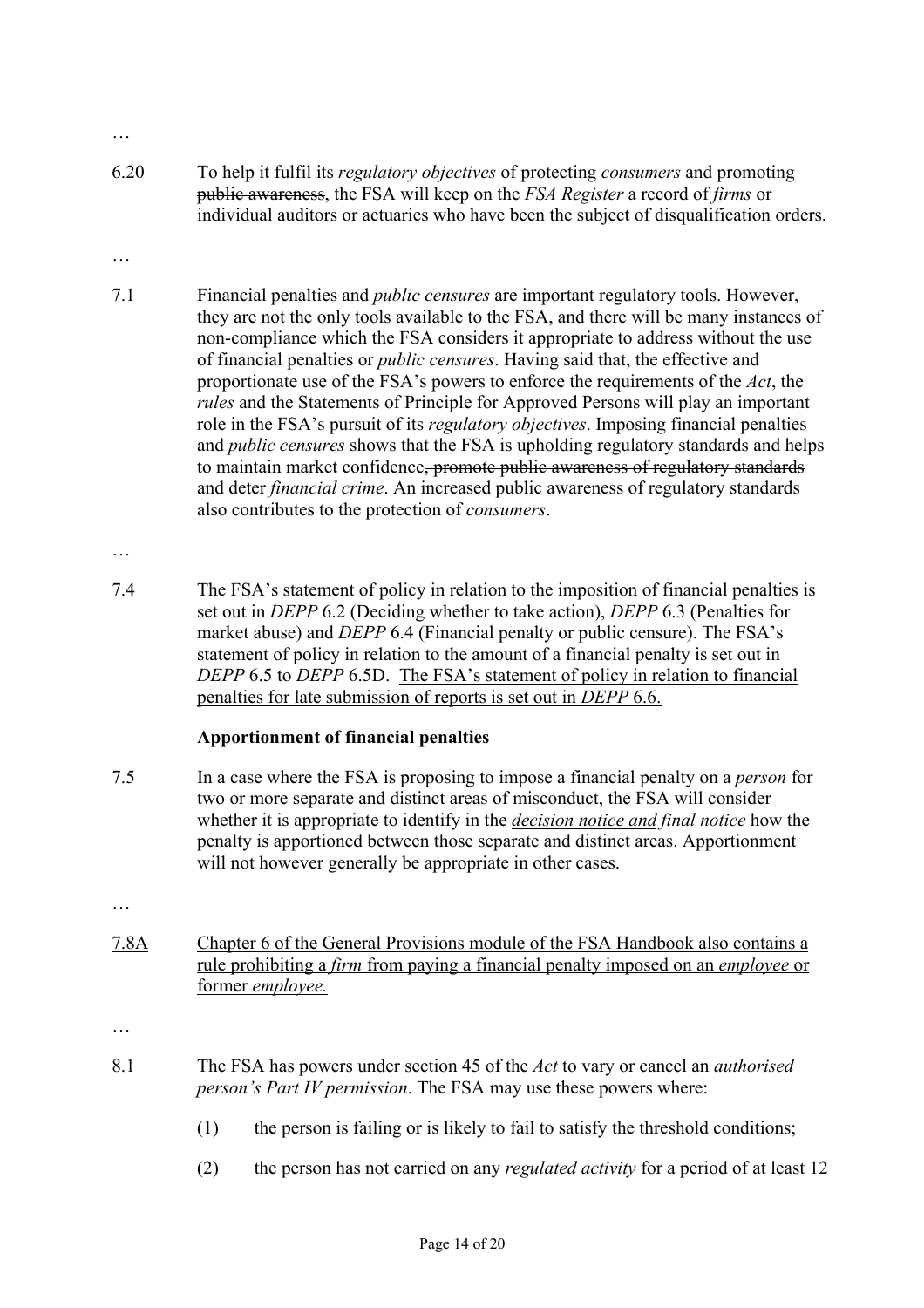#### months; or

- (3) it is desirable to exercise the power vary or cancel the person's *Part IV permission* in order to meet any of its regulatory objectives protect the interests of consumers or potential consumers.
- 8.17 However, where the FSA has cancelled a *firm's Part IV permission*, it is required by section 33 of the *Act* to go on to give a direction withdrawing the *firm's authorisation*. Accordingly, the FSA may decide to keep a *firm's Part IV permission* in force to maintain the *firm's* status as an *authorised person* and enable it (the FSA) to monitor the *firm's* activities. An example is where the FSA needs to supervise an orderly winding down of the *firm's* regulated business (see *SUP* 6.4.22 (When will the FSA grant an application for cancellation of *permission*)). Alternatively, the FSA may decide to keep a *firm's Part IV permission* in force to maintain the *firm's* status as an *authorised person* to use administrative enforcement powers against the *firm*. This may be, for example, where the FSA proposes to impose a financial penalty on the *firm* under section 206 of the Act.
- 9.6 Where the FSA issues a *prohibition order*, it may indicate in the *decision notice or final notice* that it would be minded to revoke the order on the application of the individual in the future, in the absence of new evidence that the individual is not fit and proper. If the FSA gives such an indication, it will specify the number of years after which it would be minded to revoke or vary the prohibition on an application. However, the FSA will only adopt this approach in cases where it considers it appropriate in all the circumstances. In deciding whether to adopt this approach, the factors the FSA may take into account include, but are not limited to, where appropriate, the factors at paragraphs 9.9 and at 9.17. The FSA would not be obliged to revoke an order after the specified period even where it gave such an indication. Further, if an individual's *prohibition order* is revoked, he would still have to satisfy the FSA as to his fitness for a particular role in relation to any future application for approval to perform a *controlled function*.

…

…

…

9.10 The FSA may have regard to the cumulative effect of a number of factors which, when considered in isolation, may not be sufficient to show that the individual is not fit and proper to continue to perform a *controlled function* or other function in relation to *regulated activities*. It may also take account of the particular *controlled function* which an *approved person* is performing for a *firm*, the nature and activities of the *firm* concerned and the markets within which it operates.

…

11.3 (10) The behaviour of the persons suffering loss

 The FSA will consider the conduct of the persons who have suffered loss. As part of its *regulatory objectives objective* of increasing consumer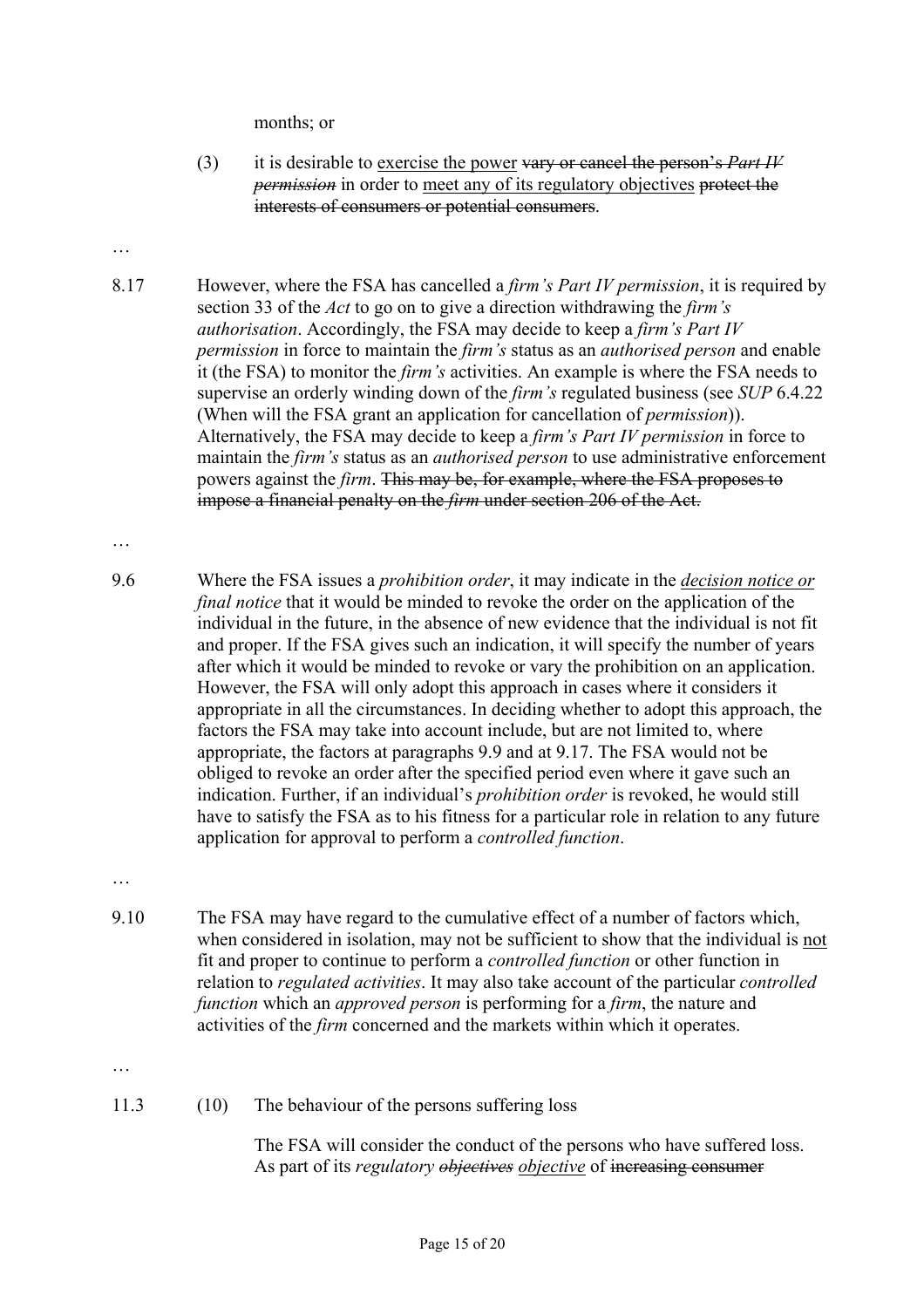awareness of the *financial system* and protecting *consumers*, the FSA is required to publicise information about the *authorised* status of *persons* and is empowered to give information and guidance about the regulation of financial services. This information should help *consumers* avoid suffering losses. When the FSA considers whether to obtain restitution on behalf of *persons*, it will consider the extent to which those *persons* may have contributed to their own loss or failed to take reasonable steps to protect their own interests.

- 12.1 The FSA has powers under sections 401 and 402 of the *Act* to prosecute a range of criminal offences in England, Wales and Northern Ireland. The FSA may also prosecute criminal offences where to do so would be consistent with meeting any of its statutory objectives for which it is not the statutory prosecutor, but where the offences form part of the same criminality as the offences it is prosecuting under the *Act*.
- …

…

- 12.5 In some cases, the FSA may decide to issue a formal caution rather than to prosecute an offender. In these cases the FSA will follow the Home Office Guidance on the cautioning of offenders, currently contained in the Home Office Circular 18/1994 16/2008.
- …
- 12.11 The FSA has agreed guidelines that establish a framework for liaison and cooperation in cases where one or more other authority (such as the Crown Prosecution Service or Serious Fraud Office) has an interest in prosecuting any aspect of a matter that the FSA is considering for investigation, investigating or considering prosecuting. These guidelines are set out in annex 2 to this guide. The FSA is also a signatory to the Prosecutors' Convention and the Investigators' Convention.
- …
- 19.73 The *Money Laundering Regulations* add to the range of options available to the FSA for dealing with anti-money laundering failures. These options are:
	- …
- to take regulatory action against authorised firms for failures which breach the FSA's rules and requirements (for example, under Principle 3 or *SYSC*  3.2.6R or *SYSC* 6.1.1R); and

…

#### **Counter Terrorism Act 2008**

19.89A The FSA has investigation and sanctioning powers in relation to both criminal and civil breaches of the Counter Terrorism Act 2008 ("the Counter Terrorism Act").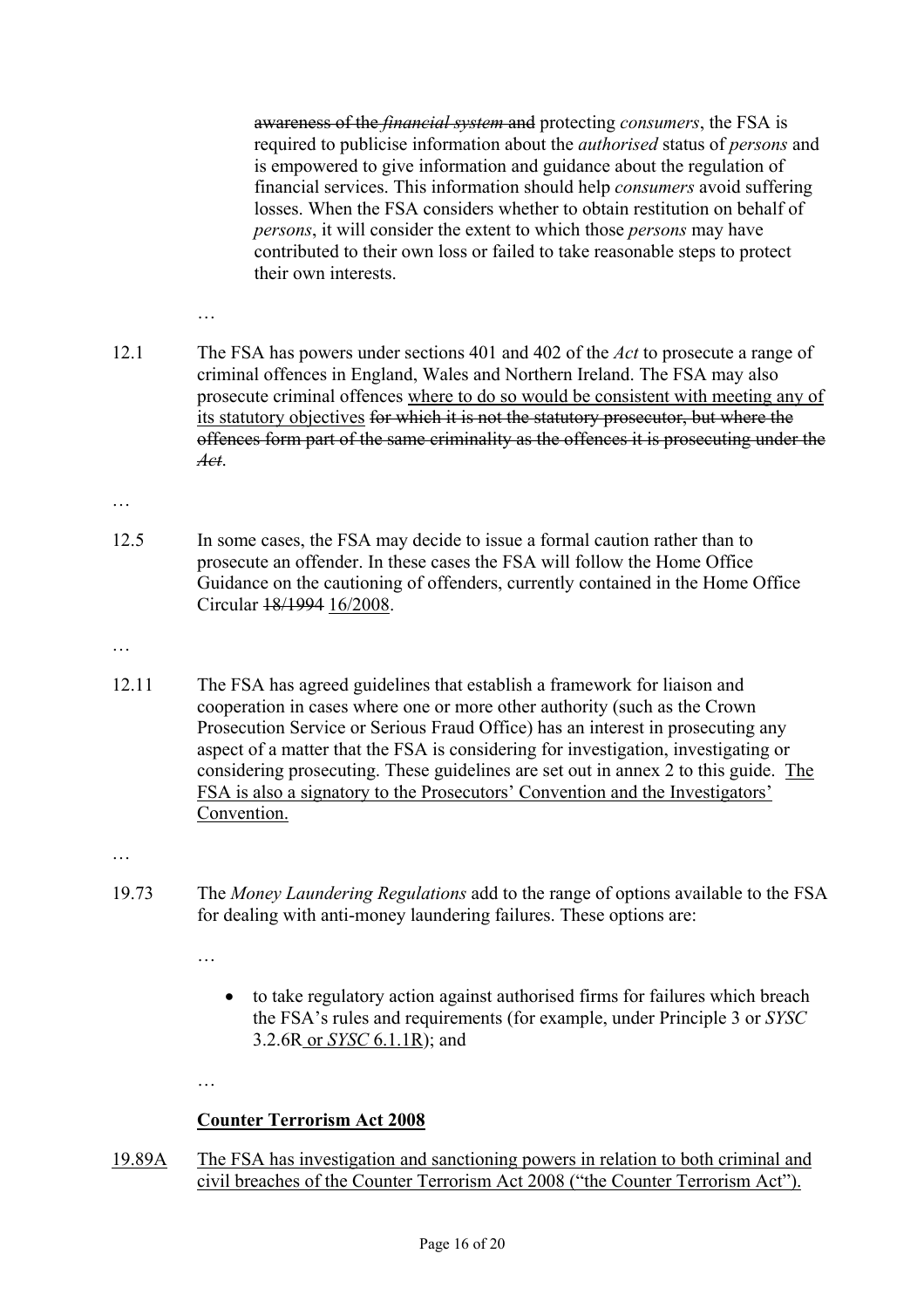The Counter Terrorism Act allows the Treasury to issue directions imposing requirements on relevant persons in relation to transactions or business relationships with designated persons of a particular country. Relevant persons may be required to take the following action:

- apply enhanced customer due diligence measures;
- apply enhanced ongoing monitoring of any business relationship with a designated person;
- systematically report details of transactions and business relationships with designated persons; or
- limit or cease business with a designated person.
- 19.89B The FSA is responsible for monitoring and enforcing compliance with requirements imposed by the Treasury under the Counter Terrorism Act by 'credit institutions' that are authorised persons and by 'financial institutions' (except money service businesses that are not authorised persons and consumer credit financial institutions). 'Credit institutions' and 'financial institutions' are defined in Part 2 of Schedule 7 to the Counter Terrorism Act.
- 19.89C The investigation and sanctioning powers given to the FSA by the Counter Terrorism Act are similar to those given to the FSA by the *Money Laundering Regulations.* The FSA's approach to using its powers under the Counter Terrorism Act will be consistent with its approach to using its powers under the *Money Laundering Regulations*, described in paragraphs 19.78 to 19.84 above.

#### **Insurance Accounts Directive (Lloyd's Syndicate and Aggregate Accounts) Regulations 2008**

- 19.89D The Lloyd's Accounting Regulations implement the Audit and Accounts Directives in relation to the Lloyd's insurance market. They aim to increase the transparency of the accounts published by Lloyd's syndicates by imposing requirements in relation to the preparation and disclosure of the accounts. The Regulations give the FSA the power to institute criminal proceedings for an offence committed under the Regulations.
- 19.89E Our policy in relation to the prosecution of criminal offences and the circumstances in which we would expect to commence criminal proceedings is set out in *EG* 12.

…

#### *Imposition of penalties under the Payment Services Regulations*

19.101 When imposing a financial penalty the FSA's policy includes having regard to the relevant factors in *DEPP* 6.2, DEPP 6.3 and *DEPP* 6.4. The FSA's policy in relation to determining the level of a financial penalty includes having regard, where relevant, to *DEPP* 6.5 to *DEPP* 6.5D.

…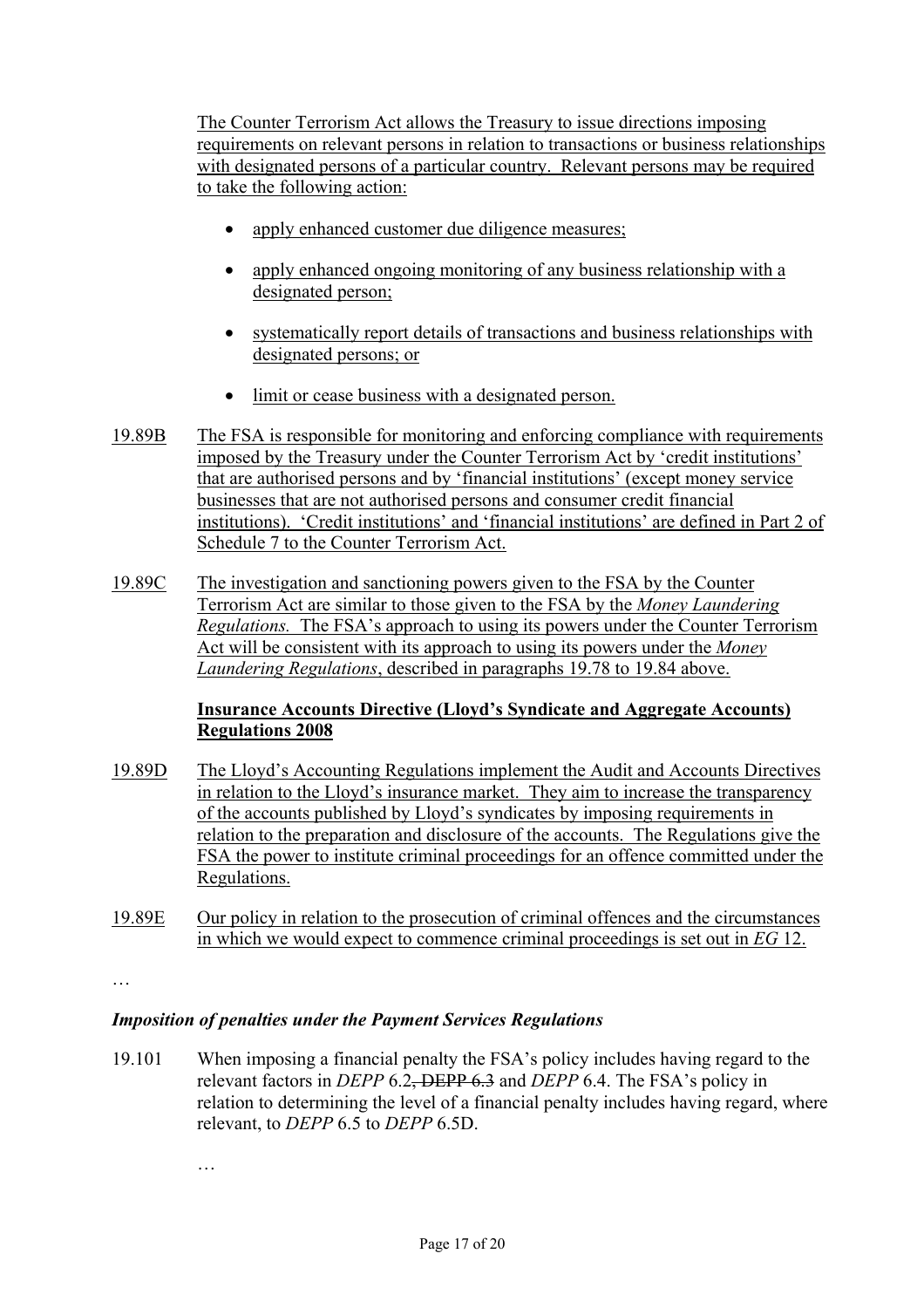19.103 The *Payment Services Regulations* apply section 169 of the *Act* which requires the *FSA* to publish a statement of policy on the conduct of certain interviews in response to requests from overseas regulators. For the purposes of the *Payment Services Regulations* the FSA will follow the procedures described in *DEPP* 7.

#### **Cross-Border Payments in Euro Regulations 2010**

- 19.104 The *Cross-Border Payments in Euro Regulations* lay down rules on cross-border payments in euro, to ensure that compliance with the *EU Cross-Border Regulation*  is guaranteed by effective, proportionate and deterrent sanctions. The main aim of the *EU Cross-Border Regulation* is to ensure that the charges for cross-border payments in euro are equal to the charges for identical national payments in euro within a Member State. *The Cross-Border Payments in Euro Regulations* give the FSA investigation and sanctioning powers in relation to *breaches* of the *EU Cross-Border Regulation*, including:
	- the power to require information
	- the power of public censure; and
	- the power to impose financial penalties.
- 19.105 The FSA's policy for using the powers given to it by the *Cross-Border Payments in Euro Regulations* is the same as its policy for using the equivalent powers given to it by the *Payment Services Regulations*, set out in EG 19.90 to 19.103, as, for the most part, these powers are very similar. As the *Payment Services Regulations*, for the most part, mirror the FSA's investigative, sanctioning and regulatory powers under the Act, the FSA will therefore adopt enforcement procedures akin to those used under the Act.

#### **Annex 2 – Guidelines on investigation of cases of interest or concern to the Financial Services Authority and other prosecuting and investigating agencies**

#### **Purpose, status and application of the guidelines**

1. These guidelines have been agreed by the following bodies (the agencies):

…

• the Department for Business, Enterprise and Regulatory Reform (BERR) Innovation and Skills (BIS);

…

9. The following are indicators of whether action by the FSA or one of the other agencies is more appropriate. They are not listed in any particular order or ranked according to priority. No single feature of the case should be considered in isolation, but rather the whole case should be considered in the round.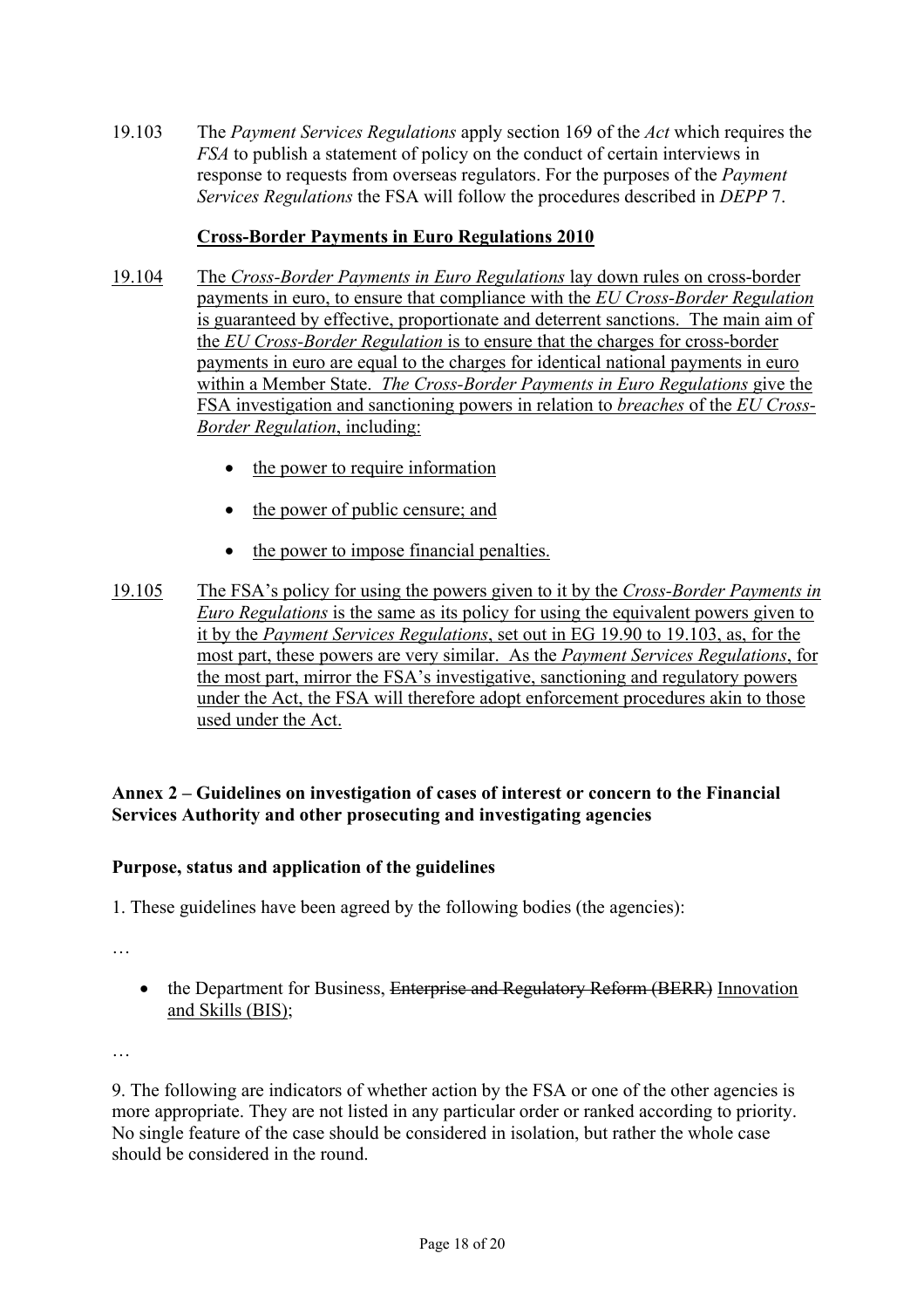…

(a) Tending towards action by the FSA

…

• Where the suspected conduct in question would be best dealt with by:

…

- o regulatory action which can be referred to the Financial Services and Markets Tribunal *Tribunal* (including proceedings for market abuse); and
- …

(b) Tending towards action by one of the other agencies

…

- Where the suspected conduct in question would be best dealt with by:
	- o criminal proceedings for which the *FSA* is not the statutory prosecutor;
	- o proceedings for disqualification of directors under the Company Directors Disqualification Act 1986 (normally appropriate for BERR BIS action);
	- o winding up proceedings which the *FSA* does not have statutory powers to bring (normally appropriate for BERR BIS action); or
	- o criminal proceedings in Scotland.

…

#### **APPENDIX TO THE GUIDELINES ON INVESTIGATION OF CASES OF INTEREST OR CONCERN TO THE FINANCIAL SERVICES AUTHORITY AND OTHER PROSECUTING AND INVESTIGATING AGENCIES**

#### **1. The FSA**

- 1.1 The FSA is the single statutory regulator for all financial business in the UK. Its regulatory objectives under the Financial Services and Markets Act 2000 (the 2000 Act) are:
	- market confidence;
	- financial stability;
	- *public awareness*;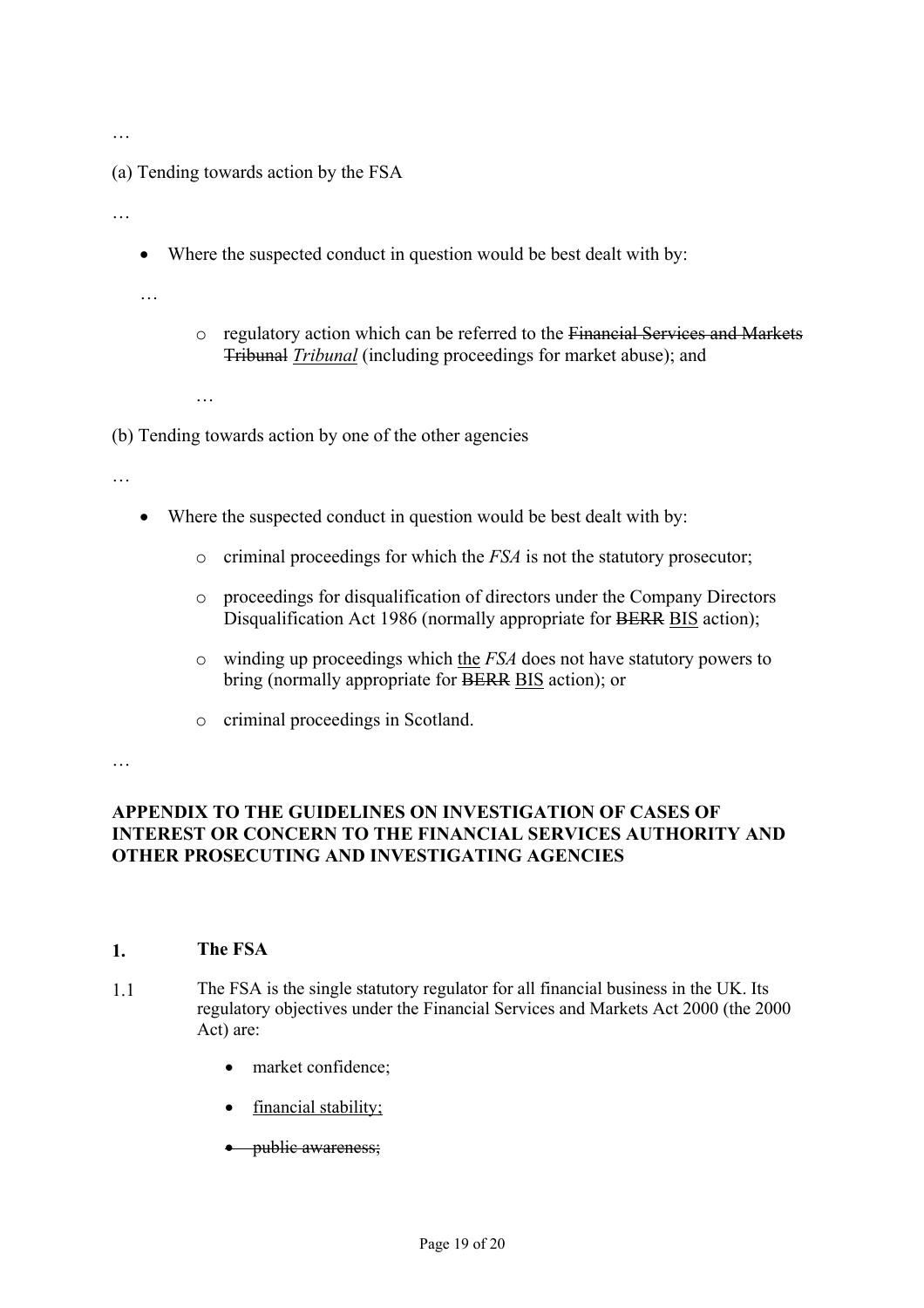- the protection of consumers; and
- the reduction of financial crime.

#### …

- 1.4 The FSA has the power to take the following enforcement action:
	- discipline authorised firms under Part XIV of the 2000 Act and approved persons under s66 of the 2000 Act;
	- impose penalties on persons that perform controlled functions without approval under s.63A of the 2000 Act;
	- (except in Scotland) prosecute certain offences, including under the Money Laundering Regulations 2007, the Transfer of Funds (Information on the Payer) Regulations 2007, Part V Criminal Justice Act 1993 (insider dealing) and various offences under the 2000 Act including:

(**Note:** The FSA may also prosecute any other offences where to do so would be consistent with meeting any of its statutory objectives which are incidental to those which it has express statutory power to prosecute)

#### **2. BERR BIS**

…

…

- 2.1 The Secretary of State for Business, Enterprise and Regulatory Reform Innovation and Skills exercises concurrently with the FSA those powers and functions marked with an asterisk in paragraphs 1.3 above. The investigation functions are undertaken by Companies Investigation Branch (CIB) and the prosecution functions by the Legal Services Directorate.
- …

…

2.3 The Solicitors Office advises on investigation work carried out by CIB and undertakes criminal investigations and prosecutions in respect of matters referred to it by CIB, the Insolvency Service or other directorates of BERR BIS or its agencies.